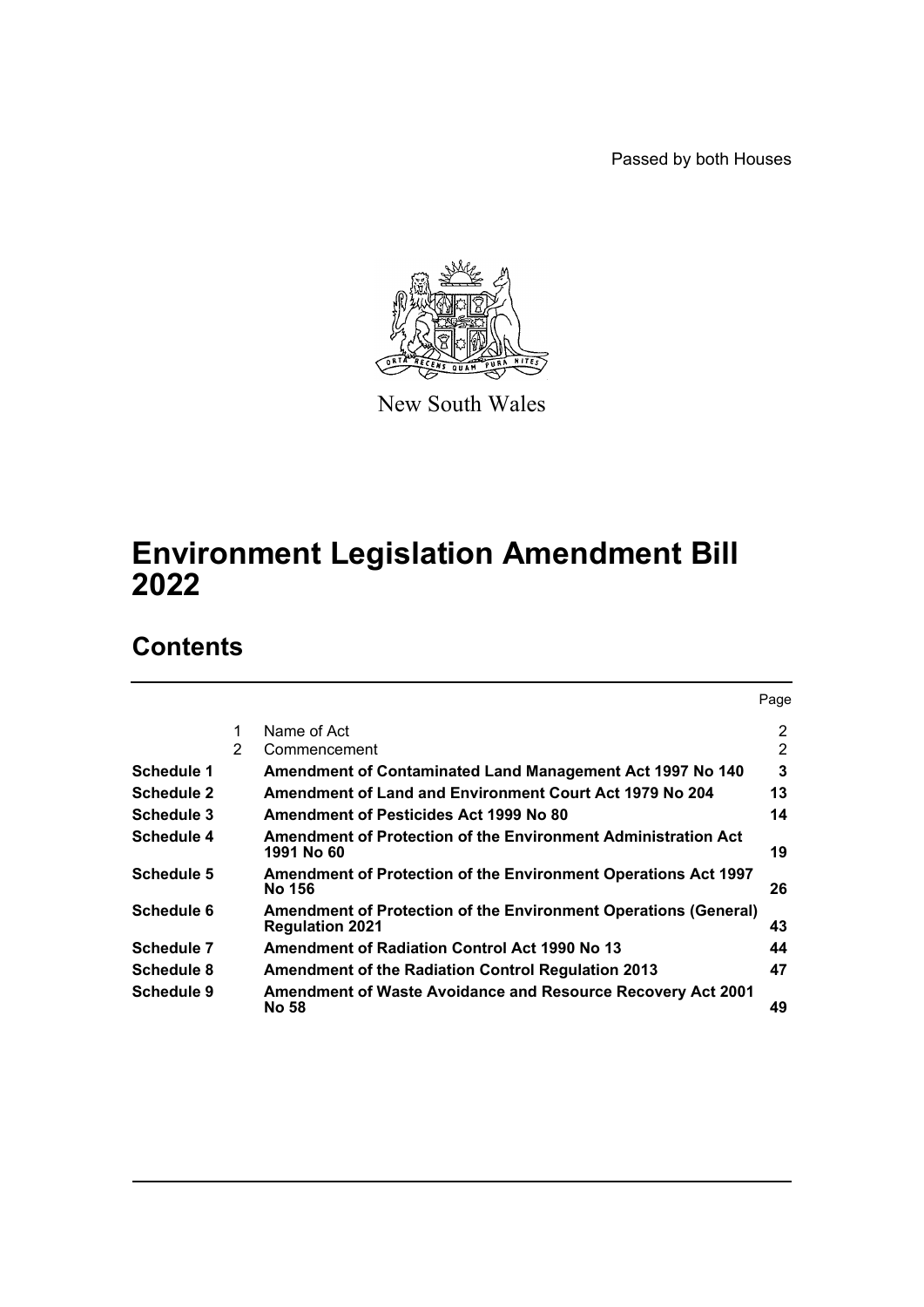*I certify that this public bill, which originated in the Legislative Assembly, has finally passed the Legislative Council and the Legislative Assembly of New South Wales.*

> *Clerk of the Legislative Assembly. Legislative Assembly, Sydney, , 2022*



New South Wales

# **Environment Legislation Amendment Bill 2022**

Act No , 2022

An Act to amend environment protection legislation for particular purposes.

*I have examined this bill and find it to correspond in all respects with the bill as finally passed by both Houses.*

*Assistant Speaker of the Legislative Assembly.*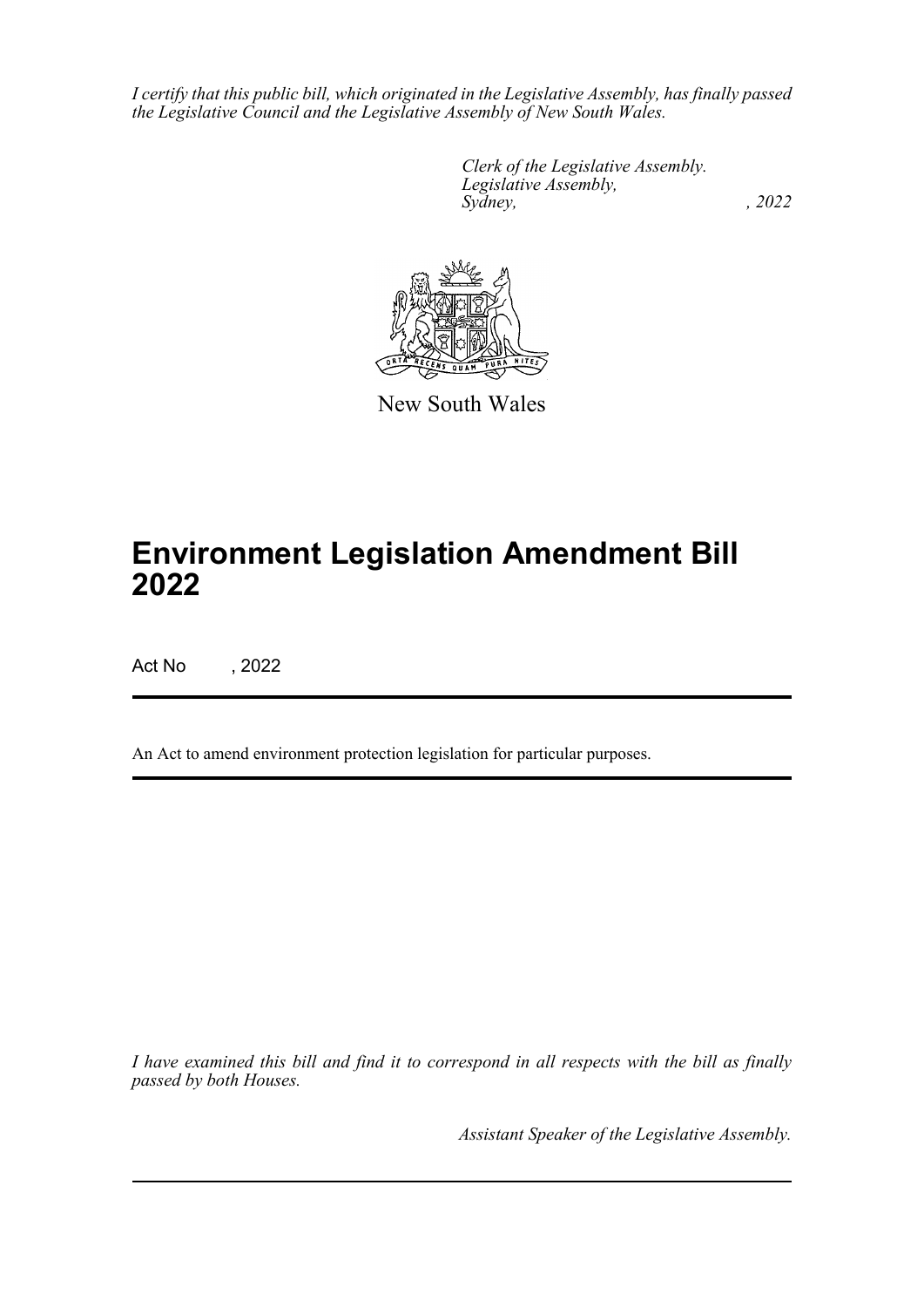# <span id="page-2-0"></span>**The Legislature of New South Wales enacts—**

# **1 Name of Act**

This Act is the *Environment Legislation Amendment Act 2022*.

# <span id="page-2-1"></span>**2 Commencement**

This Act commences on the date of assent to this Act.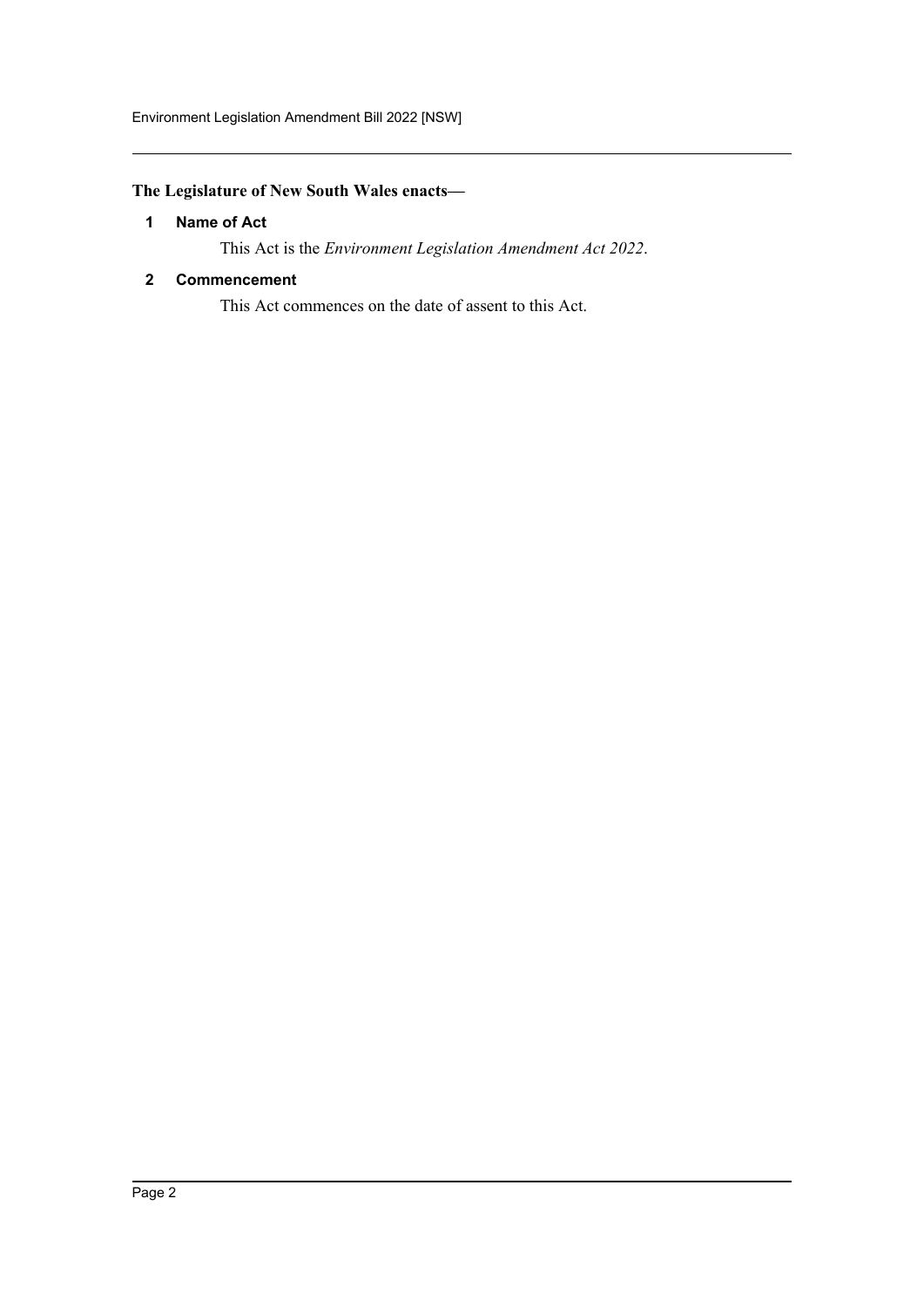# <span id="page-3-0"></span>**Schedule 1 Amendment of Contaminated Land Management Act 1997 No 140**

# **[1] Section 4 Definitions**

Omit the definitions of *approved use* and Chairperson of the EPA from section 4(1).

# **[2] Section 4(1)**

Insert in alphabetical order—

*approved use* of land means—

- (a) a use to which the subject land may be put without planning approval, or
- (b) a use to which the subject land may be put under an existing planning approval and for which no further planning approval is required.

*Board of the EPA* means the Board within the meaning of the *Protection of the Environment Administration Act 1991*.

*CEO of the EPA* means the Chief Executive Officer within the meaning of the *Protection of the Environment Administration Act 1991*.

*Chairperson of the EPA Board* means the Chairperson within the meaning of the *Protection of the Environment Administration Act 1991*.

*monetary benefits* means monetary, financial or economic benefits.

#### *planning approval* means—

- (a) development consent under the *Environmental Planning and Assessment Act 1979*, Part 4, or
- (b) an approval under the *Environmental Planning and Assessment Act 1979*, Division 5.2, or
- (c) an approval under the *Environmental Planning and Assessment Act 1979*, Part 3A when that Part was in force or continued in operation.

*related body corporate* has the same meaning the *Corporations Act 2001* of the Commonwealth.

*relevant order, restriction or covenant*—see section 42A(1).

# **[3] Section 6 Responsibility for contamination of land**

Omit "an approval under Part 3A, or for development consent under Part 4, of the Environmental Planning and Assessment Act 1979" from section 6(4).

Insert instead "planning approval".

# **[4] Section 10 Preliminary investigation orders**

Omit the penalty from section 10(5). Insert instead—

Maximum penalty—

- (a) for a corporation—\$1,000,000 and, for a continuing offence, a further penalty of \$120,000 for each day the offence continues, or
- (b) for an individual—\$250,000 and, for a continuing offence, a further penalty of \$60,000 for each day the offence continues.

# **[5] Section 14 Management orders**

Omit "\$66,000" from section 14(6), penalty, paragraph (a). Insert instead "\$120,000".

# **[6] Section 14(6), penalty, paragraph (b)**

Omit "\$33,000". Insert instead "\$60,000".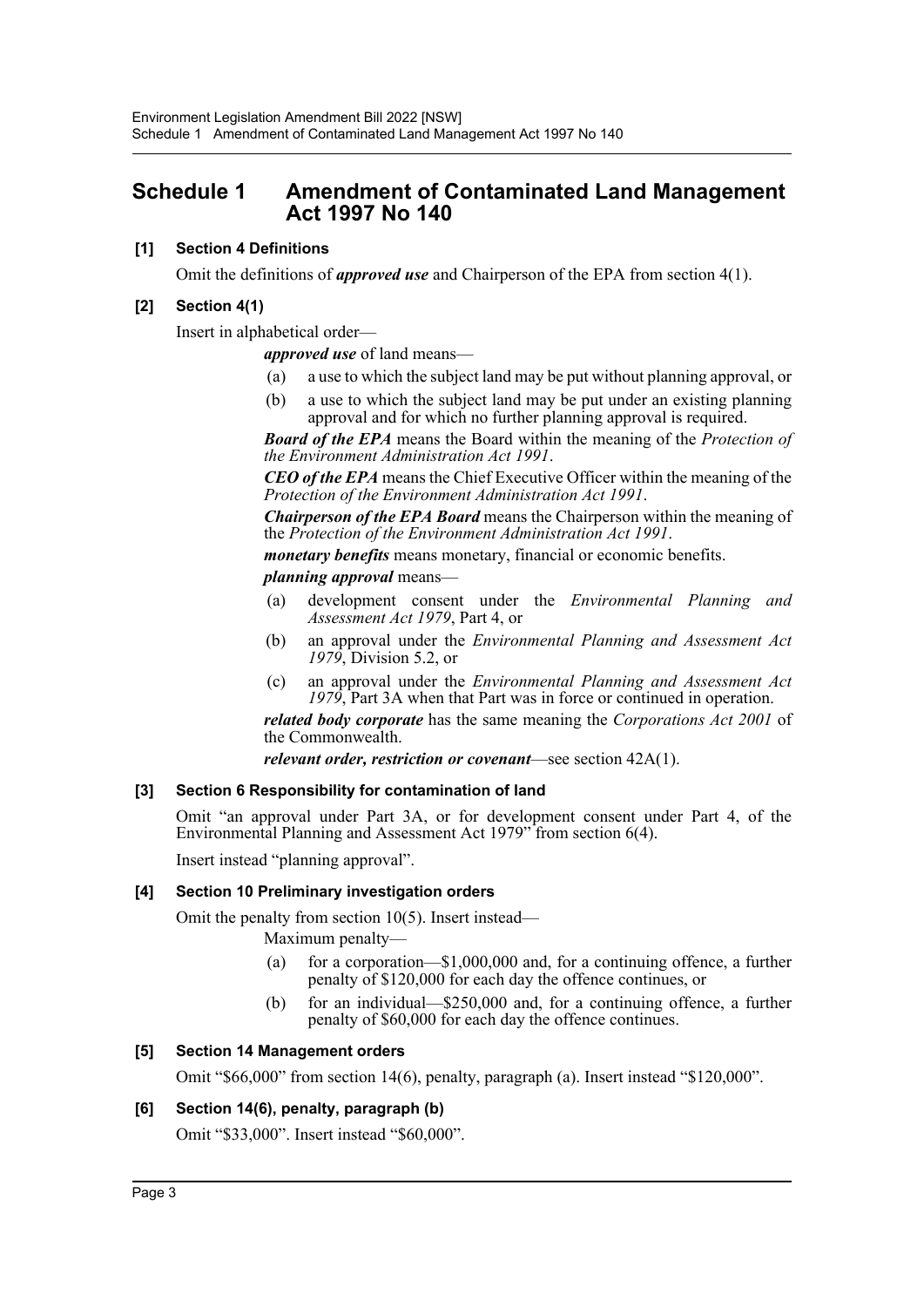# **[7] Section 28 Ongoing maintenance orders**

Omit the penalty from section 28(4). Insert instead—

Maximum penalty—

- (a) for a corporation—\$1,000,000 and, for a continuing offence, a further penalty of \$120,000 for each day the offence continues, or
- (b) for an individual—\$250,000 and, for a continuing offence, a further penalty of \$60,000 for each day the offence continues.

# **[8] Part 3, Division 6A, heading**

Omit "**management orders**".

Insert instead "**relevant orders, restrictions and covenants**".

# **[9] Section 42A Application of Division**

Omit section 42A(1). Insert instead—

- (1) This Division applies in relation to requirements under the following (each a *relevant order, restriction or covenant*) to provide financial assurance to secure or guarantee funding for or towards the carrying out of actions required under the relevant orders, restrictions or covenants—
	- (a) management orders,
	- (b) ongoing maintenance orders,
	- (c) restrictions or public positive covenants imposed under section 29.

# **[10] Section 42B Restriction on requiring financial assurance**

Insert after section 42B(c)—

(c1) the financial capacity of the person, or

# **[11] Section 42C Form of financial assurance**

Omit "management order" wherever occurring in section  $42C(1)(c)$  and (2).

Insert instead "relevant order, restriction or covenant".

# **[12] Section 42D Amount of financial assurance**

Omit section 42D(2). Insert instead—

- (2) However, the EPA must not require a financial assurance of an amount that exceeds the total cost of carrying out the action.
- (2A) For the purposes of subsection (2), the total cost is the amount that, in the EPA's opinion, represents a reasonable estimate of the total likely costs and expenses that may be incurred in carrying out the action, including the likely costs and expenses of the EPA in directing and supervising the carrying out of the action.

# **[13] Section 42E**

Omit the section. Insert instead—

# **42E Guidelines about financial assurances**

The regulations may provide for guidelines to be observed in relation to—

(a) the content of requirements for financial assurances under relevant orders, restrictions or covenants, and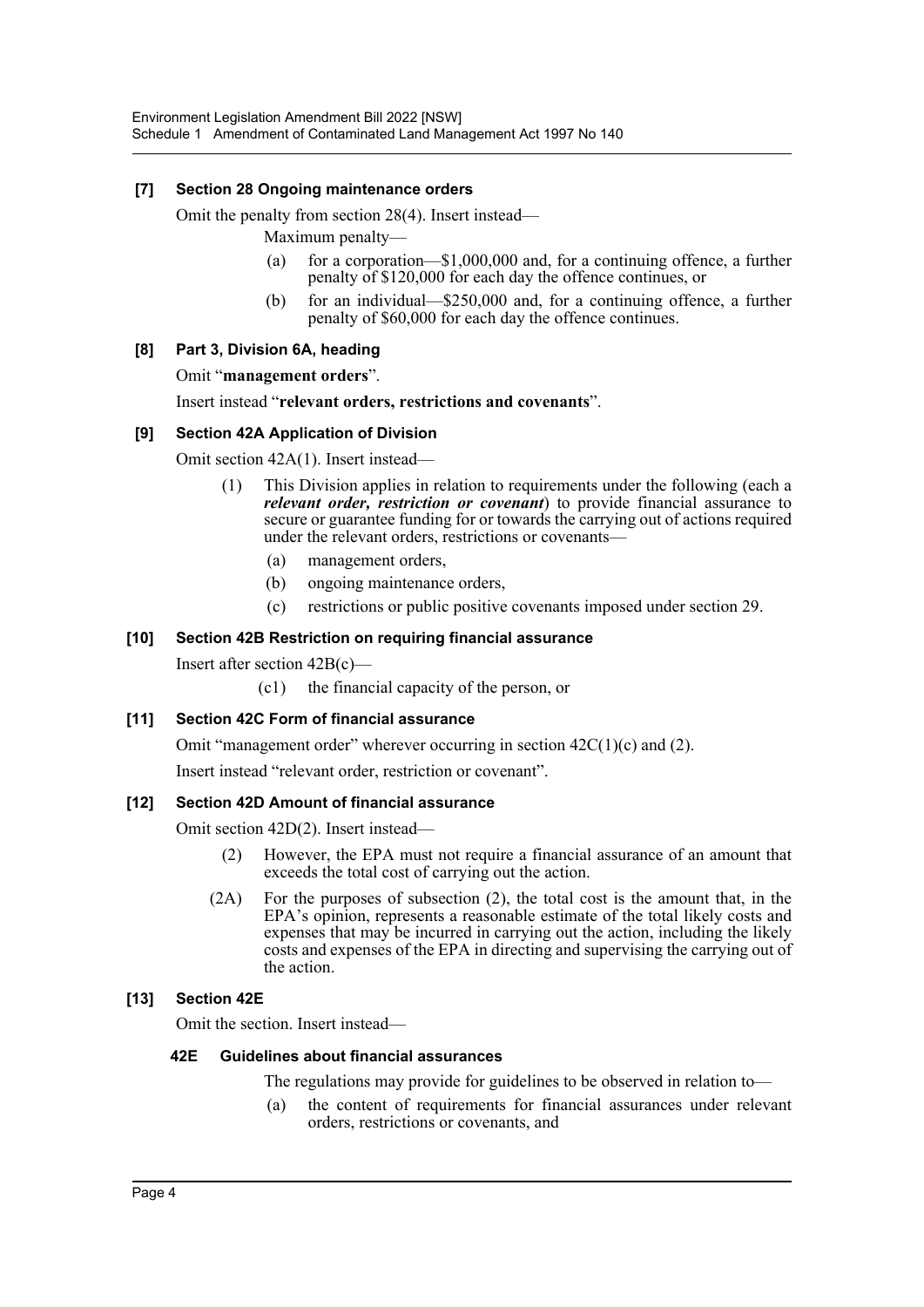(b) the calculation of the amount of financial assurances required.

# **[14] Section 42F Carrying out of action when assurer fails to do so**

Omit section 42F(1). Insert instead—

- (1) If a person to whom a relevant order, restriction or covenant is directed fails, in the opinion of the EPA, to carry out an action covered by a financial assurance required under a relevant order, restriction or covenant in accordance with the relevant order, restriction or covenant, the EPA may—
	- (a) carry out the action, or
	- (b) direct or supervise the carrying out of the action by another person.

# **[15] Section 42I Liability of EPA, State and others**

Insert "the CEO of the EPA," after "Board of the EPA," in section 42I(2).

# **[16] Section 45 Obstruction of persons**

Omit the penalty from section 45(1). Insert instead—

Maximum penalty—

- (a) for a corporation— $$1,000,000$  and, for a continuing offence, a further penalty of \$120,000 for each day the offence continues, or
- (b) for an individual—\$250,000 and, for a continuing offence, a further penalty of \$60,000 for each day the offence continues.

# **[17] Section 46**

Omit the section. Insert instead—

# **46 EPA may give clean-up and prevention notices**

- (1) This section applies in relation to the following land—
	- (a) significantly contaminated land,
	- (b) land in relation to which the EPA has been given notice under section 60.
- (2) The EPA may give a notice or direction in accordance with the *Protection of the Environment Operations Act 1997*, Part 4.2 or 4.3 in relation to the land—
	- (a) as if the EPA were the appropriate regulatory authority within the meaning of that Act, and
	- (b) despite any order or approved voluntary management proposal relating to the land.
- (3) The notice or direction is taken to have been given under the *Protection of the Environment Operations Act 1997*.

# **[18] Section 48 Statutory site audits**

Omit the penalty from section 48(1). Insert instead—

Maximum penalty—\$250,000 and, for a continuing offence, a further penalty of \$60,000 for each day the offence continues.

# **[19] Section 48(2)**

Omit the penalty. Insert instead—

Maximum penalty—\$1,000,000 and, for a continuing offence, a further penalty of \$120,000 for each day the offence continues.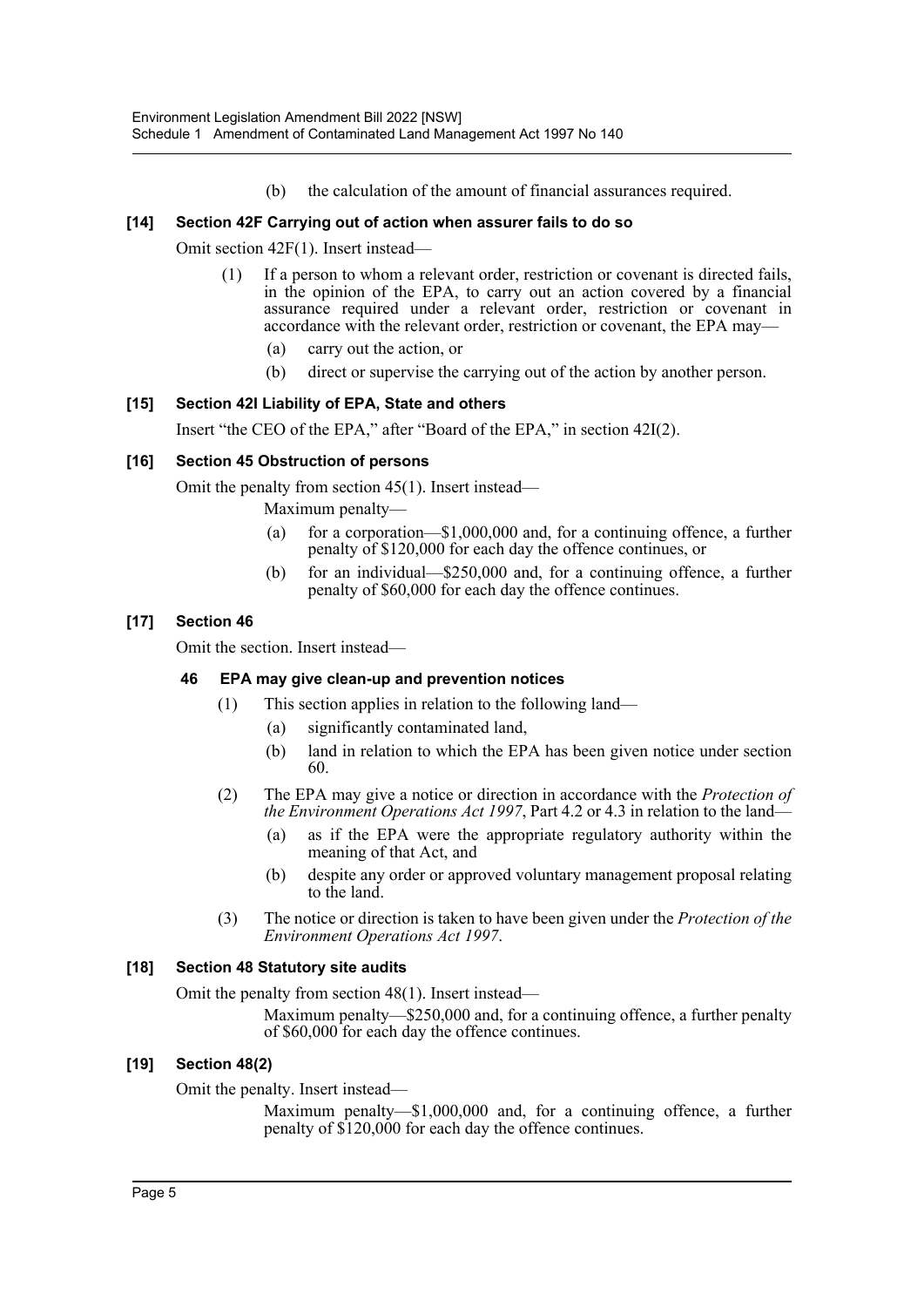# **[20] Section 57 Holding out**

Omit the penalty from section 57(1). Insert instead—

Maximum penalty—\$250,000 and, for a continuing offence, a further penalty of \$60,000 for each day the offence continues.

# **[21] Section 57(1A)**

Omit the penalty. Insert instead—

Maximum penalty—\$250,000 and, for a continuing offence, a further penalty of \$60,000 for each day the offence continues.

# **[22] Section 57(2)**

Omit the penalty. Insert instead—

Maximum penalty—\$1,000,000 and, for a continuing offence, a further penalty of \$120,000 for each day the offence continues.

# **[23] Section 60 Duty to report contamination**

Omit the penalty from section 60(1). Insert instead—

Maximum penalty—

- (a) for a corporation—\$2,000,000 and, for a continuing offence, a further penalty of \$240,000 for each day the offence continues, or
- (b) for an individual—\$500,000 and, for a continuing offence, a further penalty of \$120,000 for each day the offence continues.

# **[24] Section 60(2)**

Omit the penalty. Insert instead—

Maximum penalty—

- (a) for a corporation—\$2,000,000 and, for a continuing offence, a further penalty of \$240,000 for each day the offence continues, or
- (b) for an individual—\$500,000 and, for a continuing offence, a further penalty of \$120,000 for each day the offence continues.

# **[25] Section 69 Proof of certain matters not required**

Omit "Chairperson of the EPA" from section 69(a).

Insert instead "Chairperson of the EPA Board, the CEO of the EPA,".

# **[26] Section 71 Certificate evidence of certain matters**

Omit "Chairperson" from section 71(1), wherever occurring. Insert instead "CEO".

# **[27] Section 72 Evidence of analysts**

Omit section 72(3). Insert instead—

- (3) A certificate of an analyst that a container containing a sample was received at a specified laboratory and that the container was sealed by an authorised officer or another person is admissible in proceedings under this Act as evidence—
	- (a) of the facts stated in the certificate, and
	- (b) that the sample was the same sample as the sample obtained by the authorised officer or other person, and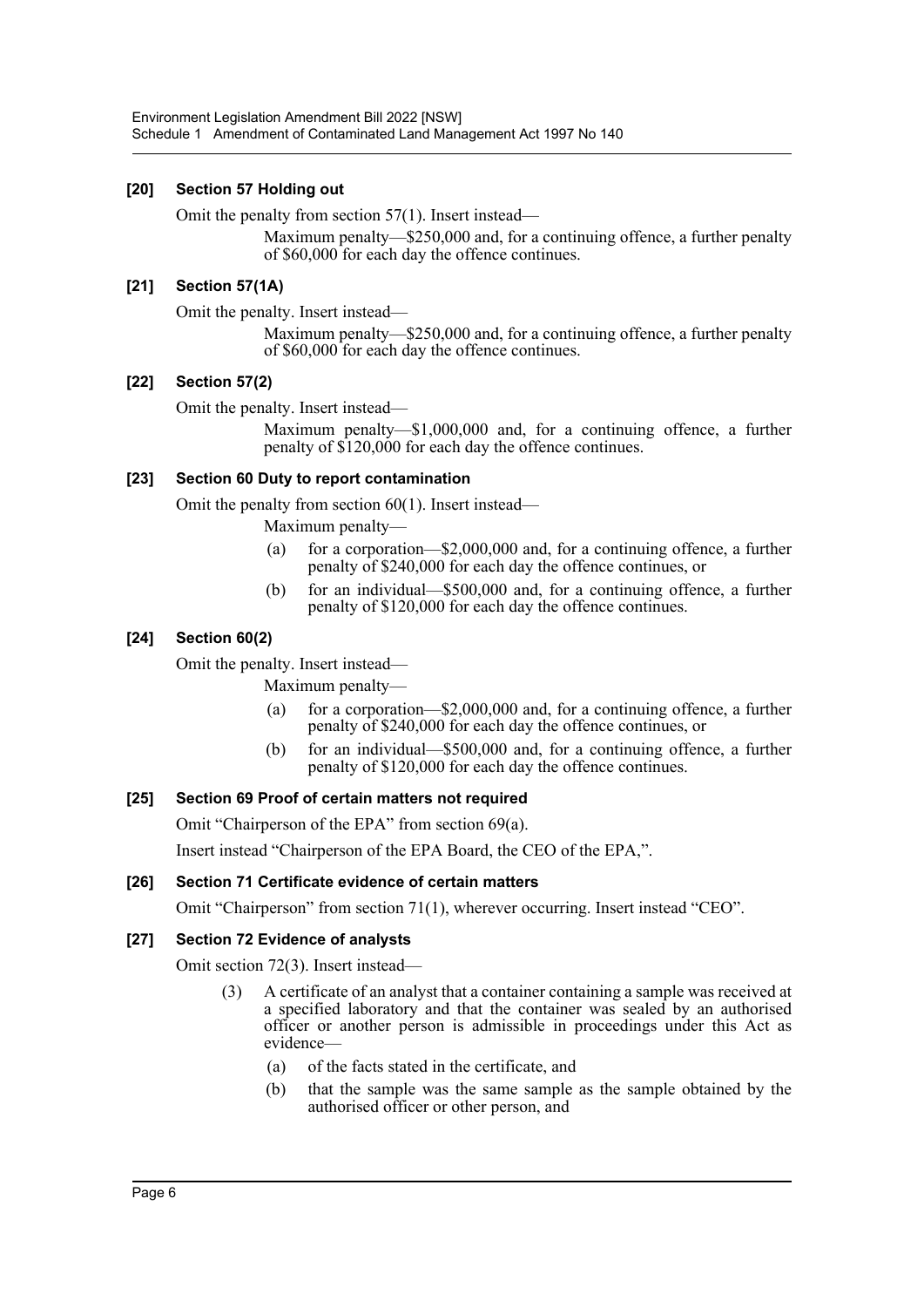(c) that the sample had not been tampered with since the time the container was sealed by the authorised officer or other person.

# **[28] Sections 95AAA–95AAF**

Insert before section 95A—

# **95AA Operation of Division**

- (1) This Division applies where a court finds an offence against this Act or the regulations proved.
- (2) Without limiting the generality of subsection (1), a court finds an offence proved if—
	- (a) the court convicts the offender of the offence, or
	- (b) the court makes an order under the *Crimes (Sentencing Procedure) Act 1999*, section 10 against the offender in relation to the offence.
- (3) In this Part—

*the court* means the court that finds the offence proved.

*the offender* means the person who is found to have committed the offence.

# **95AB Orders generally**

- (1) One or more orders may be made under this Division against the offender.
- (2) Orders may be made under this Division in addition to any penalty that may be imposed, or other action that may be taken, in relation to the offence.
- (3) Orders may be made under this Division regardless of whether a penalty is imposed, or other action is taken, in relation to the offence.

# **95AC Orders for restoration and prevention**

The court may order the offender to take steps specified in the order, within a time specified or a further time that the court on application may allow—

- (a) to investigate, manage or remediate any contamination caused by the commission of the offence, or
- (b) to address the risk of harm from the contamination, or
- (c) to prevent the continuance or recurrence of the offence.

# **95AD Orders for costs, expenses and compensation at time offence proved**

- (1) This section applies if the court is satisfied that—
	- (a) a public authority has incurred costs and expenses in connection with—
		- (i) investigating, managing or remediating any contamination caused by the commission of an offence, or
		- (ii) addressing the risk of harm from the contamination, or
	- (b) a person, including a public authority, has—
		- (i) by reason of the commission of an offence, suffered loss of or damage to property, or
		- (i) incurred costs and expenses in preventing or mitigating, or in attempting to prevent or mitigate, the loss or damage.
- (2) The court may order the offender to pay to the public authority or person an amount, fixed by the order, representing—
	- (a) compensation for the loss or damage suffered, or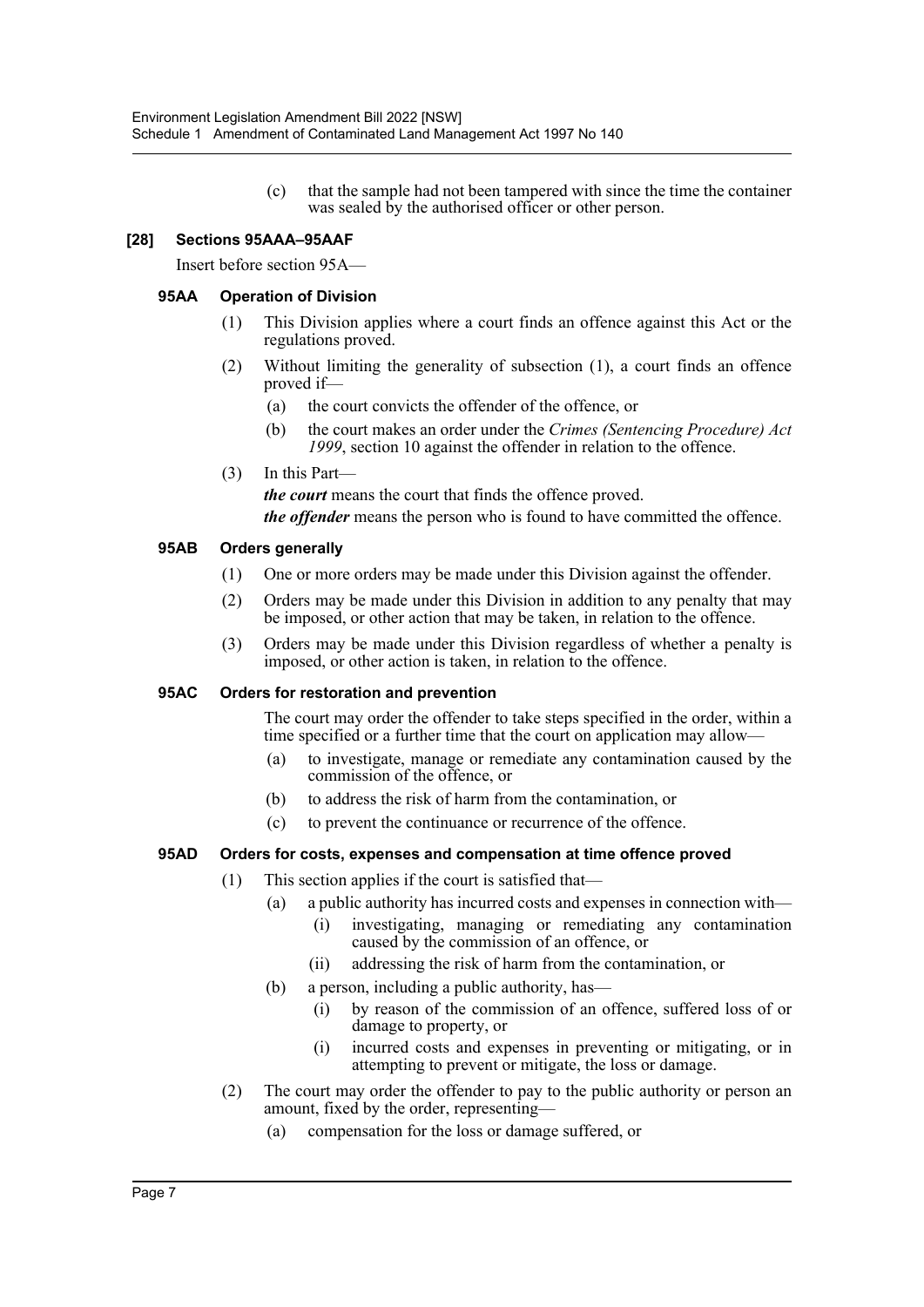- (b) the costs and expenses incurred.
- (3) An order made by the Land and Environment Court under subsection (2) is enforceable as if it were an order made by the Land and Environment Court in Class 4 proceedings under the *Land and Environment Court Act 1979*.
- (4) The Local Court may not make an order under subsection (2) for the payment of an amount that exceeds the amount for which an order may be made by the Local Court when exercising jurisdiction under the *Civil Procedure Act 2005*.
- (5) An order made by the Local Court is enforceable as if it were an order made by the Local Court when exercising jurisdiction under the *Civil Procedure Act 2005*.

# **95AE Recovery of costs, expenses and compensation after offence proved**

- (1) This section applies if, after the court finds the offence proved—
	- (a) a public authority has incurred costs and expenses in connection with—
		- (i) investigating, managing or remediating any contamination caused by the commission of an offence, or
		- (ii) addressing the risk of harm from the contamination, or
	- (b) a person, including a public authority, has—
		- (i) by reason of the commission of an offence, suffered loss of or damage to property, or
		- (ii) incurred costs and expenses in preventing or mitigating, or in attempting to prevent or mitigate, the loss or damage.
- (2) The person or public authority may recover from the offender the costs and expenses incurred or the amount of the loss or damage in the Land and Environment Court.
- (3) The amount of any costs and expenses, but not the amount of any loss or damage, may be recovered as a debt.

# **95AF Orders regarding costs and expenses of investigation**

- (1) If the court is satisfied that the EPA has reasonably incurred costs and expenses during the investigation of an offence, the court may order the offender to pay to the EPA an amount, fixed in the order, representing the costs and expenses incurred.
- (2) An order made by the Land and Environment Court under subsection (1) is enforceable as if it were an order made by the Land and Environment Court in Class 4 proceedings under the *Land and Environment Court Act 1979*.
- (3) An order made by the Local Court under subsection (1) is enforceable as if it were an order made by the Local Court when exercising jurisdiction under the *Civil Procedure Act 2005*.
- (4) In this section—

*costs and expenses*, in relation to the investigation of an offence, means the costs and expenses of—

- (a) taking a sample or conducting an inspection, test, measurement or analysis during the investigation of the offence, or
- (b) transporting, storing or disposing of evidence during the investigation of the offence.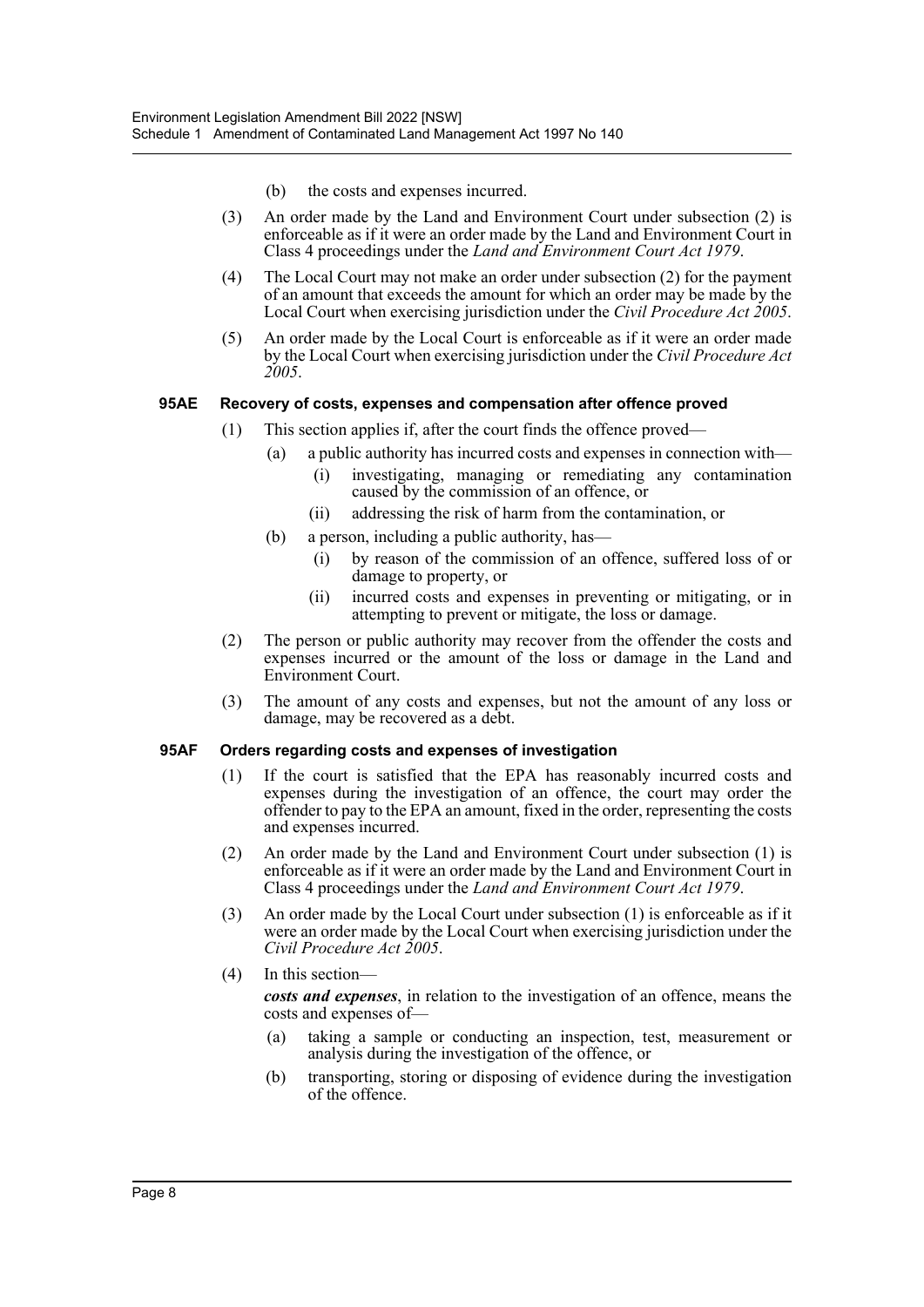# **[29] Section 95A Orders regarding monetary benefits**

Omit section 95A(4), definition of *monetary benefits*.

# **[30] Section 95B Additional orders**

Insert after section 95B(1)(c)—

- (c1) order the offender to carry out a specified environmental audit of activities carried on by the offender,
- (c2) order the offender to pay a specified amount to the Environmental Trust established under the *Environmental Trust Act 1998*, or a specified organisation for—
	- (i) the purposes of a specified project for the restoration or enhancement of the environment, or
	- (ii) general environmental purposes,
- (c3) order the offender to attend, or to cause employees or contractors of the offender to attend, a training or other course specified by the court,
- (c4) order the offender to establish, for employees or contractors of the offender, a training course of a kind specified by the court,

# **[31] Section 95B(1)**

Omit "The Local Court is not authorised to make an order referred to in paragraph (c) or  $(d)$ .".

# **[32] Section 95B(2)**

Omit "However, the Local Court is not authorised to make an order under this subsection.".

# **[33] Section 95B(2A)**

Insert after section 95B(2)—

(2A) The Local Court is not authorised to make an order referred to in subsection  $(1)(c)$ ,  $(c1)$ ,  $(c2)$  or  $(d)$  or  $(2)$ .

# **[34] Section 95B(6)**

Omit "management order". Insert instead "relevant order, restriction or covenant".

# **[35] Part 10, Division 2B**

Insert after Division 2A—

# **Division 2B Civil proceedings to recover particular monetary benefits**

# **95C Recovery of monetary benefits from related persons after offence proved**

- (1) This section applies if a court convicts a corporation of an offence against this Act or the regulations.
- (2) The prosecutor for the offence may apply to the court for an order (a *monetary benefits order*) that any of the following persons pay an amount representing the amount of monetary benefits acquired by the person, or accrued or accruing to the person, as a result of the commission of the offence by the corporation—
	- (a) a person who is, or was, at the time of the commission of the offence, a director of the corporation,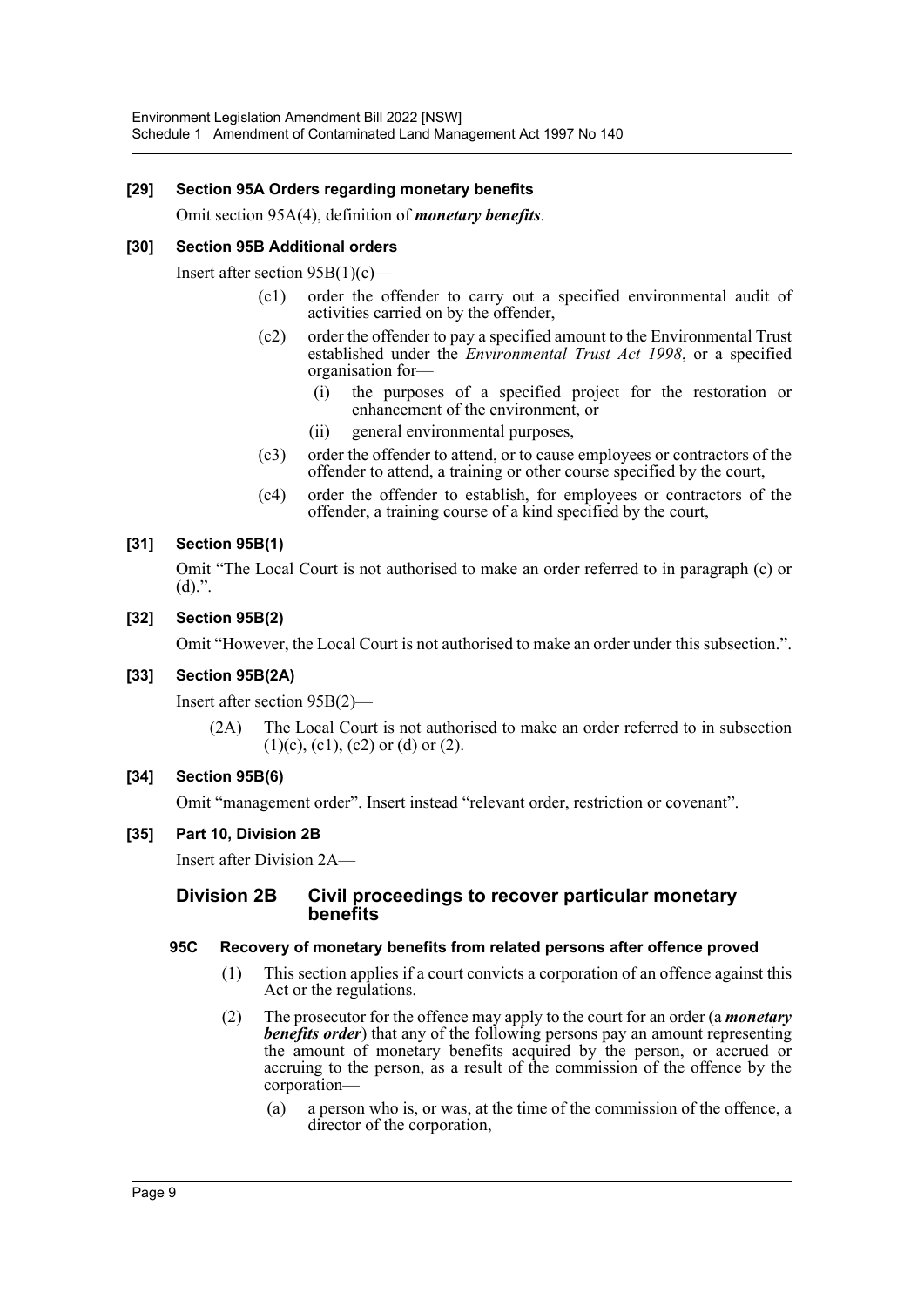- (b) a related body corporate,
- (c) a person who is, or was, at the time of the commission of the offence, a director of a related body corporate.
- (3) The court may make a monetary benefits order in relation to a person only if the court is satisfied, on the balance of probabilities, that the person acquired, accrued, or will accrue the monetary benefits as a result of the commission of the offence by the corporation.
- (4) When making a monetary benefits order, the court may order that the person pay the amount—
	- (a) into the Environment Protection Authority Fund or another fund the court considers appropriate, or
	- (b) to an entity the court considers appropriate in the circumstances.
- (5) The regulations may prescribe a protocol to be used in determining the amount that represents the monetary benefit acquired by the person or accrued or accruing to the person.
- (6) A monetary benefits order made by the court is enforceable as if it were an order made by the court in Class 4 proceedings under the *Land and Environment Court Act 1979*.
- (7) A reference in subsection (2) to a director of a corporation or related body corporate extends to a person involved in the management of the affairs of the corporation or related body corporate.
- (8) In this section—

*Environment Protection Authority Fund* means the Environment Protection Authority Fund established under the *Protection of the Environment Administration Act 1991*, section 34A.

*prosecutor*, for an offence, means the person that instituted the proceedings for the offence.

*the court* does not include the Local Court.

# **[36] Section 103 False or misleading information(1), penalty, paragraph (b)**

Omit the penalty from section 103(1). Insert instead—

Maximum penalty—

- (a) for a corporation—
	- (i) in relation to a requirement under section 10, 14, 28 or 53B— \$1,000,000, or
	- (ii) in relation to another requirement—\$137,500, or
- (b) for an individual—
	- (i) in relation to a requirement under section 10, 14, 28 or  $53B-$ \$250,000 or imprisonment for 18 months, or both, or
	- (ii) in relation to another requirement—\$66,000 or imprisonment for 18 months, or both.

# **[37] Section 103A**

Insert after section 103—

# **103A Receiving monetary benefits**

(1) Any of the following persons who receives, acquires or accrues a monetary benefit as a result of the commission by a corporation of a proved offence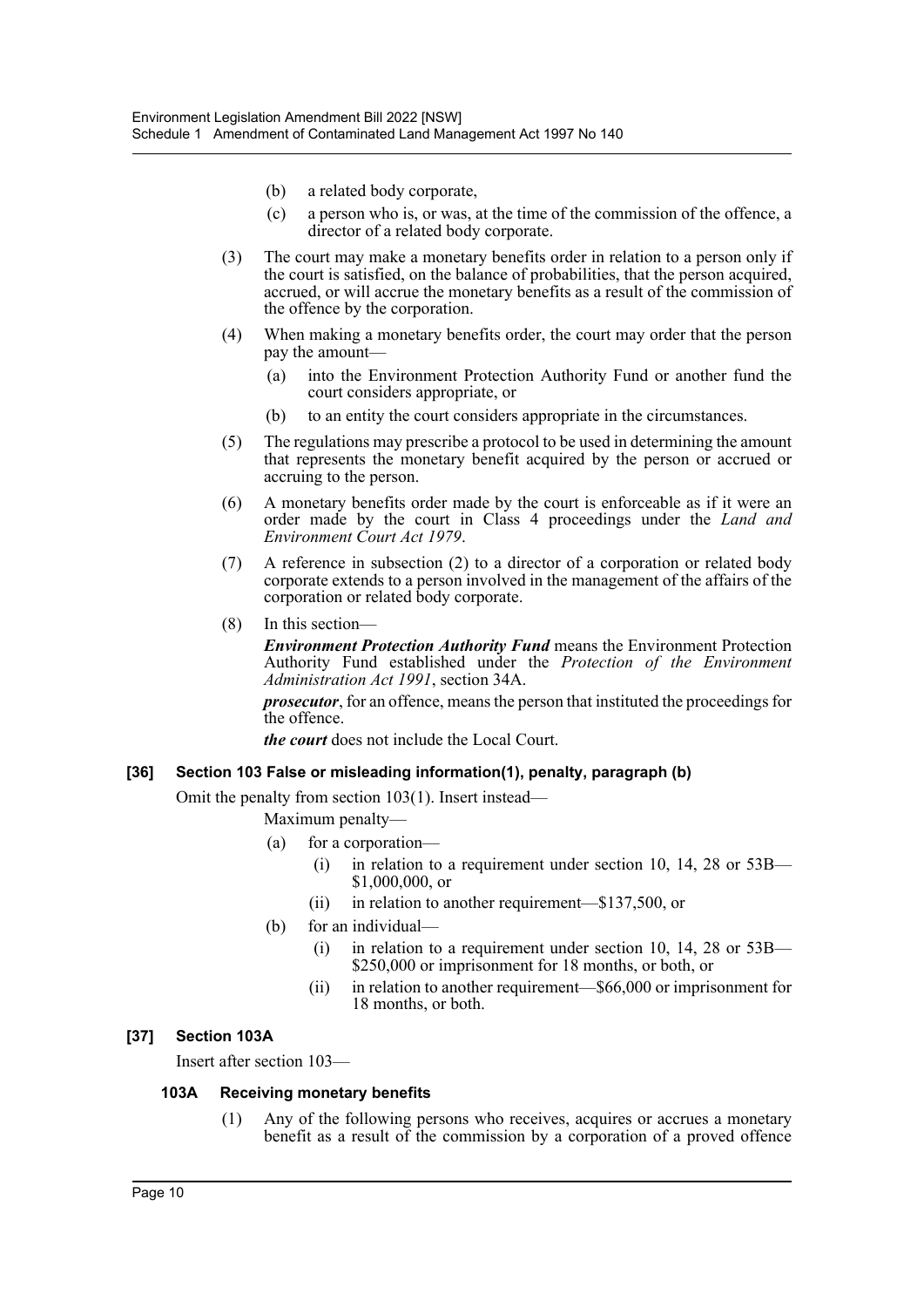under this Act or the regulations (the *underlying offence*) is guilty of an offence—

- (a) a person who is, or was, at the time of the commission of the underlying offence, a director of the corporation,
- (b) a related body corporate,
- (c) a person who is, or was, at the time of the commission of the underlying offence, a director of a related body corporate.

Maximum penalty—

- (a) for a corporation—the maximum penalty that applies to a corporation for the underlying offence, or
- (b) for an individual—the maximum penalty that applies to an individual for the underlying offence.
- (2) Proceedings for an offence under this section may be commenced—
	- (a) after the date on which the underlying offence is alleged to have been committed, but
	- (b) despite section 93, no later than the later of the following—
		- (i) the date that is 12 months after the date on which a court finds the underlying offence proved,
		- (ii) the date by which the proceedings may be commenced under section 93(2).
- (3) Despite section 92, proceedings for an offence under this section may not be dealt with before the Local Court.
- (4) Without limiting subsection (1) or (2)(b), a court finds an offence proved if—
	- (a) the court convicts the offender of the offence, or
	- (b) the court makes an order under the *Crimes (Sentencing Procedure) Act 1999*, section 10 against the offender in relation to the offence.
- (5) A reference in subsection (1) to a director of a corporation or related body corporate extends to a person involved in the management of the affairs of the corporation or related body corporate.

# **[38] Section 107 Disclosure of information**

Omit "100 penalty units" from section 107(1), penalty. Insert instead "200 penalty units".

# **[39] Section 112 Regulations**

Omit "200 penalty units" from section 112(3)(a). Insert instead "400 penalty units".

# **[40] Section 112(3)(b)**

Omit "100 penalty units". Insert instead "200 penalty units".

# **[41] Schedule 2 Savings and transitional provisions**

Insert after Schedule 2, Part 7—

# **Part 8 Provisions consequent on enactment of Environment Legislation Amendment Act 2022**

# **30 Definition**

In this Part—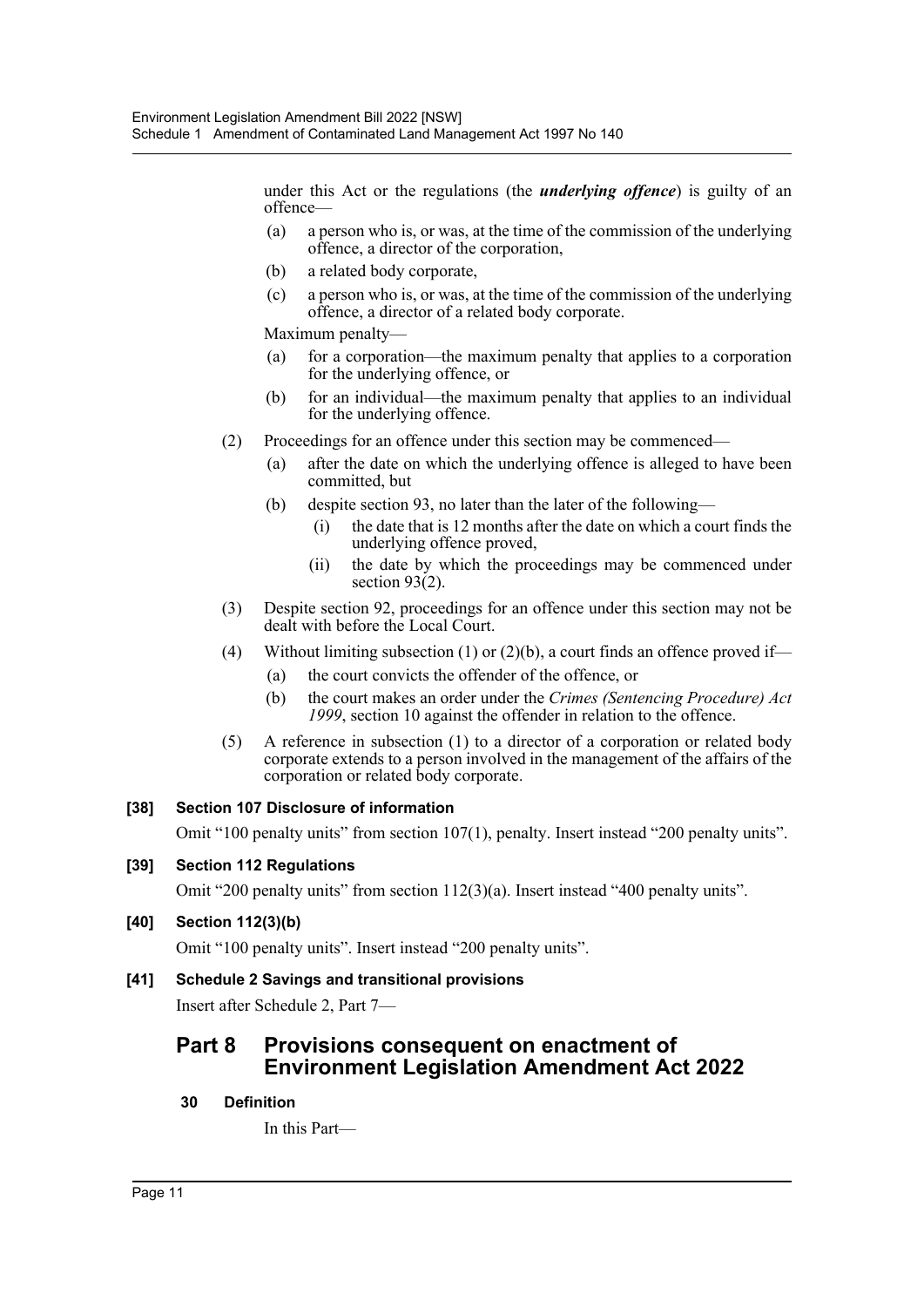*amended*, in relation to a provision, means the provision as in force on and from the date this Part commences.

# **31 Extended powers to give clean-up notices**

A reference in amended section 46 to land in relation to which the EPA has been given notice under section 60 extends to land in relation to which the EPA was given notice under section 60 before the date this clause commences.

## **32 Court orders in connection with offences**

Sections 95AA–95AF and amended 95B extend to proceedings commenced, but not finally determined, before the date this clause commences.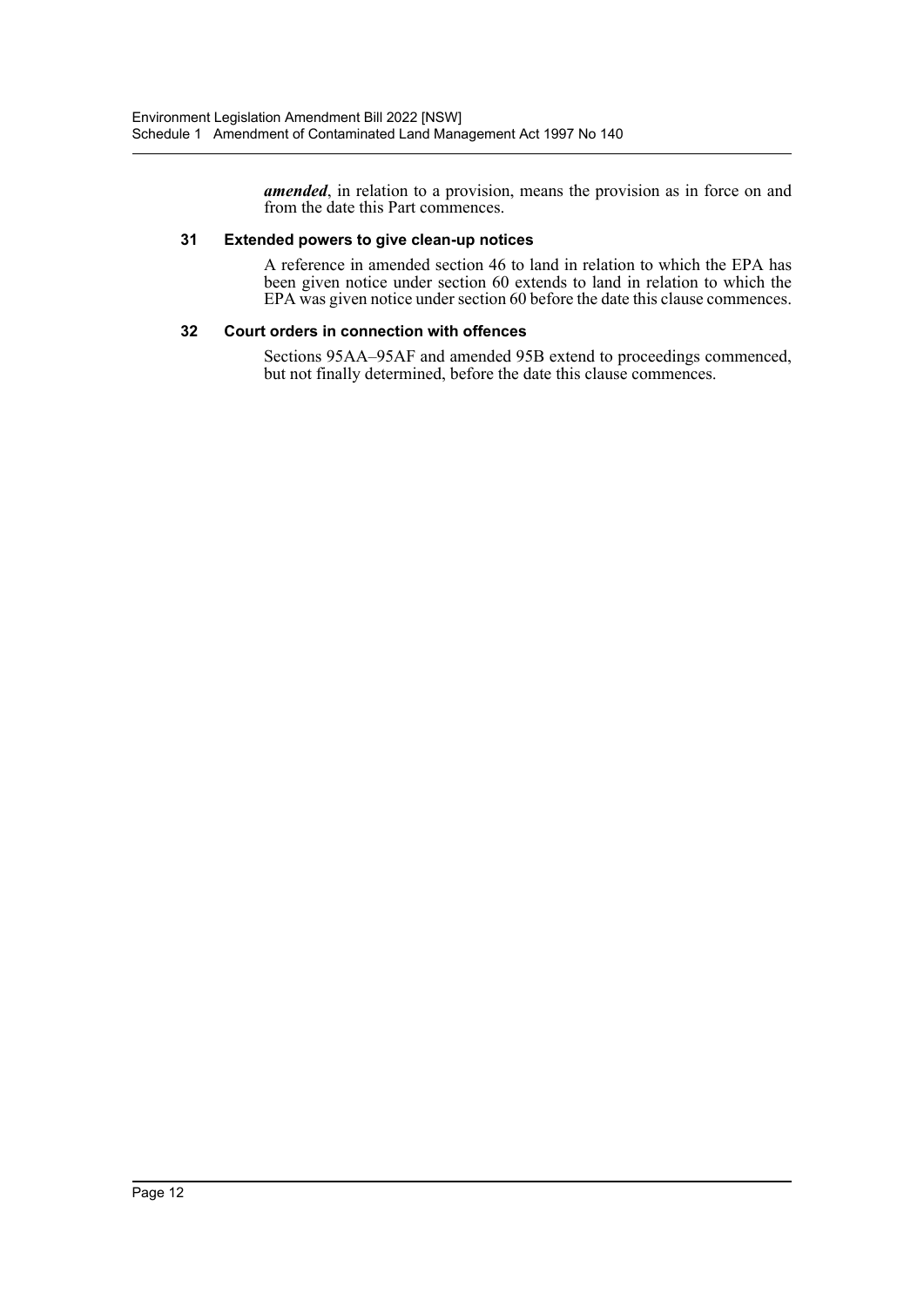# <span id="page-13-0"></span>**Schedule 2 Amendment of Land and Environment Court Act 1979 No 204**

**[1] Section 20 Class 4—environmental planning and protection, development contract and strata renewal plan civil enforcement**

Insert after section 20(1)(caa)—

(cab) proceedings under the *Contaminated Land Management Act 1997*, section 95AE or 95C,

# **[2] Section 20(1)(cc)**

Insert after section 20(1)(cbb)—

(cc) proceedings under the *Pesticides Act 1999*, section 99(6) or 112C,

# **[3] Section 20(1)(cib)**

Insert after section 20(1)(cia)—

(cib) proceedings under the *Protection of the Environment Operations Act 1997*, section 251A,

# **[4] Section 20(1)(co)**

Omit the paragraph. Insert instead—

(co) proceedings under the *Radiation Control Act 1990*, section 24A, 25B, 27 or 27A,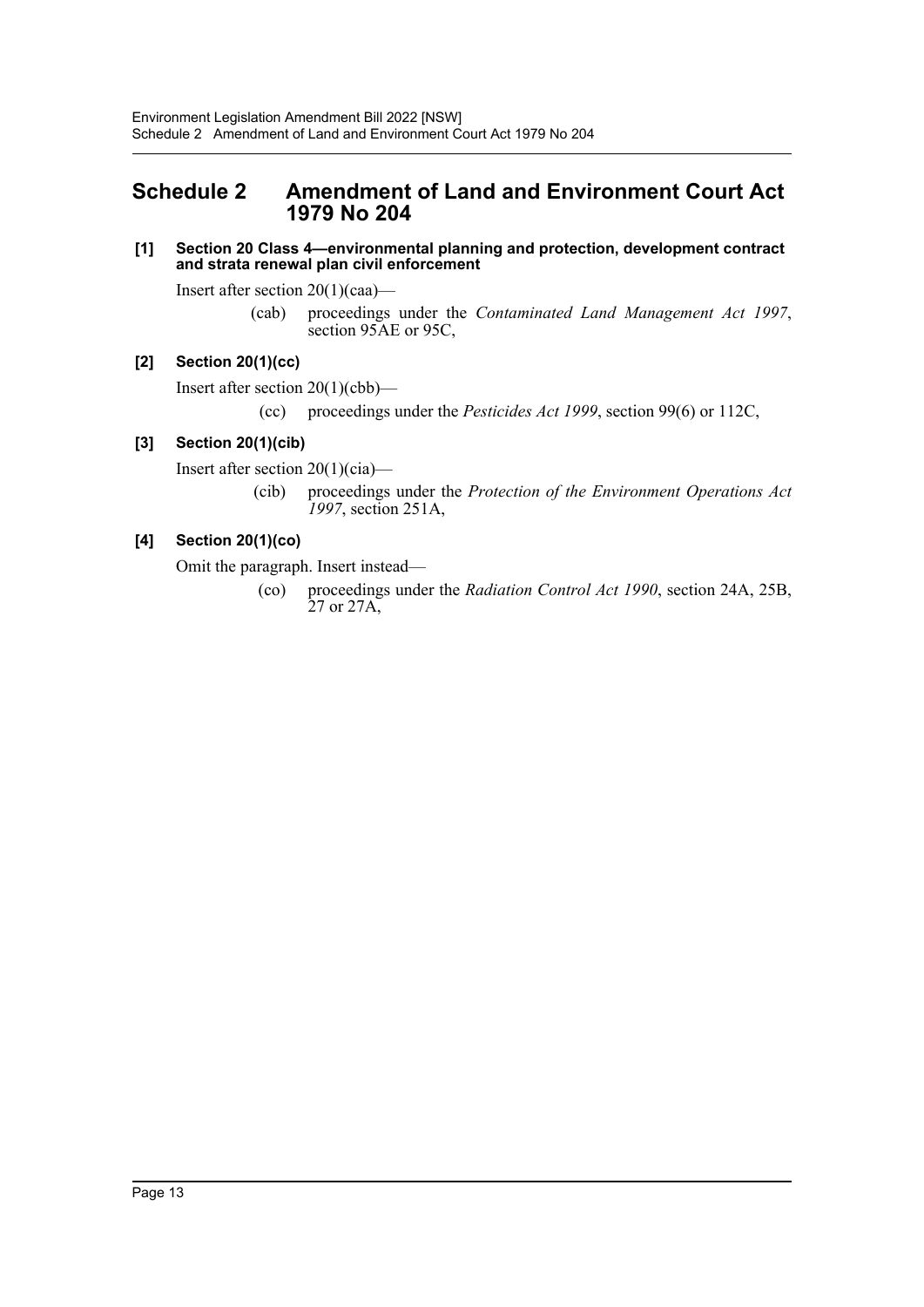# <span id="page-14-0"></span>**Schedule 3 Amendment of Pesticides Act 1999 No 80**

# **[1] Section 4 Definitions**

Insert in alphabetical order in section 4(1)—

*Chairperson of the EPA Board* means the Chairperson within the meaning of the *Protection of the Environment Administration Act 1991*.

*monetary benefits* means monetary, financial or economic benefits.

*related body corporate* has the same meaning as in the *Corporations Act 2001* of the Commonwealth.

# **[2] Section 38 Making of pesticide control order**

Omit ", with the approval of the Minister," from section 38(1).

# **[3] Section 38(1), note**

Omit "Section 43 (3) of that Act also requires the Authority to obtain the approval of the Minister before amending or repealing an order under this section.".

# **[4] Section 38(5B)**

Omit the subsection.

# **[5] Section 44A**

Insert after section 44—

# **44A Receiving monetary benefits**

- (1) Any of the following persons who receives, acquires or accrues a monetary benefit as a result of the commission by a corporation of a proved offence under this Act or the regulations (the *underlying offence*) is guilty of an offence—
	- (a) a person who is, or was, at the time of the commission of the underlying offence, a director of the corporation,
	- (b) a related body corporate,
	- (c) a person who is, or was, at the time of the commission of the underlying offence, a director of a related body corporate.

Maximum penalty—

- (a) for a corporation—the maximum penalty that applies to a corporation for the underlying offence, or
- (b) for an individual—the maximum penalty that applies to an individual for the underlying offence.
- (2) Proceedings for an offence under this section may be commenced—
	- (a) after the date on which the underlying offence is alleged to have been committed, but
	- (b) despite section 72, no later than the later of the following—
		- (i) the date that is 12 months after the date on which a court finds the underlying offence proved,
		- (ii) the date by which the proceedings may be commenced under section  $72(3)$ .
- (3) Despite section 71, proceedings for an offence under this section may not be dealt with before the Local Court.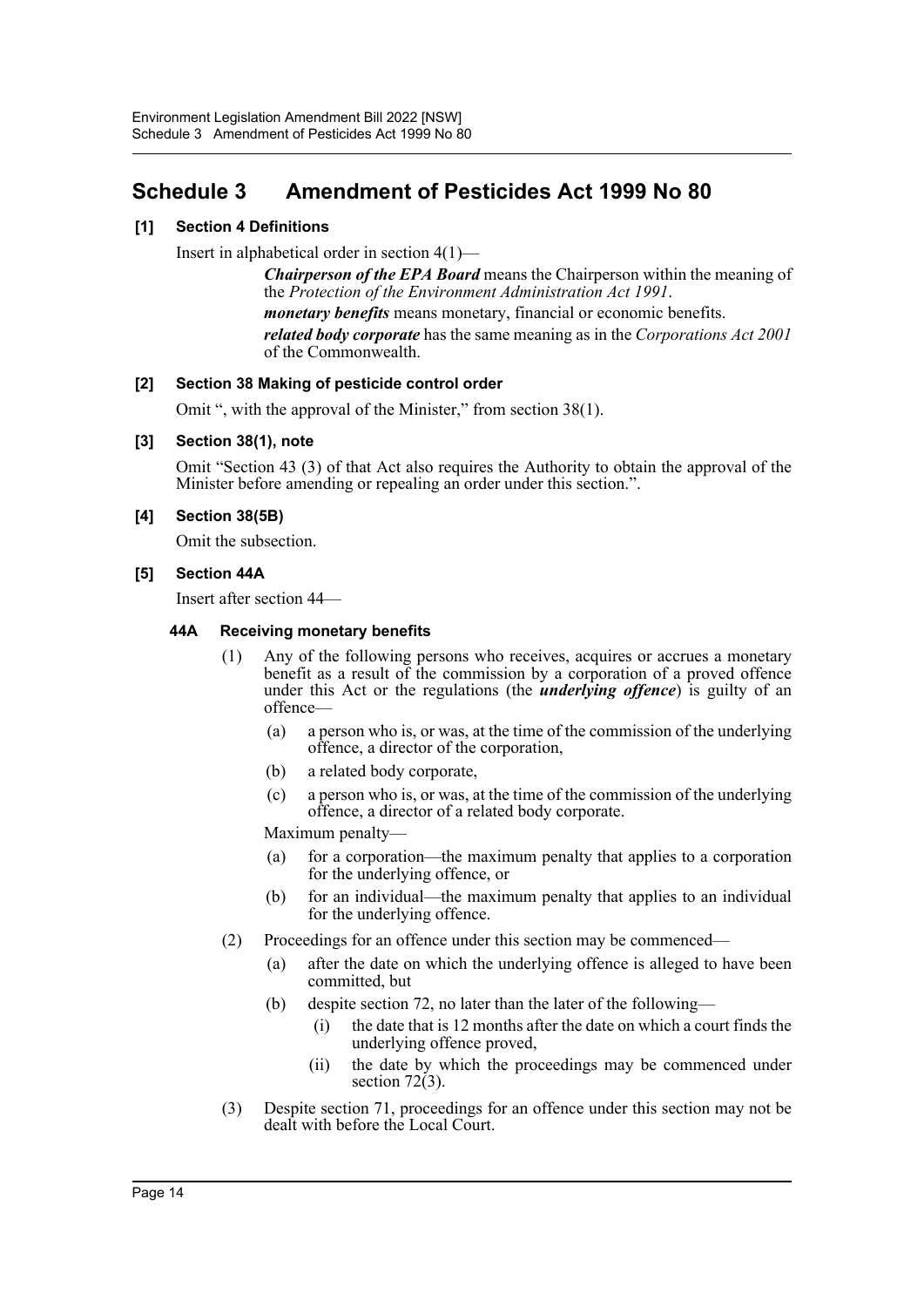- (4) Without limiting subsection (1) or (2)(b), a court finds an offence proved if—
	- (a) the court convicts the offender of the offence, or
	- (b) the court makes an order under the *Crimes (Sentencing Procedure) Act 1999*, section 10 against the offender in relation to the offence.
- (5) A reference in subsection (1) to a director of a corporation or related body corporate extends to a person involved in the management of the affairs of the corporation or related body corporate.

# **[6] Section 93 Orders generally**

Insert after section 93(2)—

(3) Orders may be made under this Part regardless of whether a penalty is imposed, or other action taken, in relation to the offence.

# **[7] Section 97 Orders regarding costs and expenses of investigation**

Omit section 97(3), definition of *costs and expenses*. Insert instead—

*costs and expenses*, in relation to the investigation of an offence, means the costs and expenses—

- (a) incurred in taking any sample or conducting any inspection, test, measurement or analysis during the investigation of the offence, or
- (b) of transporting, storing or disposing of evidence during the investigation of the offence.

# **[8] Section 99**

Omit section. Insert instead—

# **99 Additional orders**

- (1) The court may do 1 or more of the following—
	- (a) order the offender not to use a particular pesticide or a pesticide of a particular class,
	- (b) order the offender to take specified action to publicise 1 or more of the following—
		- (i) the offence, including the circumstances of the offence,
		- (ii) the environmental and other consequences of the offence,
		- (iii) any other orders made against the person in relation to the offence,
	- (c) order the offender to take specified action to notify specified persons, or specified classes of persons of 1 or more of the following—
		- (i) the offence, including the circumstances of the offence,
		- (ii) the environmental and other consequences of the offence,
		- (iii) orders made against the person in relation to the offence,

**Examples of specified action to notify specified persons—** Publishing of the information in an annual report or other notice to the shareholders of a company, or giving written notice to persons aggrieved or affected by the offender's conduct.

- (d) order the offender to carry out a specified project for the restoration or enhancement of the environment in a public place or for the public benefit,
- (e) order the offender to carry out a specified environmental audit of activities carried on by the offender,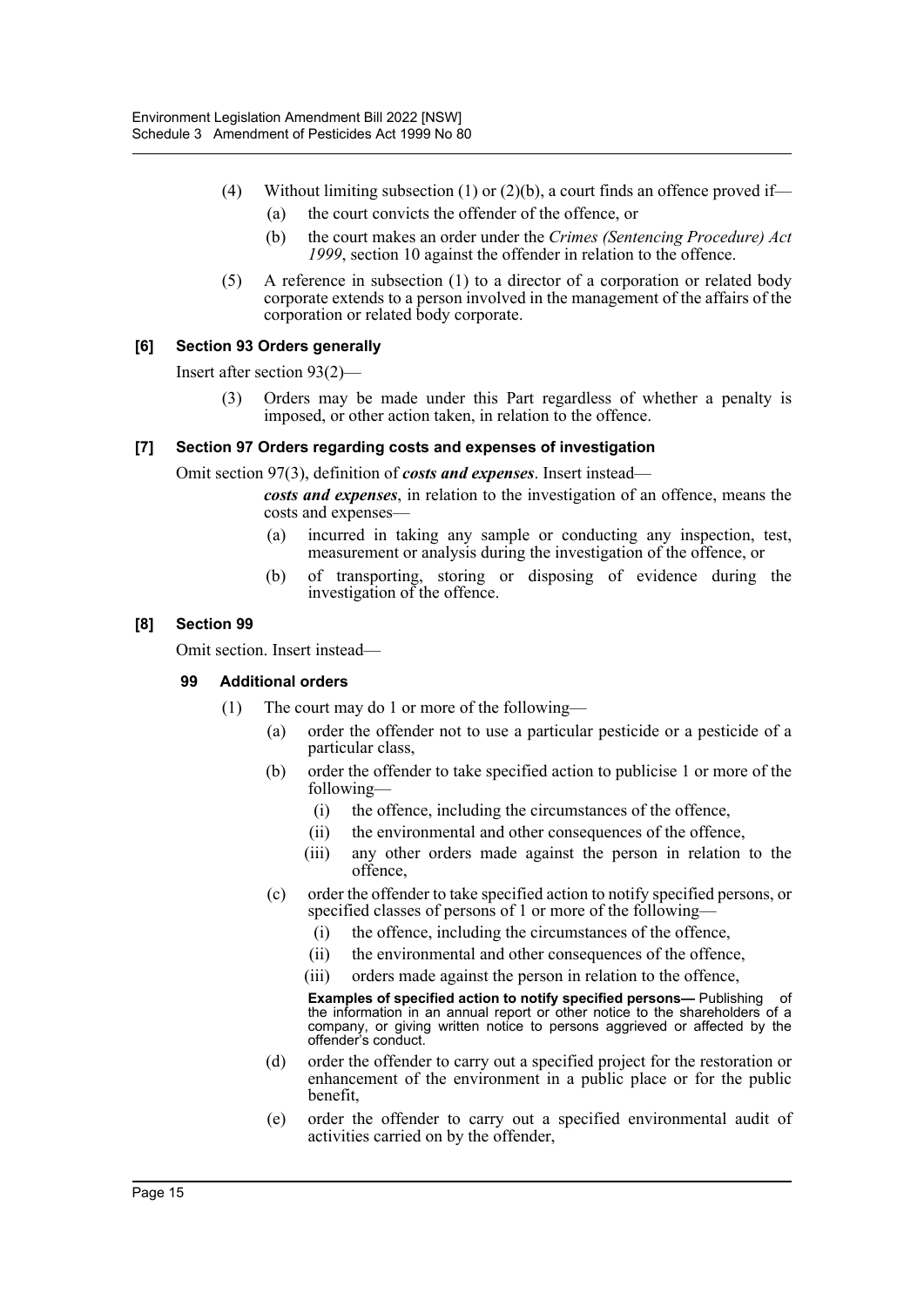- (f) order the offender to pay a specified amount to the Environmental Trust established under the *Environmental Trust Act 1998*, or a specified organisation, for—
	- (i) the purposes of a specified project for the restoration or enhancement of the environment, or
	- (ii) general environmental purposes,
- (g) order the offender to attend, or to cause employees or contractors of the offender to attend, a training or other course specified by the court,
- (h) order the offender to establish, for employees or contractors of the offender, a training course of a kind specified by the court,
- (i) if the Environment Protection Authority is a party to the proceedings and the court orders the offender to carry out a specified work or program for the restoration or enhancement of the environment—order the offender to provide a financial assurance, of a form and amount specified by the court, to the Environment Protection Authority.
- (2) Without limiting subsection  $(1)(d)$ , the court may order the offender to carry out a social or community activity for the benefit of the community or persons that are adversely affected by the offence (a *restorative justice activity*) that the offender has agreed to carry out.
- (3) The Local Court is not authorised to make an order referred to in subsection  $(1)(d)$ , (e), (f) or (i) or (2).
- (4) The court may, in an order under this section—
	- (a) fix a period for compliance with the requirements under the order, and
	- (b) impose other requirements the court considers necessary or expedient for enforcement of the order.
- (5) If the offender fails to comply with an order under subsection  $(1)(b)$  or  $(c)$ , the prosecutor, or a person authorised by the prosecutor, may take action to carry out the order as far as practicable, including action to publicise or notify—
	- (a) the original contravention, the environmental and other consequences of the contravention, and any other penalties imposed on the offender, and
	- (b) the failure of the offender to comply with the order.
- (6) The reasonable cost of taking action referred to in subsection (5) is recoverable by the prosecutor or person taking the action, in a court of competent jurisdiction, as a debt from the offender.

# **[9] Section 102 Definitions**

Omit "Chairperson" from section 102, definition of *designated officer*. Insert instead "CEO".

# **[10] Section 105 Proof of certain things not required**

Omit section 105(1). Insert instead—

- (1) In any proceedings under this Act, no proof is required, until evidence is given to the contrary, of the appointment of any of the following persons—
	- (a) the Chairperson of the Board of the Environment Protection Authority,
	- (b) the CEO of the Environment Protection Authority,
	- (c) another member of the staff of the Environment Protection Authority.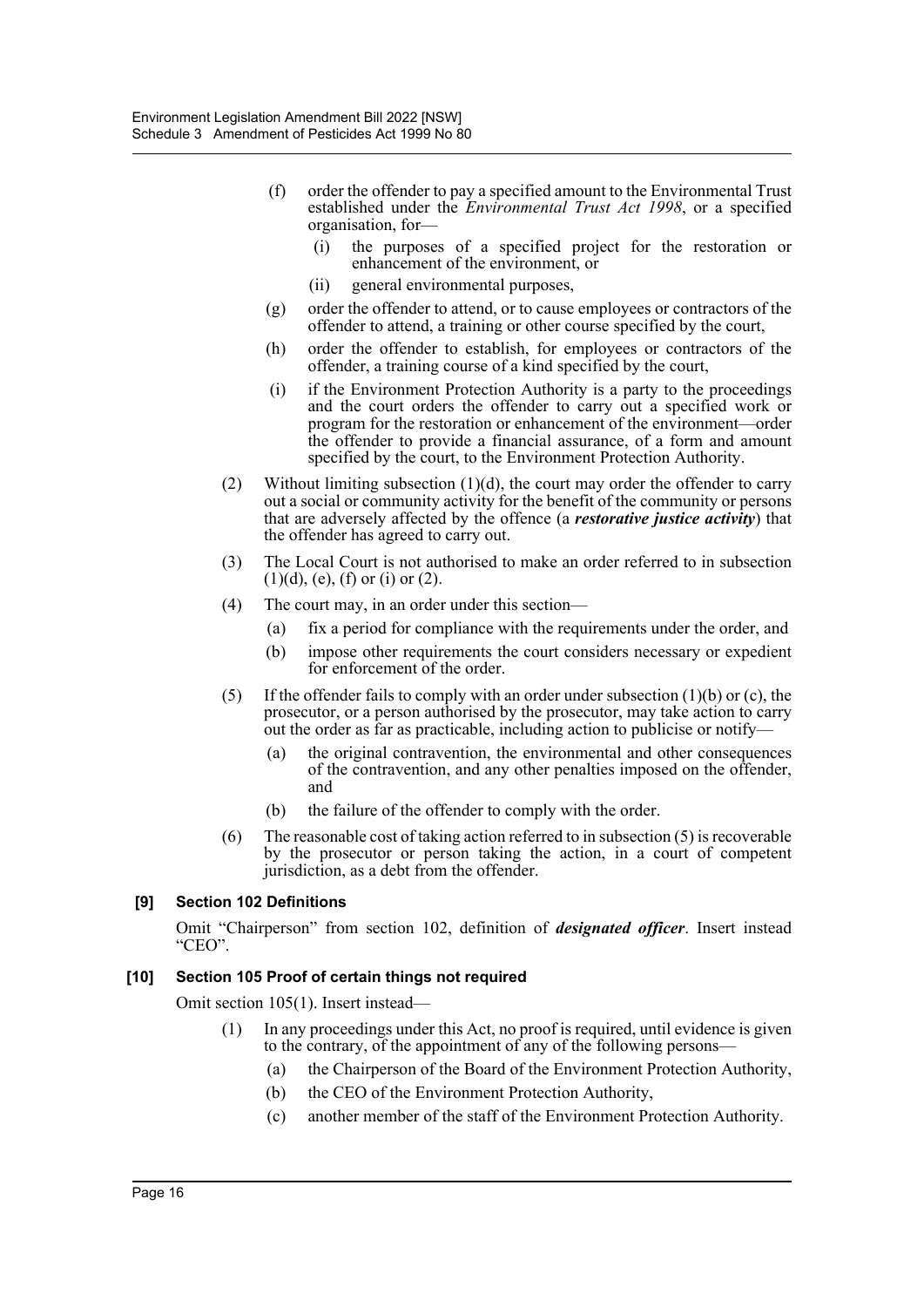# **[11] Section 106 Certificate evidence of certain matters**

Omit "Chairperson" from section 106(1). Insert instead "CEO".

# **[12] Section 107 Evidence of analysts**

Omit section 107(3). Insert instead—

- (3) A certificate of an analyst that a container containing a sample was received at a specified laboratory and that the container was sealed by an authorised officer or another person is admissible in proceedings under this Act as evidence—
	- (a) of the facts stated in the certificate, and
	- (b) that the sample was the same sample as the sample obtained by the authorised officer or other person, and
	- (c) that the sample had not been tampered with since the time the container was sealed by the authorised officer or other person.

# **[13] Section 112C**

Insert after section 112B—

#### **112C Recovery of monetary benefits from related persons after offence proved**

- (1) This section applies if a court convicts a corporation of an offence against this Act or the regulations.
- (2) The Environment Protection Authority may apply to the court for an order (a *monetary benefits order*) that any of the following persons pay an amount representing the amount of monetary benefits acquired by the person, or accrued or accruing to the person, as a result of the commission of the offence by the corporation—
	- (a) a person who is, or was, at the time of the commission of the offence, a director of the corporation,
	- (b) a related body corporate,
	- (c) a person who is, or was, at the time of the commission of the offence, a director of a related body corporate.
- (3) The court may make a monetary benefits order in relation to a person only if the court is satisfied, on the balance of probabilities, that the person acquired, or accrued or will accrue, the monetary benefits as a result of the commission of the offence by the corporation.
- (4) When making a monetary benefits order, the court may order that the person pay the amount—
	- (a) into the Environment Protection Authority Fund or another fund the court considers appropriate, or
	- (b) to an entity the court considers appropriate in the circumstances.
- (5) The regulations may prescribe a protocol to be used in determining the amount that represents the monetary benefit acquired by the person or accrued or accruing to the person.
- (6) A monetary benefits order made by the court is enforceable as if it were an order made by the court in Class 4 proceedings under the *Land and Environment Court Act 1979*.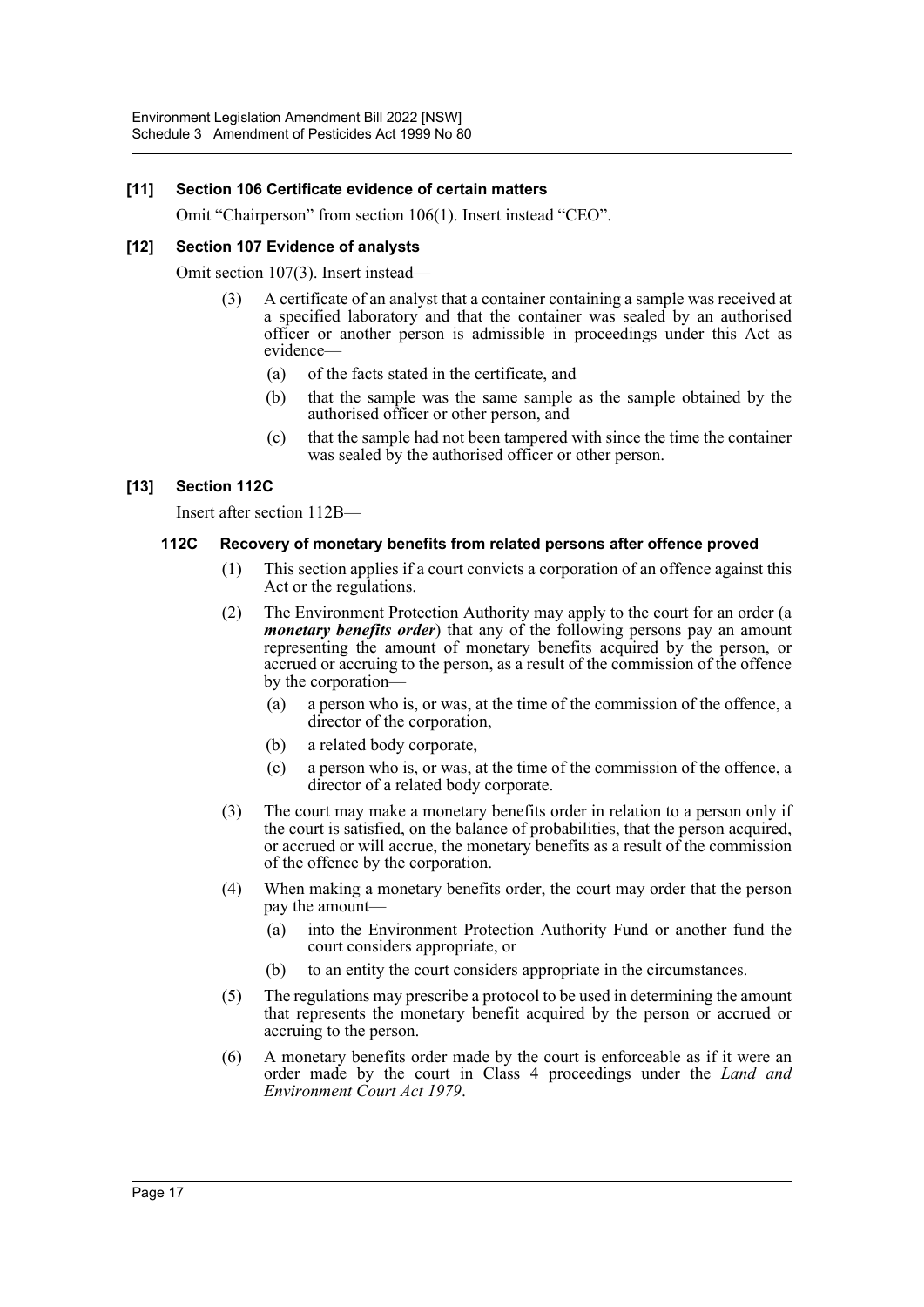(7) A reference in subsection (2) to a director of a corporation or related body corporate extends to a person involved in the management of the affairs of the corporation or related body corporate.

# (8) In this section—

*Environment Protection Authority Fund* means the Environment Protection Authority Fund established under the *Protection of the Environment Administration Act 1991*, section 34A.

*the court* does not include the Local Court.

# **[14] Schedule 2 Savings, transitional and other provisions**

Insert after Part 3—

# **Part 4 Provision consequent on enactment of Environment Legislation Amendment Act 2022**

# **20 Court orders in connection with offences**

- (1) Amended sections 93, 97 and 99 extend to proceedings commenced, but not finally determined, before the date this clause commences.
- (2) In this clause—

*amended*, in relation to a provision, means the provision as in force on and from the date this clause commences.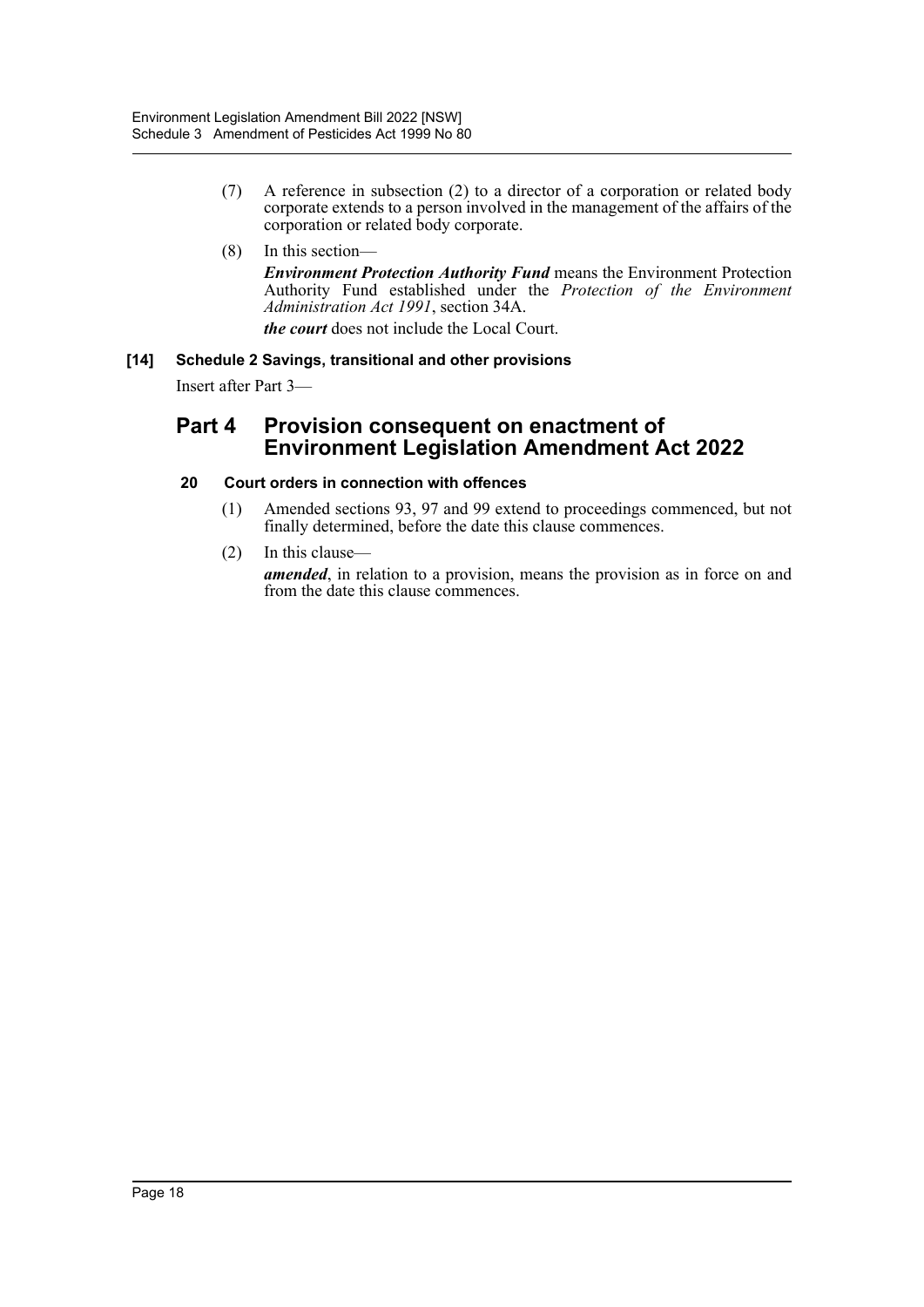# <span id="page-19-0"></span>**Schedule 4 Amendment of Protection of the Environment Administration Act 1991 No 60**

# **[1] Section 3 Definitions**

Omit "Authority" from section 3(1), definition of *Chairperson*. Insert instead "Board".

# **[2] Section 3(1)**

Insert in alphabetical order—

*Chief Executive Officer* or *CEO* means the person employed in the Public Service as the Chief Executive Officer of the Authority.

# **[3] Section 3(1), definition of "environment protection legislation"**

Omit the definition.

Insert instead—

*environment protection legislation* means the following Acts, and the regulations and other instruments made under the following Acts—

- (a) this Act,
- (b) *Contaminated Land Management Act 1997*,
- (c) *Dangerous Goods (Road and Rail Transport) Act 2008*,
- (d) *Environmental Trust Act 1998*,
- (e) *Environmentally Hazardous Chemicals Act 1985*,
- (f) *Ozone Protection Act 1989*,
- (g) *Pesticides Act 1999*,
- (h) *Protection of the Environment Operations Act 1997*,
- (i) *Radiation Control Act 1990*,
- (j) *Recreation Vehicles Act 1983*,
- (k) *Waste Avoidance and Resource Recovery Act 2001*,
- (l) any other Act, or part of an Act, prescribed by the regulations for the purposes of this definition.

**Note—** A regulation prescribing an Act, or part of an Act, for the purposes of paragraph (l) may only be made with the concurrence of the Minister responsible for the administration of the Act or part—see section 3(1A).

# **[4] Section 3(1A)**

Insert after section 3(1)—

(1A) A regulation prescribing an Act, or part of an Act, for the purposes of subsection 3(1), definition of *environment protection legislation*, paragraph (l) may only be made with the concurrence of the Minister responsible for administering the Act, or part, to be prescribed.

# **[5] Section 13**

Omit section 13. Insert instead—

# **13 General directions by Minister**

(1) The Minister may give the Authority a written direction in relation to the functions of the Authority if the Minister is satisfied that, after consulting the Authority about the proposed direction, it is necessary to do so in the public interest.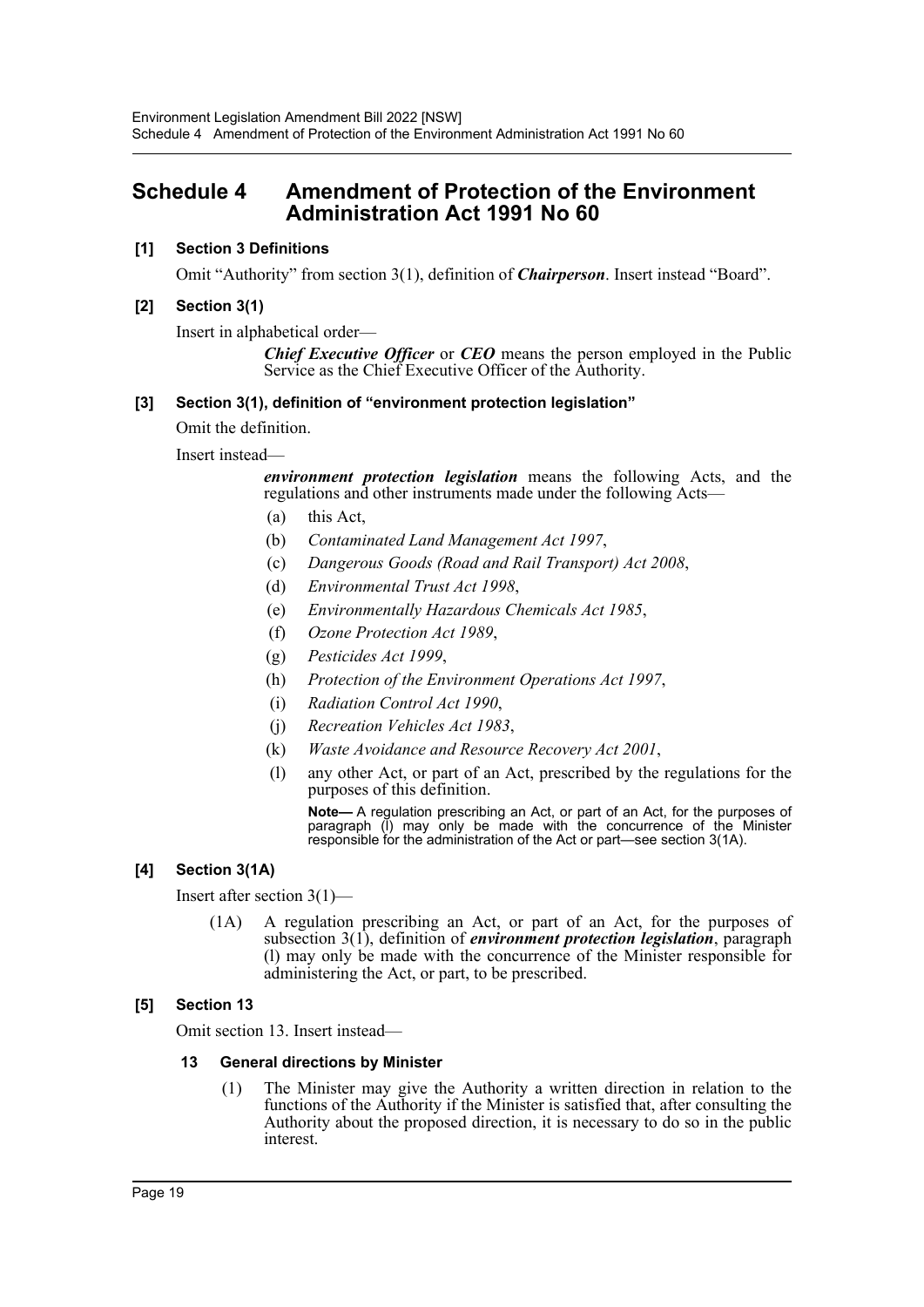- (2) A direction by the Minister—
	- (a) must, unless the Authority agrees otherwise, be of a general nature only, and
	- (b) must not relate to a specific matter being considered or determined by the Authority.
- (3) In particular, a direction by the Minister under this section must not be made in relation to the following—
	- (a) a report or recommendation made to the Minister,
	- (b) a state of the environment report under section 10, other than directions for the inclusion of additional information in a report,
	- (c) any decision to institute criminal or related proceedings.
- (4) The Authority must ensure that a direction by the Minister is complied with.
- (5) A report of each of the following must be tabled by or on behalf of the Minister in each House of Parliament within 14 sitting days of that House and be included in the next available annual report of the Authority—
	- (a) a direction by the Minister for the inclusion of additional information in a state of the environment report under section 10,
	- (b) a direction by the Minister under section 13A and the determination of the Minister in relation to the exercise of the licensing function concerned.
- (6) The Authority must publish each direction by the Minister, other than a direction mentioned in subsection (5), on the Authority's website as soon as practicable after the direction is given.

# **[6] Part 5, Division 1A**

Insert before section 14—

# **Division 1A Chief Executive Officer of the Authority**

# **[7] Section 14**

Omit section 14. Insert instead—

# **14 Chief Executive Officer of the Authority**

The Chief Executive Officer—

- (a) is a member of the Board, but
- (b) is not entitled to vote on a matter considered by the Board.

# **14A Chief Executive Officer to manage and control affairs of Authority**

- (1) The Chief Executive Officer is to manage and control the affairs of the Authority, subject to—
	- (a) the policies determined by the Board and other decisions of the Board under this Act, and
	- (b) the directions of the Minister under this Act.
- (2) An act, matter or thing done in the name of, or on behalf of, the Authority by the Chief Executive Officer is taken to have been done by the Authority.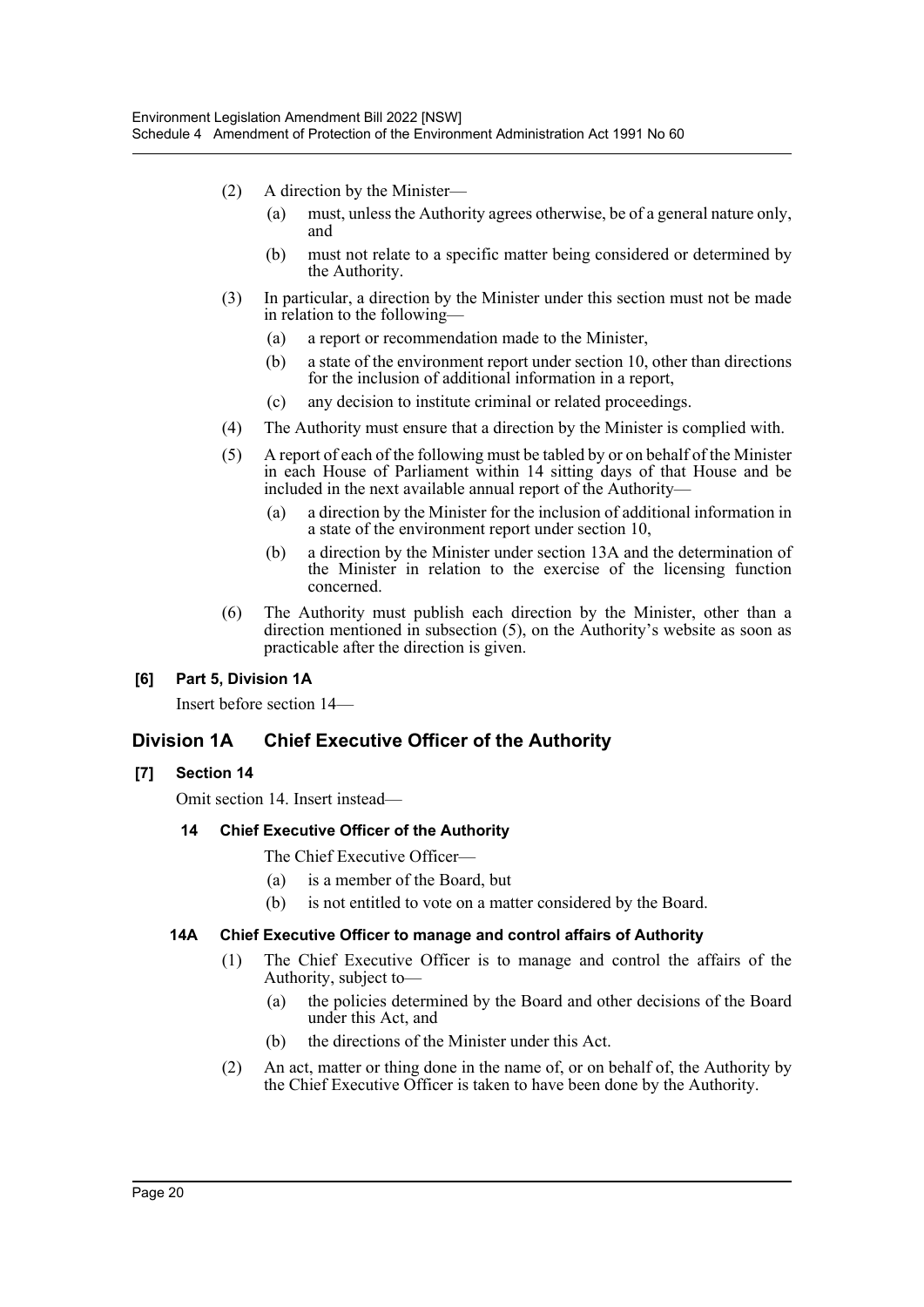# **[8] Section 15 Establishment of Board**

Omit section 15(2) and (3). Insert instead—

- (2) The Board is to consist of at least 5, but not more than 7 members, being—
	- (a) the Chairperson, and
	- (b) the Chief Executive Officer, and
	- (c) at least 3, but not more than 5, part-time members appointed by the Governor on the recommendation of the Minister.
- (3) The Chairperson and the part-time members recommended by the Minister are, in the Minister's opinion, to collectively have the skills and experience relevant to the functions of the Board.
- (3A) In deciding whether to recommend a person as a part-time member, the Minister must have regard to the desirability that the Board collectively has skills and experience in the following—
	- (a) environmental science or engineering,
	- (b) environmental law,
	- (c) corporate, financial and risk planning and management,
	- (d) business,
	- (e) human health,
	- (f) compliance and regulation,
	- (g) Aboriginal cultural values,
	- (h) other skills or experience determined by the Minister and published on the Authority's website.
- (3B) A person may only be recommended by the Minister as a person with skills and experience in Aboriginal cultural values if the person is—
	- (a) an Aboriginal person within the meaning of the *Aboriginal Land Rights Act 1983*, section 4(1), and
	- (b) recognised as a cultural knowledge holder, and
	- (c) willing to represent Aboriginal cultural values.

# **[9] Section 16 Functions of Board**

Insert ", including policies and plans relating to organisational governance and risk management" after "Authority" in section  $16(1)(a)$ .

# **[10] Part 5, Division 3, heading**

Omit "**Authority**" from Part 5, Division 3, heading. Insert instead "**Board**".

# **[11] Section 18, heading**

Omit "**Authority**" from section 18, heading. Insert instead "**Board**".

# **[12] Section 18(1)**

Omit "Authority". Insert instead "Board".

# **[13] Section 18(2)**

Omit "may be appointed on a full-time or". Insert instead "must be appointed on a".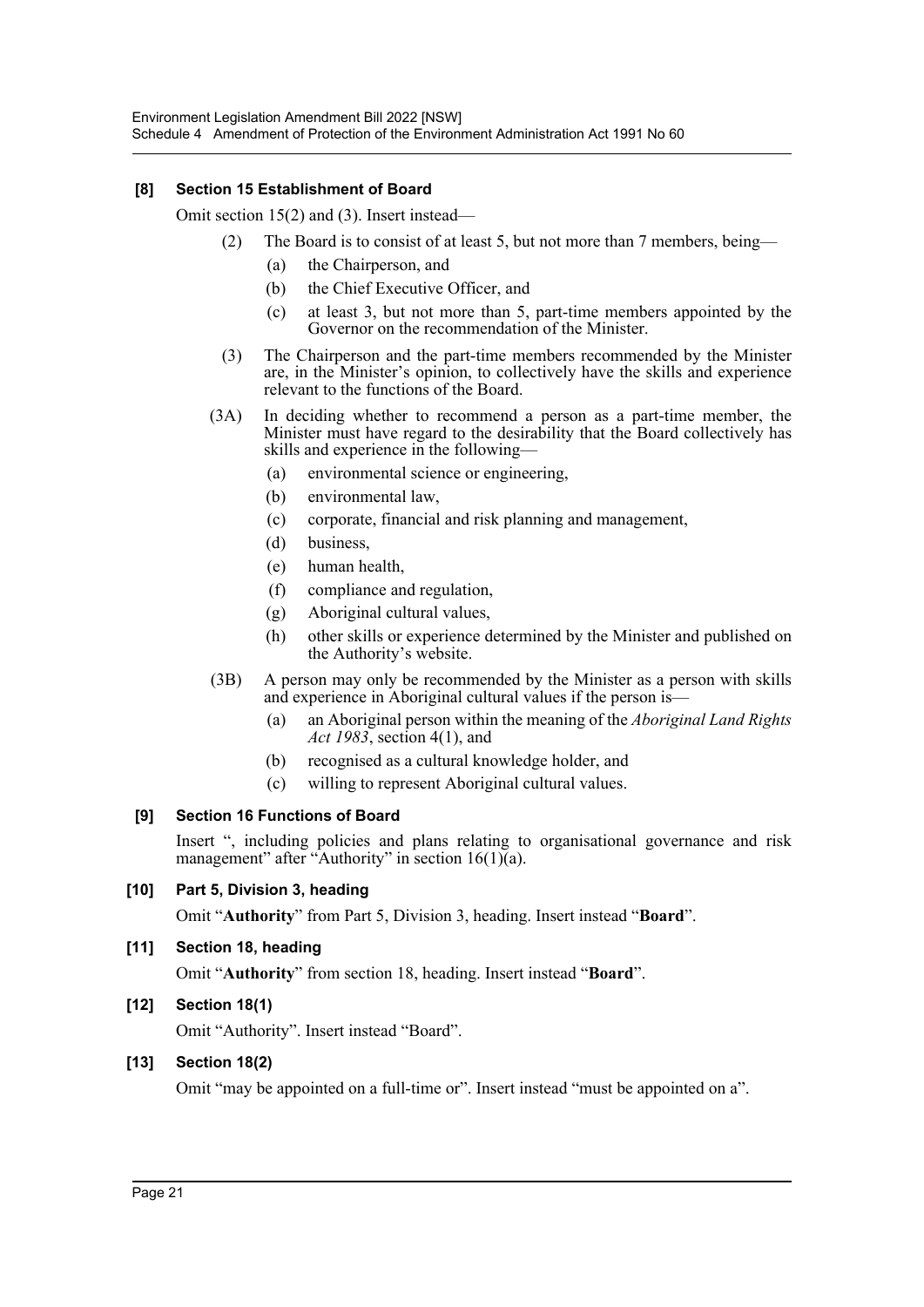# **[14] Section 18(4)**

Omit "Schedule 2A". Insert instead "Schedule 1, Part 2".

# **[15] Section 19 Chairperson to manage and control affairs of Authority** Omit the section.

# **[16] Section 21 Delegation of functions**

Insert after section 21(1A)—

(1B) The CEO may delegate to an authorised person any function, other than this power of delegation, conferred or imposed on the CEO by or under the environment protection legislation or any other legislation.

# **[17] Section 21(2)(c)**

Insert at the end of section  $21(2)(b)$ —

, or

(c) by the CEO, if the delegate is authorised in writing to do so by the CEO.

# **[18] Section 34A Environment Protection Authority Fund**

Insert after section 34A(3)(b3)—

- (b4) amounts ordered to be paid into the Fund under the following—
	- (i) the *Contaminated Land Management Act 1997*, section 95C,
	- (ii) the *Pesticides Act 1999*, section 112C,
	- (iii) the *Protection of the Environment Operations Act 1997*, section 251A,
	- (iv) the *Radiation Control Act 1990*, section 27A, and

# **[19] Section 35**

Omit the section. Insert instead—

# **35 Exclusion of personal liability**

- (1) An act or omission of a protected person does not subject the protected person to any action, liability, claim or demand if the act or omission was done, or omitted to be done or made, in good faith for the purpose of carrying out a function conferred or imposed under the environment protection legislation or other legislation.
- (2) In this section—

*protected person* means any of the following—

- (a) the Minister,
- (b) the Authority,
- (c) the Board,
- (d) an advisory committee,
- (e) the Chief Executive Officer,
- (f) the Chairperson or another member of the Board or of an advisory committee,
- (g) a member of staff of the Authority,
- (h) a person acting under the direction of a person referred to in paragraphs  $(a)$ – $(g)$ .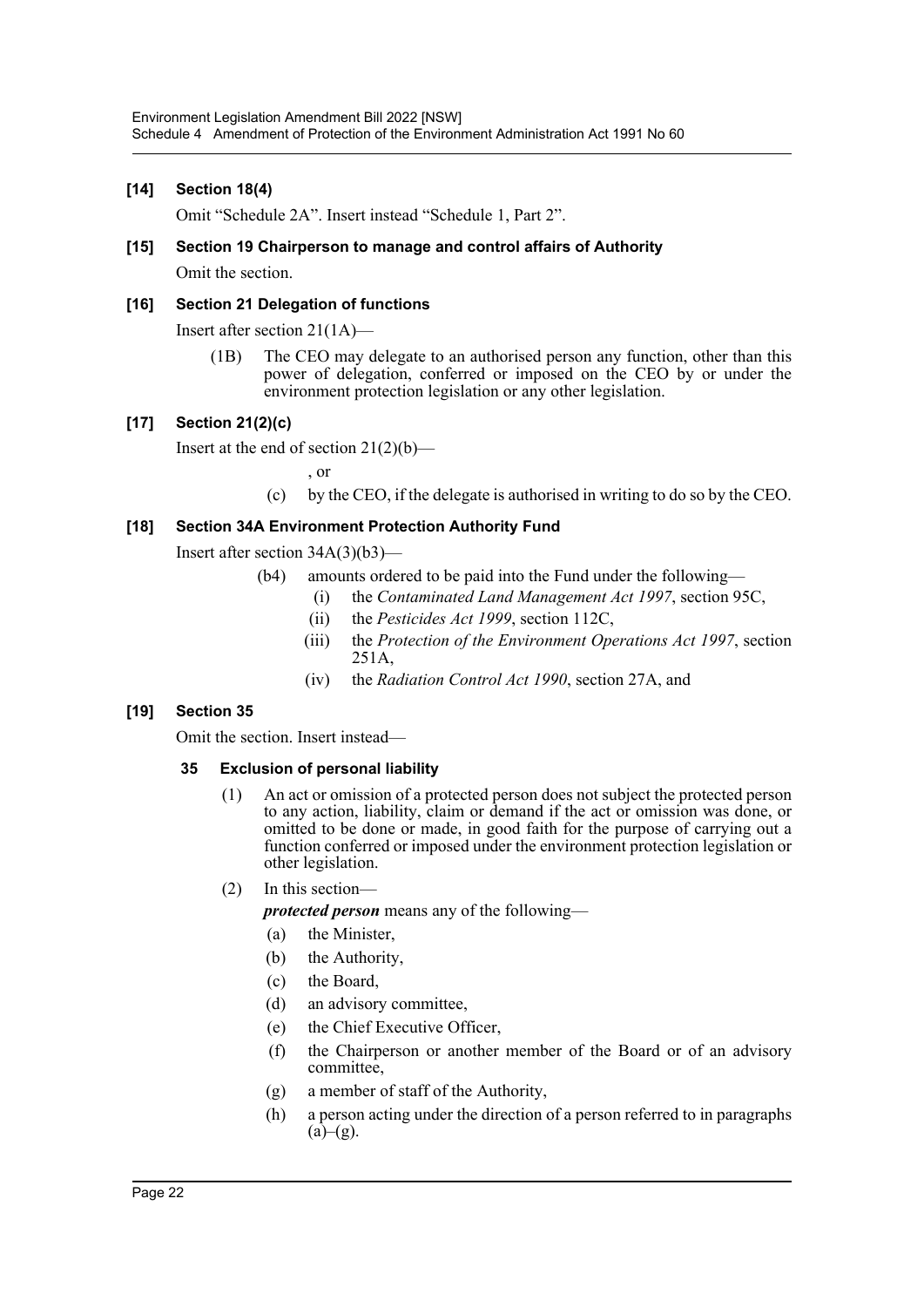# **[20] Section 36 Seal of Authority**

Omit "Chairperson", wherever occurring in section 36. Insert instead "Chief Executive Officer".

**[21] Schedule 1 Provisions relating to members and procedure of the Board** Insert before clause 1—

# **Part 1 Preliminary**

# **[22] Schedule 1, clause 1, definition of "appointed member"**

Insert "or the CEO" after "Chairperson".

# **[23] Schedule 1, Part 2**

Insert after clause 1—

# **Part 2 Provisions relating to Chairperson of the Board**

# **2 Term of office**

- (1) The Chairperson holds office for the term, of not more than 5 years, specified in the instrument of appointment.
- (2) However, the Chairperson is eligible, if otherwise qualified, for re-appointment.

# **2A Remuneration and allowances**

The Chairperson is to be paid remuneration and allowances decided by the Minister, from time to time, in consultation with the Public Service Commissioner.

# **2B Vacancy in office**

- (1) The office of Chairperson becomes vacant if the holder—
	- (a) dies, or
	- (b) completes a term of office and is not re-appointed, or
	- (c) resigns the office by written instrument addressed to the Minister, or
	- (d) becomes bankrupt, applies to take the benefit of a law for the relief of bankrupt or insolvent debtors, compounds with the holder's creditors or makes an assignment of the holder's remuneration for the creditors' benefit, or
	- (e) becomes a mentally incapacitated person, or
	- (f) is convicted in New South Wales of an offence punishable by imprisonment for 12 months or more or is convicted outside of New South Wales of an offence that, if committed in New South Wales, would be an offence so punishable, or
	- (g) is removed from office under clause 2C.
- (2) If the office of Chairperson becomes vacant, a person must, subject to this Act be appointed to fill the vacancy.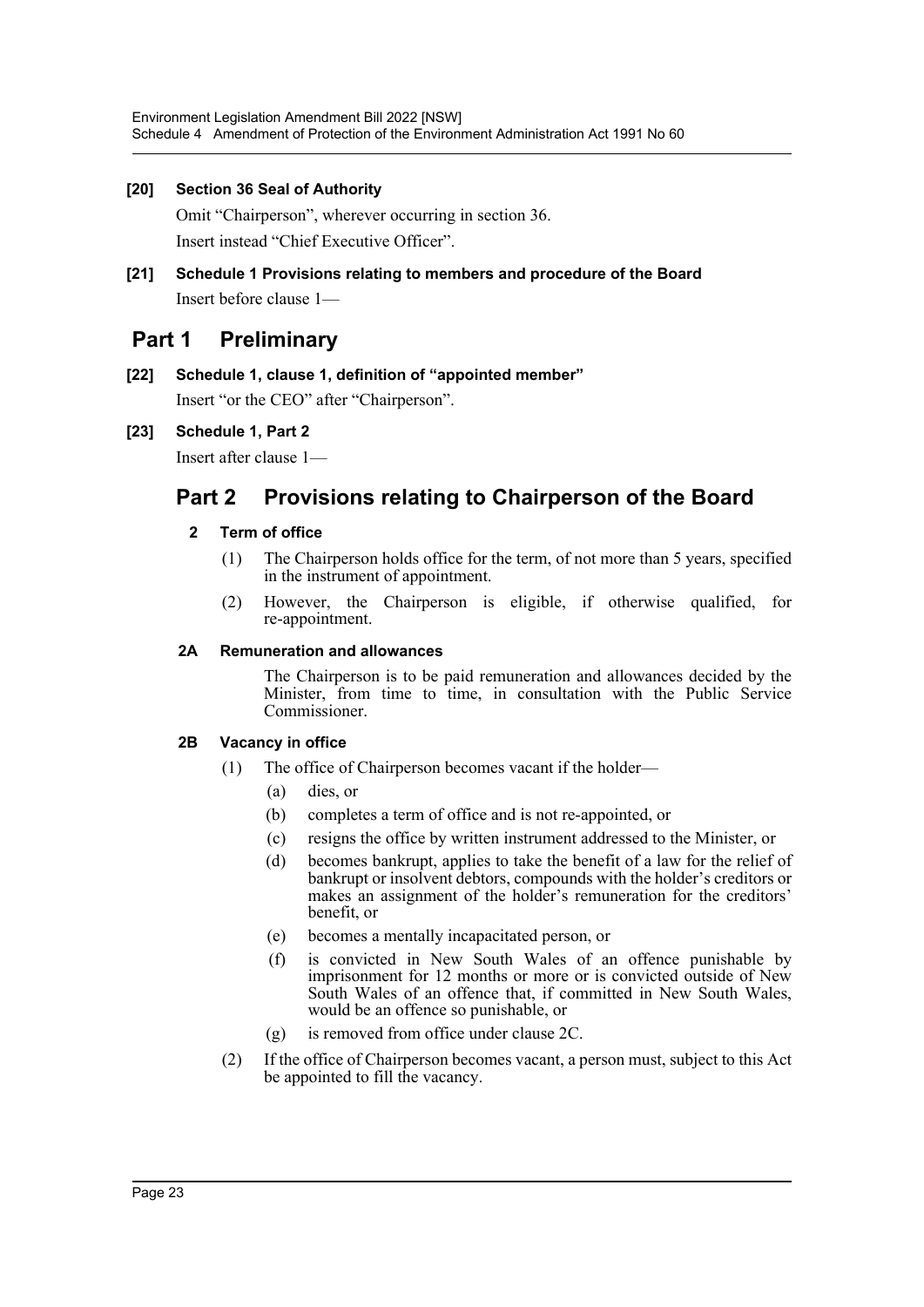# **2C Removal from office**

- (1) The Governor may remove the Chairperson from office, but only for incompetence, incapacity or misbehaviour.
- (2) The Chairperson cannot be removed from office under the *Government Sector Employment Act 2013*, Part 6.

# **2D Effect of certain other Acts**

- (1) The provisions of the *Government Sector Employment Act 2013* relating to the employment of Public Service employees do not apply to the Chairperson.
- (2) The office of Chairperson is not, for the purposes of any Act, an office or place of profit under the Crown.

# **[24] Schedule 1, Part 3**

Insert before Schedule 1, clause 3—

# **Part 3 Provisions relating to appointed members**

**[25] Schedule 1, clause 5, heading**

Insert "**and allowances**" after "**remuneration**".

# **[26] Schedule 1, Part 4**

Insert after clause 6—

# **Part 4 Provision relating to all members**

**[27] Schedule 1, clauses 8 and 9**

Relocate to Part 3 as inserted by this Act and renumber as clauses 6A and 6B, respectively.

**[28] Schedule 1, Part 5**

Insert before clause 10—

# **Part 5 Provisions relating to procedure**

# **[29] Schedule 1, clause 11**

Omit "members (one of whom must be the Chairperson).". Insert instead—

members, of whom—

- (a) 1 must be the Chairperson, and
- (b) 2 must be appointed members.
- **[30] Schedule 2A Provisions relating to Chairperson of Authority** Omit the Schedule.
- **[31] Schedule 4 Savings, transitional and other provisions** Insert after Part 5—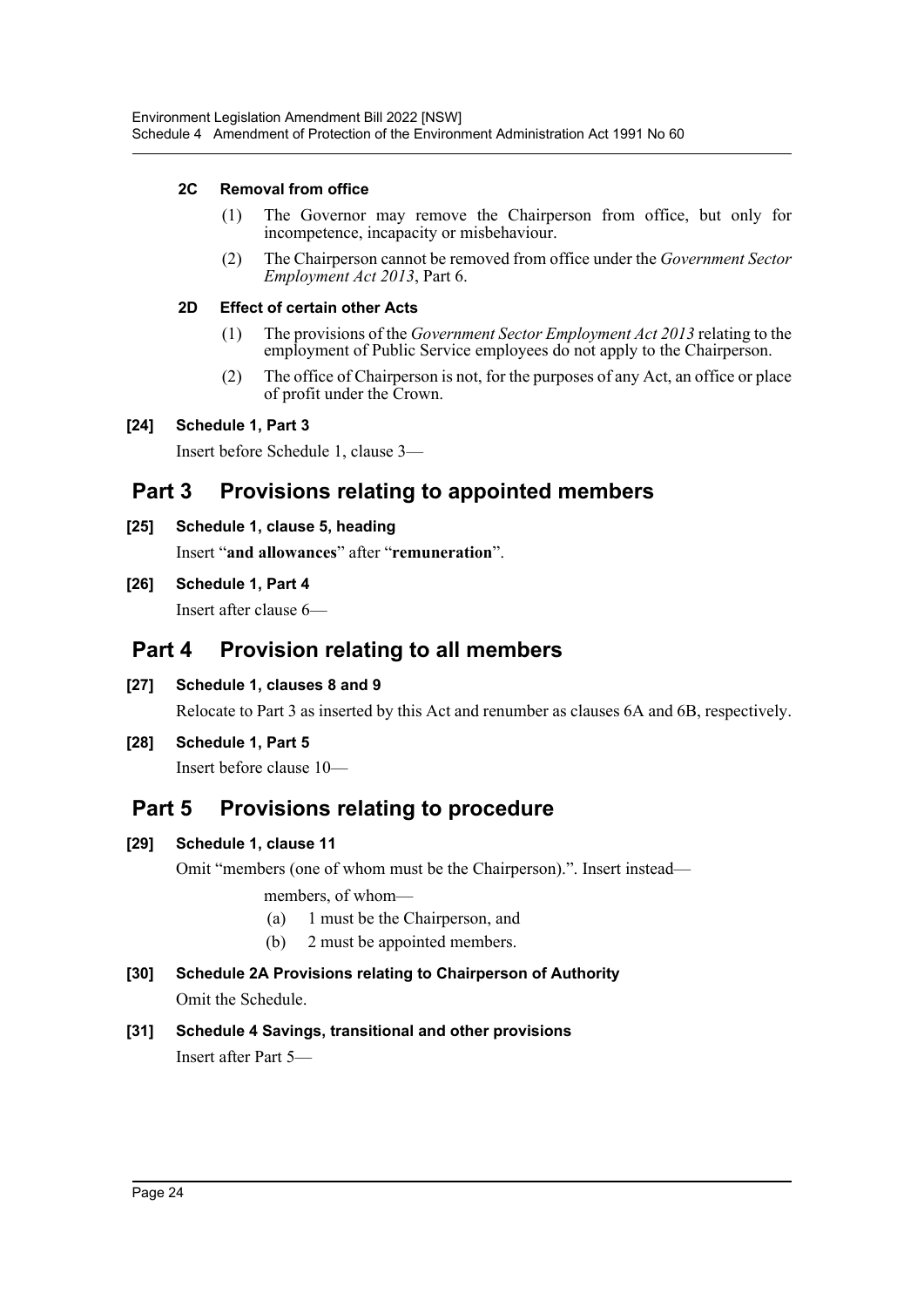# **Part 6 Provisions consequent on enactment of Environment Legislation Amendment Act 2022**

# **11 Definitions**

In this Part—

*amended*, in relation to a provision, means the provision as in force on and after the commencement date.

*commencement date* means the date the *Environment Legislation Amendment Act 2022*, Schedule 4 commenced.

# **12 Chairperson of Authority continues as Chairperson of Board**

- (1) This clause applies to the person who, immediately before the commencement date, holds the appointment as Chairperson of the Authority.
- (2) On the commencement date—
	- (a) the person's appointment as Chairperson of the Authority ends, and
	- (b) the person is taken to have been appointed as Chairperson of the Board under amended section 18(1).
- (3) For the purposes of amended section 18(2), the person is taken to be appointed as Chairperson on a part-time basis on the same terms and conditions as applied in relation to the person's appointment as Chairperson of the Authority immediately before the commencement date.
- (4) For the purposes of Schedule 1, clause 2, the person is taken to have been appointed as Chairperson of the Board for the term that ends on the day on which the person's appointment as the Chairperson of the Authority would have ended other than because of subclause  $(2)(a)$ .
- (5) For the purposes of amended Schedule 1, clause 2A, the Minister is taken to have decided that the remuneration and allowances payable to the person as Chairperson of the Board are the same as the remuneration and allowances that were payable to the person as Chairperson of the Authority.
- (6) Subclause (5) does not affect the Minister's power to otherwise determine the remuneration and allowances payable to the Chairperson of the Board from time to time under amended Schedule 1, clause 2A.

# **13 Continuation of existing Board**

- (1) This clause applies in relation to appointed members of the existing Board.
- (2) Despite amended Part 5, Division 2, from the commencement date—
	- (a) each appointed member of the existing Board continues as a part-time member of the Board under amended Part 5, Division 2 on the same terms and conditions as applied in relation to the appointed member's appointment immediately before the commencement date, and
	- (b) the continuing part-time members of the Board are taken to collectively have the skills and experience stated in amended section 15(3).
- (3) In this clause—

*appointed member*, of the existing Board, means a person who, immediately before the commencement date, holds an appointment as a part-time member of the Board.

*existing Board* means the Board as constituted immediately before the commencement date.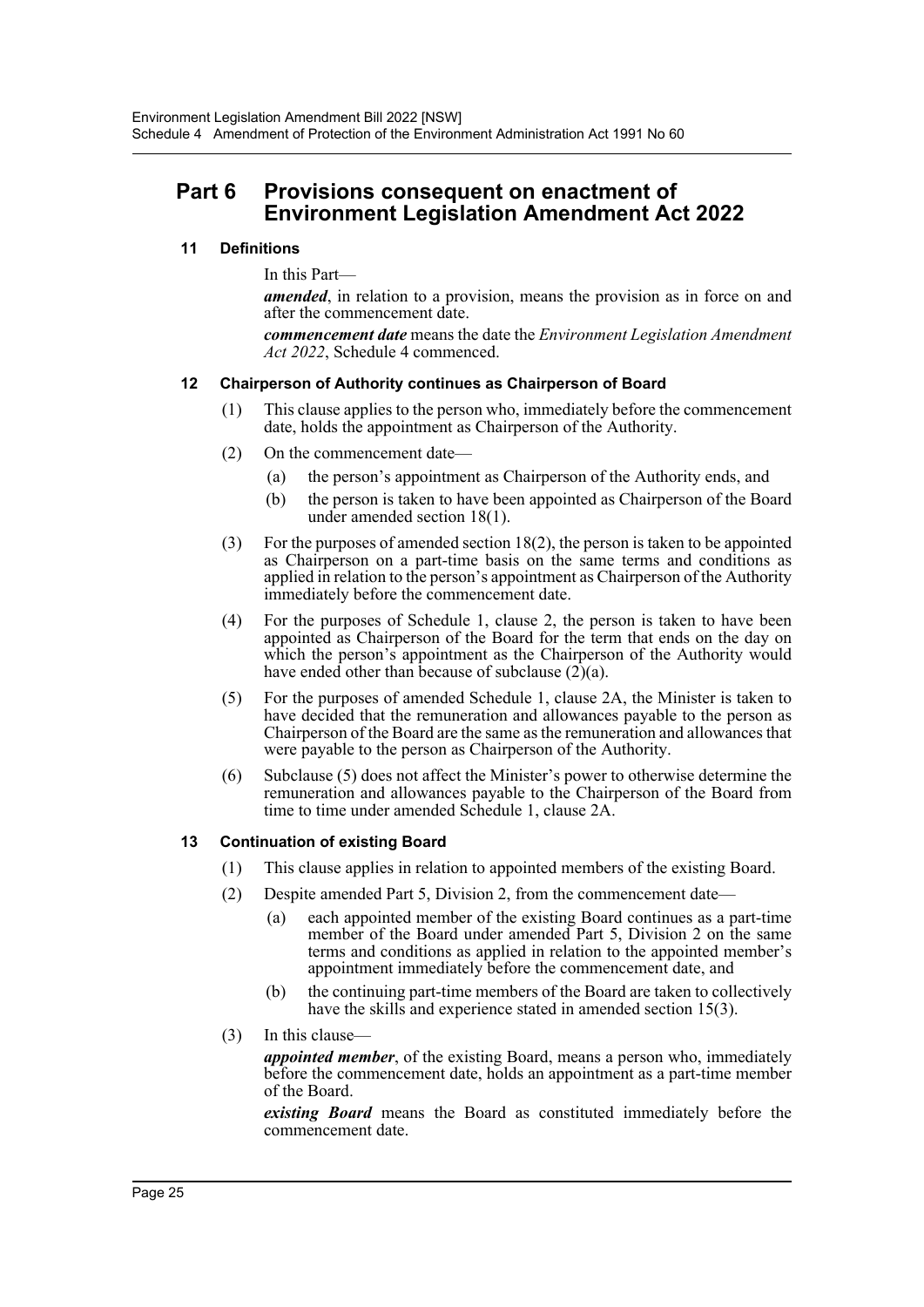# <span id="page-26-0"></span>**Schedule 5 Amendment of Protection of the Environment Operations Act 1997 No 156**

**[1] Section 29 Implementing PEPs—action under Environmental Planning and Assessment Act 1979**

Omit "Director-General of the Department of Urban Affairs and Planning" from section 29(b).

Insert instead "Secretary of the Department of Planning, Industry and Environment".

# **[2] Section 29(c)**

Omit "section 117". Insert instead "section 9.1".

- **[3] Section 50 Timing of licensing of development requiring consent under EP&A Act** Omit "Part 5.1" from section 50(4), definition of *development consent*. Insert instead "Division 5.2".
- **[4] Section 50(4), definition of "existing use"** Omit "Division 10 of Part 4". Insert instead "Division 4.11".

# **[5] Section 51 Integrated development**

Omit "section 91" from section 51(1). Insert instead "section 4.46".

# **[6] Section 51(1)**

Omit "Division 5 of Part 4". Insert instead "Division 4.8".

# **[7] Section 53 Application for issue of licence**

Omit "An" from section 53(2). Insert instead "The".

# **[8] Section 54 Application for transfer of licence**

Omit "An application for the transfer of a licence" from section 54(2). Insert instead "The application".

# **[9] Section 55 Grant or refusal of application**

Omit section 55(1). Insert instead—

- (1) The appropriate regulatory authority may—
	- (a) in relation to an application for the issue of a licence—
		- (i) grant the application by issuing the licence, or
		- (ii) refuse the application, and
	- (b) in relation to an application for the transfer of a licence—
		- (i) grant the application by transferring the licence, or
		- (ii) refuse the application.

# **[10] Section 55(2)**

Omit "such an". Insert instead "the".

# **[11] Section 55(3)**

Insert after section 55(2), before the note—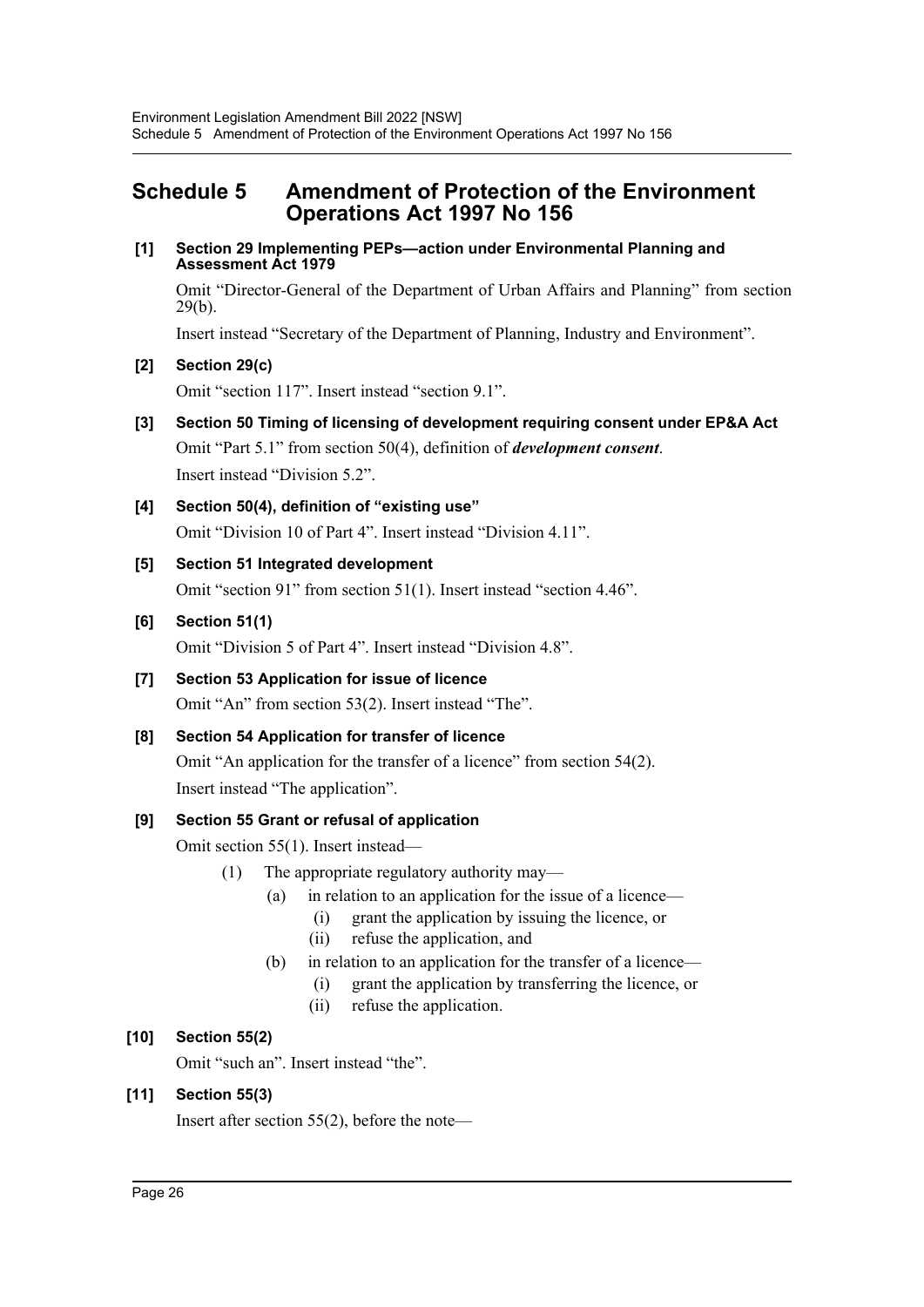(3) If the appropriate regulatory authority grants an application for the transfer of a licence, the licence is, subject to any variation of the conditions of the licence under section 58(4), transferred subject to the conditions to which the licence is subject at the time of the transfer.

# **[12] Section 58 Variation of licences**

Omit "licence (including the conditions of a licence)" from section 58(1).

Insert instead "licence, including the conditions of the licence".

# **[13] Section 58(2)**

Omit the subsection. Insert instead—

- (2) A variation includes the following—
	- (a) attaching a condition to a licence, whether or not conditions are already attached to the licence,
	- (b) substituting, omitting or amending a condition of a licence.

# **[14] Section 64 Failure to comply with condition**

Omit section 64(3). Insert instead—

- (3) This section extends to conditions to which the suspension, revocation or surrender of a licence is subject under section 81, including a condition varied under section 81A.
- (4) For the purposes of subsection (3), a reference to the holder of the licence includes a reference to—
	- (a) the former holder of the licence, and
	- (b) another person required to comply with the condition or to whom the condition applies.

#### **[15] Section 66 Conditions requiring monitoring, certification or provision of information, and related offences**

Omit the penalty from section 66(4). Insert instead—

Maximum penalty—

- (a) for a corporation—\$500,000, or
- (b) for an individual—\$250,000.

# **[16] Section 66(6)**

Omit the penalty. Insert instead—

- Maximum penalty—
- (a) for a corporation—\$20,000, or
- (b) for an individual—\$10,000.

# **[17] Section 66(7)**

Omit the penalty. Insert instead—

Maximum penalty—

- (a) for a corporation—\$20,000, or
- (b) for an individual—\$10,000.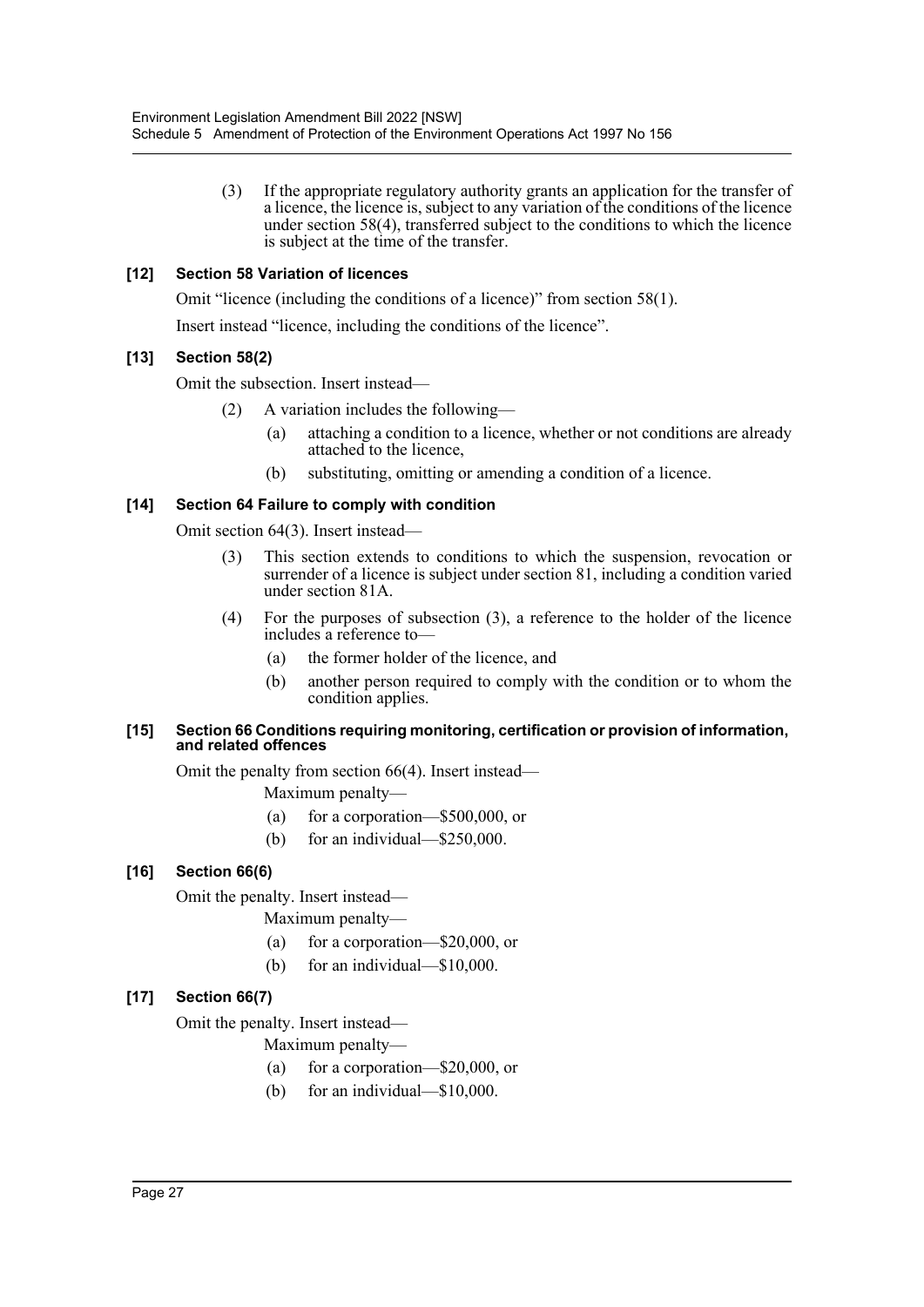# **[18] Section 81A**

Insert after section 81—

#### **81A Variation of conditions of suspension, revocation or surrender to require other persons to carry out works, programs or activities**

- (1) This section applies if a condition of the suspension, revocation or surrender of a licence requires the holder, or former holder, of the licence to do any of the following—
	- (a) carry out work or programs, including remediation work or pollution reduction programs,
	- (b) provide a financial assurance under Part 9.4,
	- (c) otherwise do an activity or thing.
- (2) A person other than the holder, or former holder, of the licence may apply to the appropriate regulatory authority to vary the condition to require the person, instead of or in addition to the holder, or former holder, of the licence to do any of the following—
	- (a) carry out the work or programs,
	- (b) provide the financial assurance,
	- (c) do the activity or thing.
- (3) The application must be made with the written consent of the holder, or former holder, of the licence unless it is not reasonably practicable to obtain the consent of the holder, or former holder, of the licence.
- (4) The application must—
	- (a) be made in the form approved by the appropriate regulatory authority, and
	- (b) include or be accompanied by the information indicated in the form, or in material accompanying the form, as being required by the appropriate regulatory authority, and
	- (c) be accompanied by the fee prescribed by the regulations.

# **[19] Section 83 Fit and proper persons**

Omit "if the person is a body corporate, a director of the body corporate" from section  $83(2)(b)$ .

Insert instead "if the person is a corporation, a current or former director of the corporation or of a related body corporate".

# **[20] Section 83(2)(d)**

Omit "a body corporate, the record of compliance with the environment protection legislation of any director or other person concerned in the management of the body corporate".

Insert instead "a corporation, the record of compliance with the environment protection legislation of any current or former director of the corporation or of a related body corporate".

# **[21] Section 83(2)(g)**

Omit "a body corporate, whether, in the opinion of the appropriate regulatory authority, a director or other person concerned in the management of the body corporate".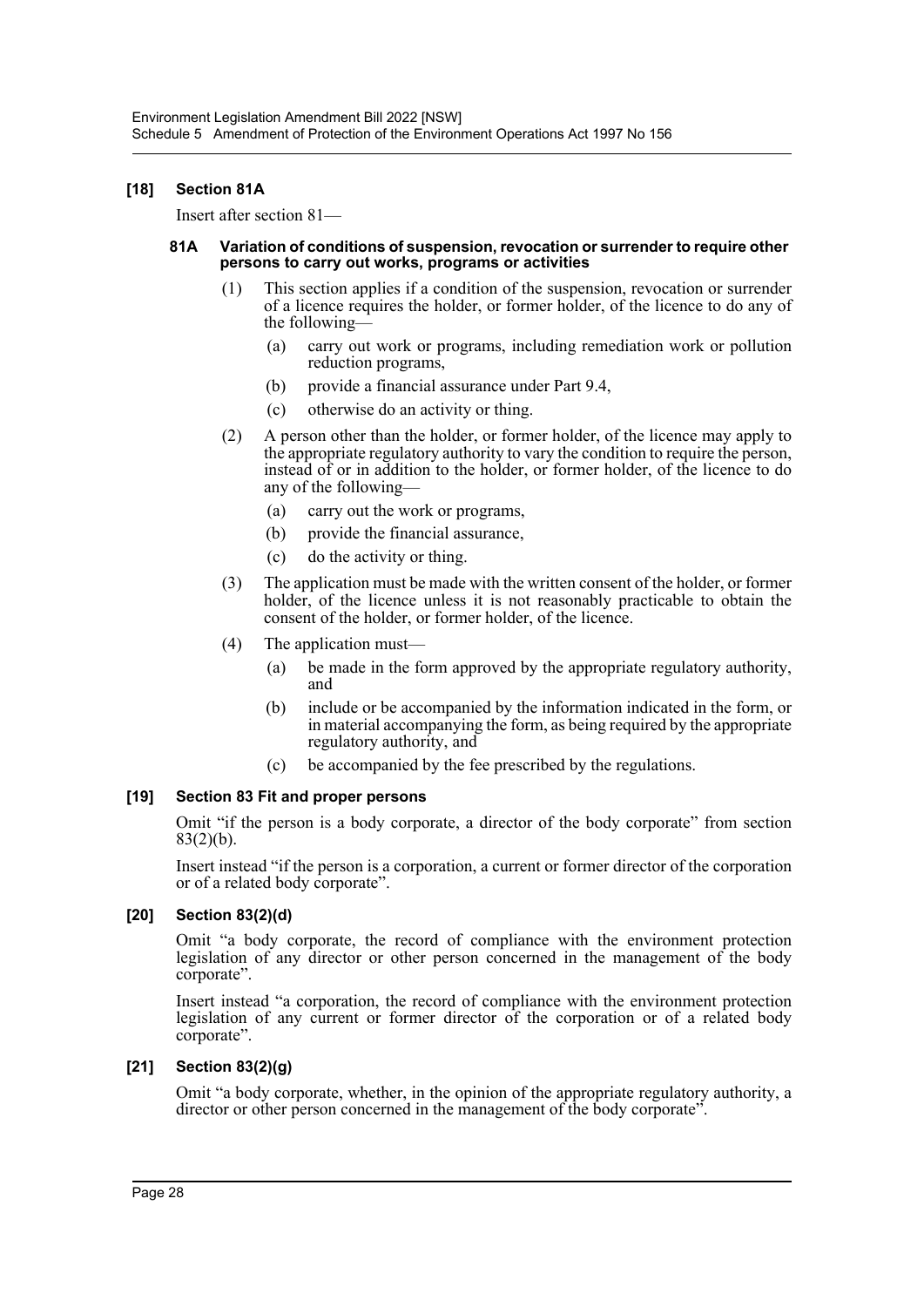Insert instead "a corporation, whether, in the opinion of the appropriate regulatory authority, a current or former director of the corporation or of a related body corporate".

# **[22] Section 83(2)(i)**

Omit "a body corporate, whether a director or other person concerned in the management of the body corporate".

Insert instead "a corporation, whether a current or former director of the corporation or of a related body corporate".

# **[23] Section 83(2)(j1)**

Insert after section  $82(2)(i)$ —

- (j1) if the person is a corporation, whether a current or former director of the corporation or of a related body corporate, during the previous 3 years and while a director of the corporation or related body corporate, was—
	- (i) an undischarged bankrupt or applied to take the benefit of any law for the relief of bankrupt or insolvent debtors, or
	- (ii) compounded with the director's creditors or made an assignment of the director's remuneration for the benefit of the creditors,

# **[24] Section 83(2)(n1)**

Insert after section 82(2)(n)—

(n1) if the person is a corporation, whether a related body corporate is a person whom the appropriate regulatory authority does not consider to be a fit and proper person under this section.

# **[25] Section 91 Clean-up by occupiers or polluters**

Omit "either or both" from section 91(1). Insert instead "1 or more".

# **[26] Section 91(1)(c)**

Insert after section  $91(1)(b)$ —

(c) direct a person who is reasonably suspected by the authority of contributing, to any extent, to a pollution incident,

# **[27] Section 91(1A) and (1B)**

Insert after section 91(1)—

- (1A) The appropriate regulatory authority may give a clean-up notice to a person under subsection  $(I)(c)$ –
	- (a) whether or not another person has been given a clean-up notice in relation to the pollution incident, and
	- (b) whether or not another person contributed to the pollution incident.
- (1B) Without limiting subsection (1), a clean-up notice given to a person under subsection  $(1)(c)$  may require the person to carry out clean-up actions to completely prevent, minimise, remove, disperse, destroy or mitigate pollution resulting or likely to result from the incident irrespective of the nature or extent of the person's contribution to the incident.

# **[28] Section 91(4)**

Omit the subsection. Insert instead—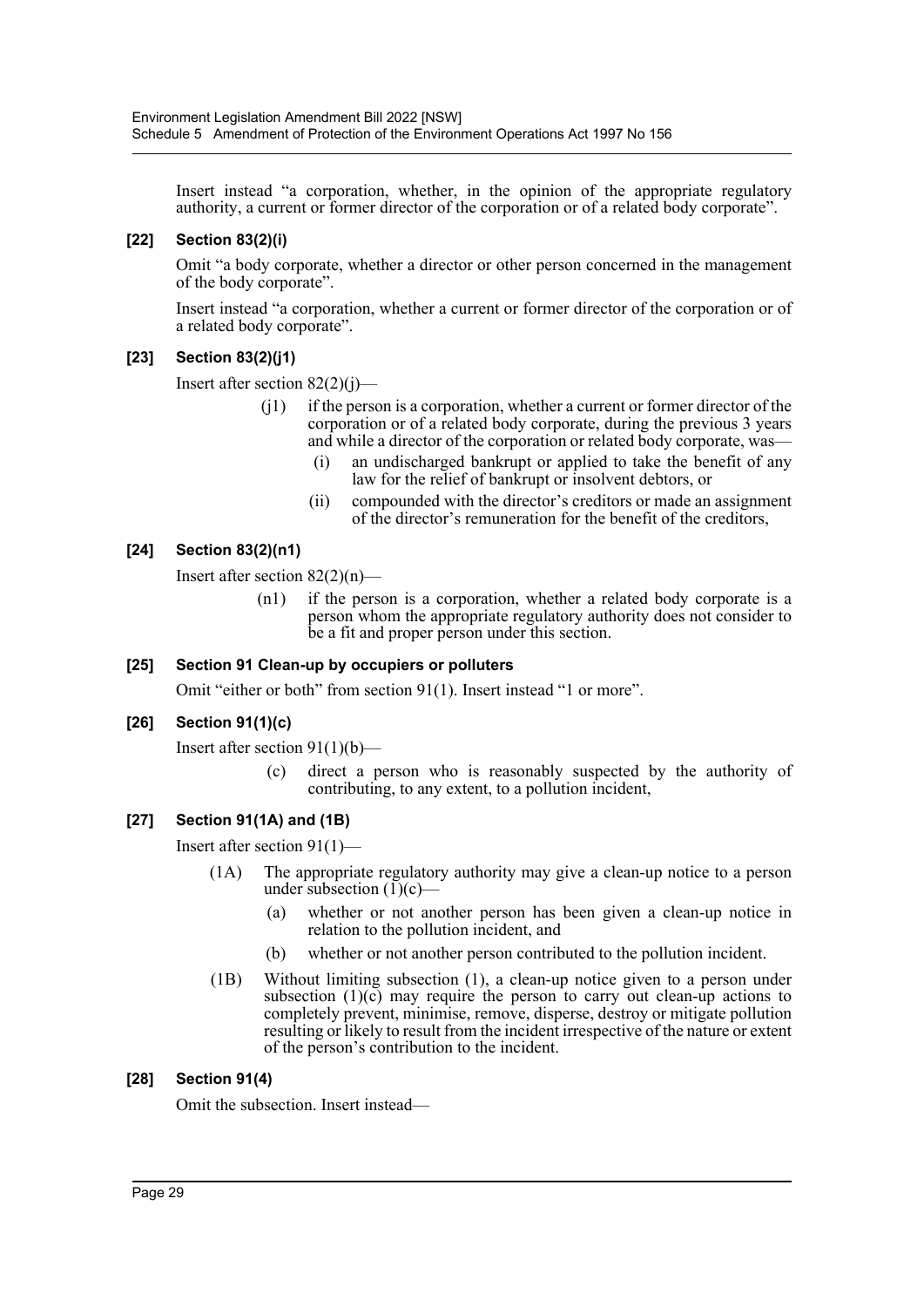(4) If the person given a clean-up notice complies with the notice but was not the person who caused, or solely caused, the pollution incident, the cost, or part of the cost, of complying with the notice may be recovered by the person who complied with the notice as a debt in a court of competent jurisdiction from any person who caused or contributed to the pollution incident.

# **[29] Section 91(5)**

Omit the subsection.

**[30] Section 91, note**

Omit the note.

# **[31] Sections 91A and 91B**

Insert after section 91—

# **91A Clean-up notices may be given to directors and related bodies corporate**

- $(1)$  This section applies if
	- (a) the appropriate regulatory authority has given a clean-up notice under section 91 (the *previous clean-up notice*) to a corporation, and
	- (b) the corporation has not complied with the previous clean-up notice within the period specified in the notice.
- (2) The appropriate regulatory authority may, by written notice (the *supplementary clean-up notice*), direct 1 or more of the following to carry out, or ensure the carrying out of, the clean-up action specified in the notice within the period specified in the notice—
	- (a) a current director of the corporation,
	- (b) a former director of the corporation,
	- (c) a related body corporate.
- (3) The supplementary clean-up notice may require the person to whom the notice is given to provide reports to the appropriate regulatory authority about progress on the carrying out of the clean-up action.
- (4) If the EPA considers it necessary for the purposes of responding to an emergency, the EPA may give a supplementary clean-up notice under this section regardless of whether the EPA is the appropriate regulatory authority in relation to the pollution incident.
- (5) If the person given a supplementary clean-up notice complies with the notice but was not the person who caused, or solely caused, the pollution incident, the cost, or part of the cost, of complying with the notice may be recovered by the person who complied with the notice as a debt in a court of competent jurisdiction from another person who caused or contributed to the pollution incident.
- (6) A reference in subsection (2) to a director of a corporation extends to a person involved in the management of the affairs of the corporation.

# **91B Offence**

A person who, without reasonable excuse, does not comply with a clean-up notice given to the person is guilty of an offence. Maximum penalty—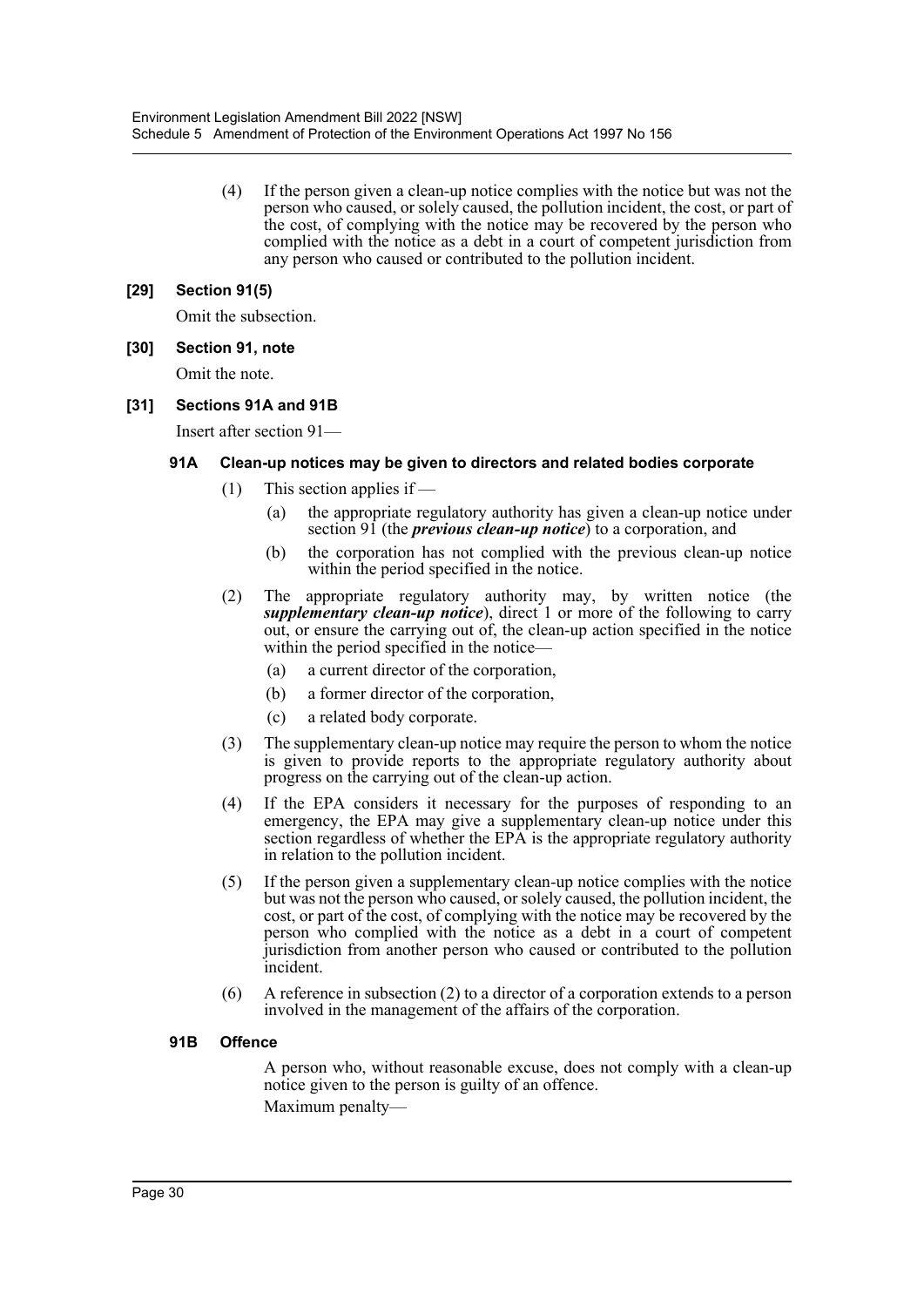- (a) for a corporation— $$1,000,000$  and, for a continuing offence, a further penalty of \$120,000 for each day the offence continues, or
- (b) for an individual—\$250,000 and, for a continuing offence, a further penalty of \$60,000 for each day the offence continues.

**Note—** An offence against this section committed by a corporation is an executive liability offence attracting executive liability for a director or other person involved in the management of the corporation—see section 169A.

## **[32] Section 96A**

Insert after section 96—

#### **96A Prevention notices may be given to directors and related bodies corporate**

- $(1)$  This section applies if  $-$ 
	- (a) the appropriate regulatory authority has given a prevention notice under section 96 (the *previous prevention notice*) to a corporation in relation to an activity, and
	- (b) the corporation has not complied with the previous prevention notice within the period specified in the notice.
- (2) The appropriate regulatory authority may, by written notice (the *supplementary prevention notice*), direct 1 or more of the following to take the action specified in the notice within the period, if any, specified in the notice to ensure that the activity is carried on in future in an environmentally satisfactory manner—
	- (a) a current director of the corporation,
	- (b) a former director of the corporation,
	- (c) a related body corporate.
- (3) Without limiting subsection (2), the action to be taken may include any of the actions specified in section  $96(3)$ .
- (4) When determining the action to be specified in the supplementary prevention notice, the appropriate regulatory authority must consider the matters specified in section 96(3A).
- (5) The supplementary prevention notice may require the person to whom the notice is given to provide reports to the appropriate regulatory authority about progress on the carrying out of the clean-up action.
- (6) A reference in subsection (2) to a director of a corporation extends to a person involved in the management of the affairs of the corporation.

# **[33] Section 101 Prohibition on activities**

Omit "where the EPA recommends to the Minister that a notice be given under this section because it is of the opinion that the emission or discharge of pollutants from (or within) any premises in which any activity" from section 101(1).

Insert instead "if the EPA recommends to the Minister that a notice be given under this section because, in the EPA's opinion, the emission or discharge of pollutants from or within a premises, or class of premises, in which an activity".

# **[34] Section 101(2)**

Omit the subsection. Insert instead—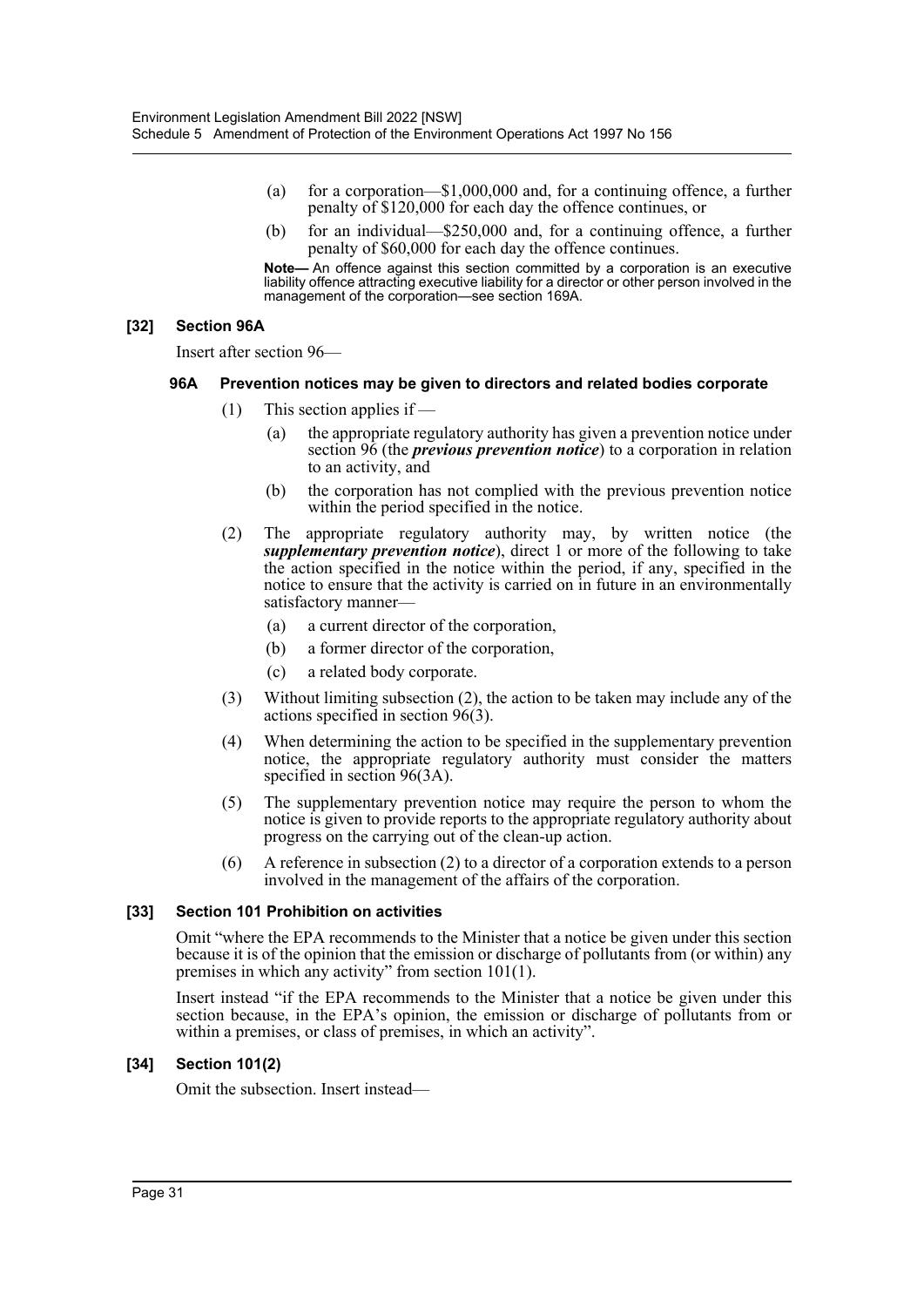# (2) **Notice**

The Minister may, by written notice, direct, for the period, if any, specified in the notice—

- (a) the occupier of the premises, or occupiers of a class of premises, to cease carrying on the activity, or a specified aspect of the activity, at the premises or at premises of the class of premises, or
- (b) direct the person, or persons of a class of persons, carrying on the activity to cease carrying on the activity, or a specified aspect of the activity, at any premises.

# **[35] Section 101A**

Insert after section 101—

# **101A Prohibition notices may be given to directors and related bodies corporate**

- $(1)$  This section applies if
	- (a) the Minister has given a prohibition notice under section 101 to a corporation, and
	- (b) the corporation has not complied with the prohibition notice.
- (2) If the EPA remains satisfied of the matters stated in section 101(1), the EPA may recommend to the Minister that a notice be given under this section to any of the following persons—
	- (a) a current director of the corporation,
	- (b) a former director of the corporation,
	- (c) a related body corporate.
- (3) On the EPA's recommendation, the Minister may, by written notice, direct the current or former director, or the related body corporate, to do 1 or more of the following—
	- (a) cease carrying on the activity, or a specified aspect of the activity, for the period, if any, specified in the notice,
	- (b) take all available steps to end the carrying on of the activity, or a specified aspect of the activity, for the period, if any, specified in the notice.
- (4) A reference in subsection (2) to a director of a corporation extends to a person involved in the management of the affairs of the corporation.

# **[36] Section 104 Compliance cost notices**

Omit "under section 91" from section 104(1).

# **[37] Section 104(2)**

Omit the subsection. Insert instead—

# (2) **Clean-up by public authority**

A public authority that takes clean-up action under section 92 may, by written notice, require 1 or more of the following persons to pay all or part of the reasonable costs and expenses incurred by the public authority in connection with the clean-up action-

(a) the occupier of the premises at or from which the authority reasonably suspects the pollution incident occurred,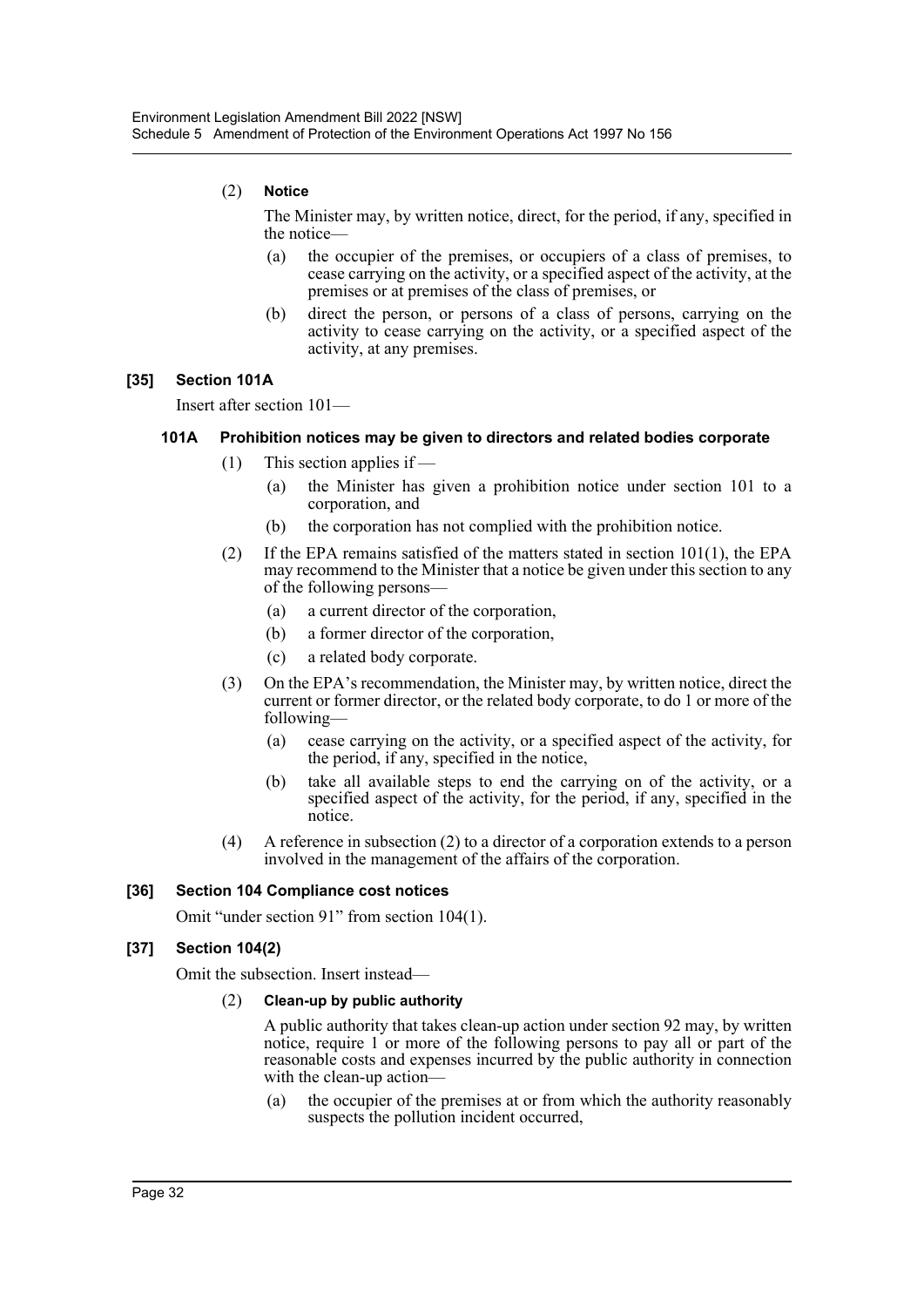(b) a person who is reasonably suspected by the authority of having caused or contributed to the pollution incident.

# **[38] Section 113 False or misleading statements in reports**

Insert "or imprisonment for 18 months, or both" after "\$250,000" in the penalty, paragraph (b).

# **[39] Section 143 Unlawful transporting or depositing of waste**

Omit section 143(1)(b). Insert instead—

- (b) if the person is not the owner of the waste—the owner of the waste, and
- (c) if the waste is transported in a vehicle and the person is not the owner of the vehicle—the owner of the vehicle,

# **[40] Section 144AA False or misleading information about waste**

Omit the penalty from section 144AA(1). Insert instead—

Maximum penalty—

- (a) for a corporation—\$500,000, or
- (b) for an individual—\$250,000.

# **[41] Section 144AA(2)**

Omit the penalty. Insert instead—

Maximum penalty—

- (a) for a corporation—\$1,000,000, or
- (b) for an individual—\$500,000 or imprisonment for 18 months, or both.

# **[42] Section 144AB Repeat waste offenders**

Insert before section  $144AB(1)(a)$ —

(aa) section  $115(1)$ ,

# **[43] Section 144AB(1)(g)**

Insert after section 144AB(1)(f)— (g) section 144AA(1) or (2).

**[44] Section 148 Pollution incidents causing or threatening material harm to be notified** Omit "any of" from section 148(8), definition of *relevant authority*.

# **[45] Sections 167A and 167B**

Insert after section 167—

# **167A False or misleading information**

(1) A person who gives information to the EPA that is false or misleading in a material respect is guilty of an offence.

Maximum penalty—

- (a) for a corporation—\$500,000, or
- (b) for an individual—\$250,000.

**Note—** An offence under this subsection committed by a corporation is an executive liability offence attracting executive liability for a director or other person involved in the management of the corporation—see section 169A.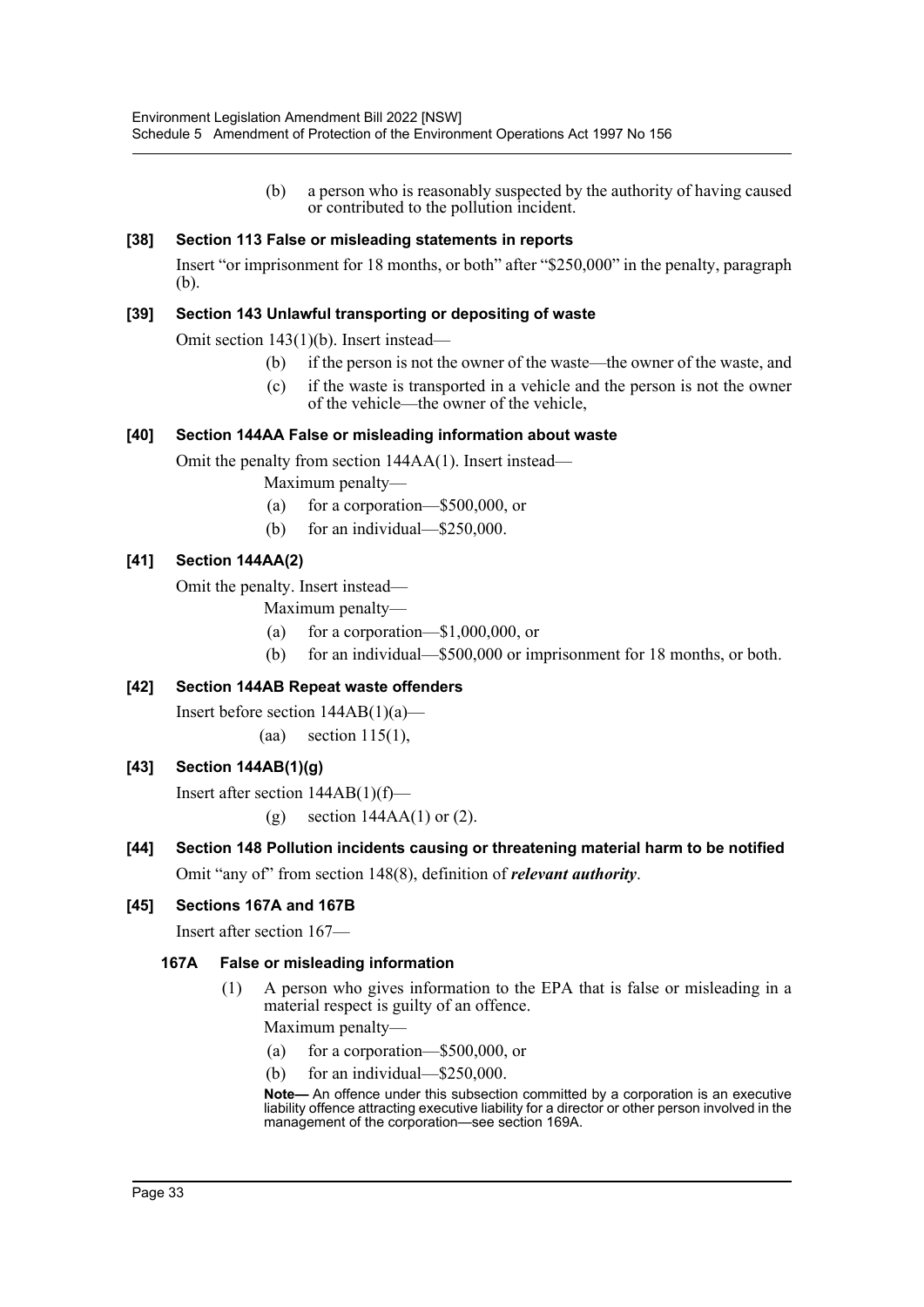- (2) It is a defence in proceedings against a person for an offence under subsection (1) if the person establishes that the person took all reasonable steps to ensure the information was not false or misleading in a material respect.
- (3) A person who gives information to the EPA that the person knows is false or misleading in a material respect is guilty of an offence. Maximum penalty—
	- (a) for a corporation— $$1,000,000$ , or
	- (b) for an individual—\$500,000 or imprisonment for 18 months, or both.
- (4) If the court is satisfied that a person charged with an offence under subsection (3) is not guilty of that offence but is satisfied on the evidence that the person is guilty of an offence under subsection (1), the court may find the person guilty of the offence under subsection  $(1)$ , and the person is liable to punishment accordingly.
- (5) Proceedings for an offence against this section may be instituted only by the EPA.
- (6) Despite section 215, proceedings for an offence under subsection (3) may not be dealt with before the Local Court.
- (7) In this section *information* includes a record containing information. *supply information* includes cause or permit information to be supplied.

# **167B Receiving monetary benefits**

- (1) Any of the following persons who receives, acquires or accrues a monetary benefit as a result of the commission by a corporation of a proved offence under this Act or the regulations (the *underlying offence*) is guilty of an offence—
	- (a) a person who is, or was, at the time of the commission of the underlying offence, a director of the corporation,
	- (b) a related body corporate,
	- (c) a person who is, or was, at the time of the commission of the underlying offence, a director of a related body corporate.

Maximum penalty—

- (a) for a corporation—the maximum penalty that applies to a corporation for the underlying offence, or
- (b) for an individual—the maximum penalty that applies to an individual for the underlying offence.
- (2) Proceedings for an offence under this section may be commenced—
	- (a) after the date on which the underlying offence is alleged to have been committed, but
	- (b) despite section 216, no later than the later of the following—
		- (i) the date that is 12 months after the date on which a court finds the underlying offence proved,
		- (ii) the date by which the proceedings may be commenced under section 216(2).
- (3) Despite section 215, proceedings for an offence under this section may not be dealt with before the Local Court.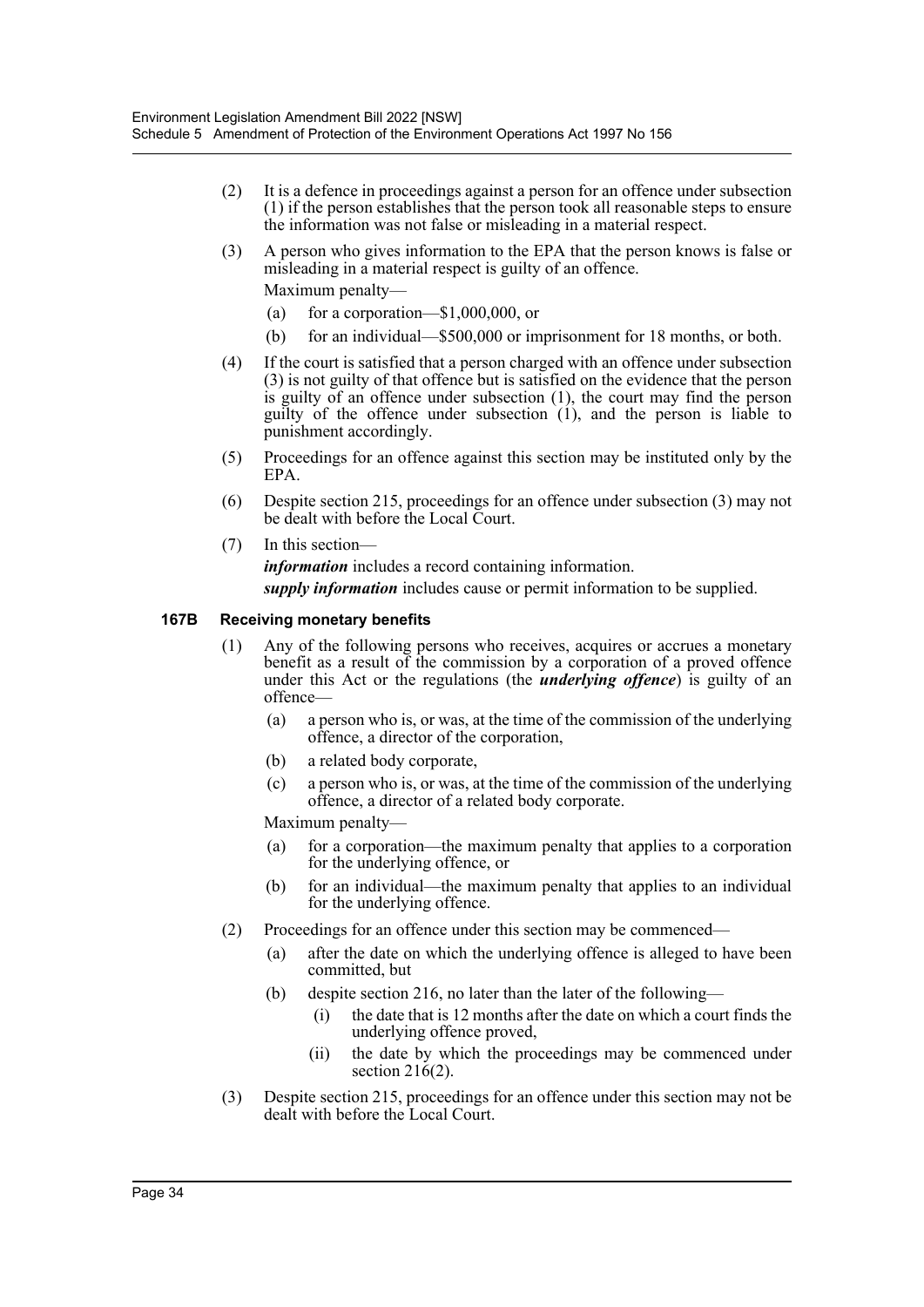- (4) Without limiting subsection (1) or  $(2)(b)(i)$ , a court finds an offence proved if—
	- (a) the court convicts the offender of the offence, or
	- (b) the court makes an order under the *Crimes (Sentencing Procedure) Act 1999*, section 10 against the offender in relation to the offence.
- (5) A reference in subsection (1) to a director of a corporation or related body corporate extends to a person involved in the management of the affairs of the corporation or body corporate.

#### **[46] Section 169A Liability of directors etc for offences by corporation—offences attracting executive liability generally**

Omit "91(5)" from section 169A(1)(d). Insert instead "91B".

# **[47] Section 169A(1)(u)**

Insert after section 169A(1)(t)—

(u) section 167A(1).

# **[48] Section 177 Offences**

Omit the penalty.

# **[49] Section 177(1)–(4)**

Insert at the end of subsections(1), (2), (3) and (4), respectively—

- Maximum penalty—
- (a) for a corporation—\$1,000,000 and, for a continuing offence, a further penalty of \$120,000 for each day the offence continues, or
- (b) for an individual—\$250,000 or imprisonment for 18 months, or both, and, for a continuing offence, a further penalty of \$60,000 for each day the offence continues.

# **[50] Section 177(5)**

Insert at the end of the subsection—

Maximum penalty—

- (a) for a corporation—\$250,000 and, for a continuing offence, a further penalty of \$120,000 for each day the offence continues, or
- (b) for an individual—\$120,000 and, for a continuing offence, a further penalty of \$60,000 for each day the offence continues.

# **[51] Section 186 Extension of Chapter to other environment protection legislation**

Insert before section 186(c)—

(b6) any other environment protection legislation prescribed by the regulations for the purposes of this paragraph,

# **[52] Section 211 Offences**

Omit the penalty.

# **[53] Section 211(1) and (4)**

Insert at the end of the subsections, respectively—

Maximum penalty, subject to sections 204 and 208—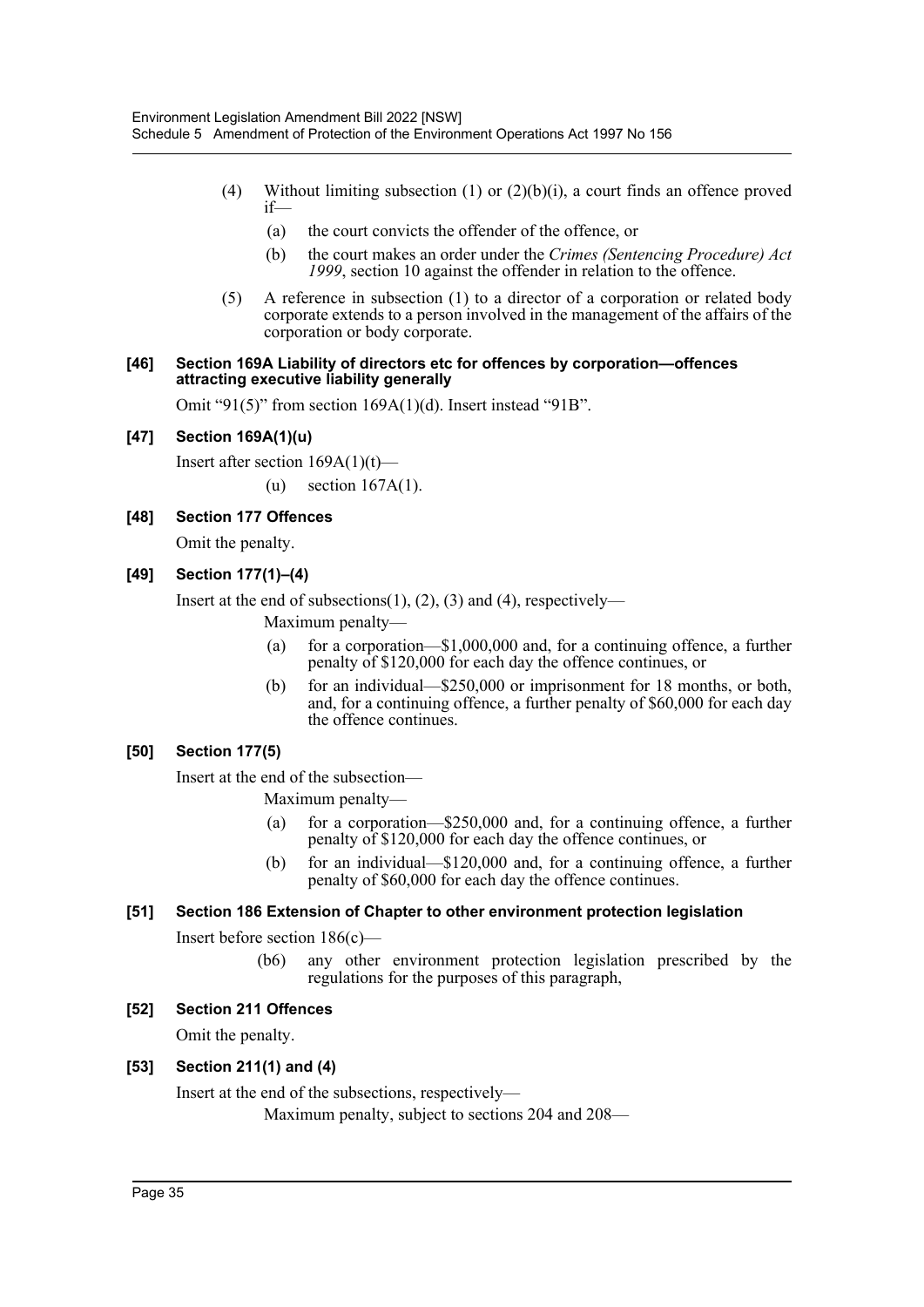- (a) for a corporation—\$1,000,000 and, for a continuing offence, a further penalty of \$120,000 for each day the offence continues, or
- (b) for an individual—\$250,000 and, for a continuing offence, a further penalty of \$60,000 for each day the offence continues.

# **[54] Section 211(2)**

Insert at the end of the subsection—

Maximum penalty, subject to sections 204 and 208—

- (a) for a corporation—\$1,000,000 and, for a continuing offence, a further penalty of \$120,000 for each day the offence continues, or
- (b) for an individual—\$250,000 or imprisonment for 18 months, or both, and, for a continuing offence, a further penalty of \$60,000 for each day the offence continues.

# **[55] Section 211(3)–(3B)**

Omit section 211(3). Insert instead—

(3) A person who delays, obstructs, assaults, threatens or intimidates an authorised officer in the exercise of the authorised officer's powers under this Chapter is guilty of an offence.

Maximum penalty, subject to sections 204 and 208—

- (a) for a corporation—\$1,000,000 and, for a continuing offence, a further penalty of \$120,000 for each day the offence continues, or
- (b) for an individual—\$250,000 and, for a continuing offence, a further penalty of \$60,000 for each day the offence continues.
- (3A) A person who wilfully delays, obstructs, assaults, threatens or intimidates an authorised officer in the exercise of the authorised officer's powers under this Chapter is guilty of an offence.

Maximum penalty, subject to sections 204 and 208—

- (a) for a corporation—\$2,000,000 and, for a continuing offence, a further penalty of \$240,000 for each day the offence continues, or
- (b) for an individual—\$500,000 and, for a continuing offence, a further penalty of \$120,000 for each day the offence continues.
- (3B) If the court is satisfied that a person charged with an offence under subsection (3A) is not guilty of that offence but is satisfied on the evidence that the person is guilty of an offence under subsection (3), the court may find the person guilty of the offence under subsection  $(3)$ , and the person is liable to punishment accordingly.

# **[56] Section 213 Application of Chapter**

Insert at the end of section 213(2), with appropriate paragraph numbering—

any other environment protection legislation prescribed by the regulations for the purposes of this paragraph.

# **[57] Section 216 Time within which summary proceedings may be commenced**

Insert after section 216(6), definition of *prescribed offence*, paragraph (c1)—

(c1a) an offence under section 167A (False or misleading information), or

# **[58] Section 216(6), definition of "prescribed offence"**

Omit "against section 47(1), 48(2) or  $144AA(1)$ " from paragraph (c6).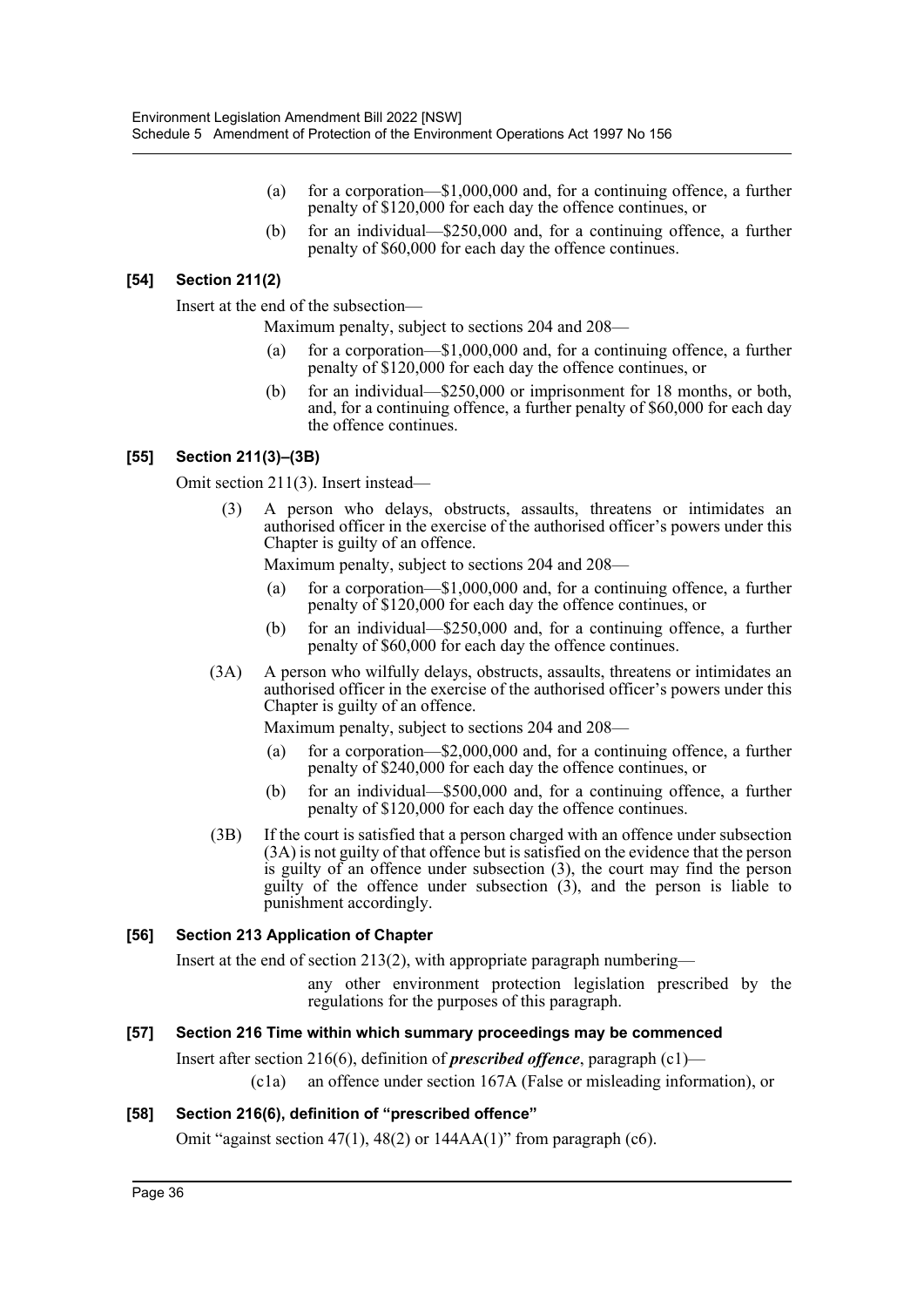Insert instead "referred to in paragraphs  $(a)$ – $(c3)$ ".

# **[59] Section 230 Application of Division**

Insert at the end of section  $230(1)(b)$ —

, or

- (c) proceedings have been commenced against a person for an offence against this Act or the regulations and, as a result of the proceedings, the person may be required to pay an amount that represents the amount of monetary benefits referred to in section 167B or 249, or
- (d) proceedings have been commenced against a person under section 251A and, as a result of the proceedings, the person may be required to pay an amount that represents the amount of monetary benefits referred to in section 251A.

# **[60] Section 230(2), definition of "the defendant"**

Omit "subsection  $(1)$  (a) or  $(b)$ ". Insert instead "subsection  $(1)(a)$ ,  $(b)$ ,  $(c)$  or  $(d)$ ".

# **[61] Section 231 Nature of restraining order**

Insert at the end of section 231—

(2) For the purposes of this section, the property of the defendant includes the amount that represents the amount of any monetary benefits acquired by the offender, or accrued or accruing to the offender.

# **[62] Section 249 Orders regarding monetary benefits**

Omit section 249(3), definition of *monetary benefits*.

# **[63] Part 8.3A**

Insert after Part 8.3—

# **Part 8.3A Civil proceedings to recover particular monetary benefits**

# **251A Recovery of monetary benefits from related persons after offence proved**

- (1) This section applies if a court convicts a corporation of an offence against this Act or the regulations.
- (2) The prosecutor for the offence may apply to the court for an order (a *monetary benefits order*) that any of the following persons pay an amount representing the amount of monetary benefits acquired by the person, or accrued or accruing to the person, as a result of the commission of the offence by the corporation—
	- (a) a person who is, or was, at the time of the commission of the offence, a director of the corporation,
	- (b) a related body corporate,
	- (c) a person who is, or was, at the time of the commission of the offence, a director of a related body corporate.
- (3) The court may make the monetary benefits order in relation to a person only if the court is satisfied, on the balance of probabilities, that the person acquired, accrued or will accrue the monetary benefits as a result of the commission of the offence by the corporation.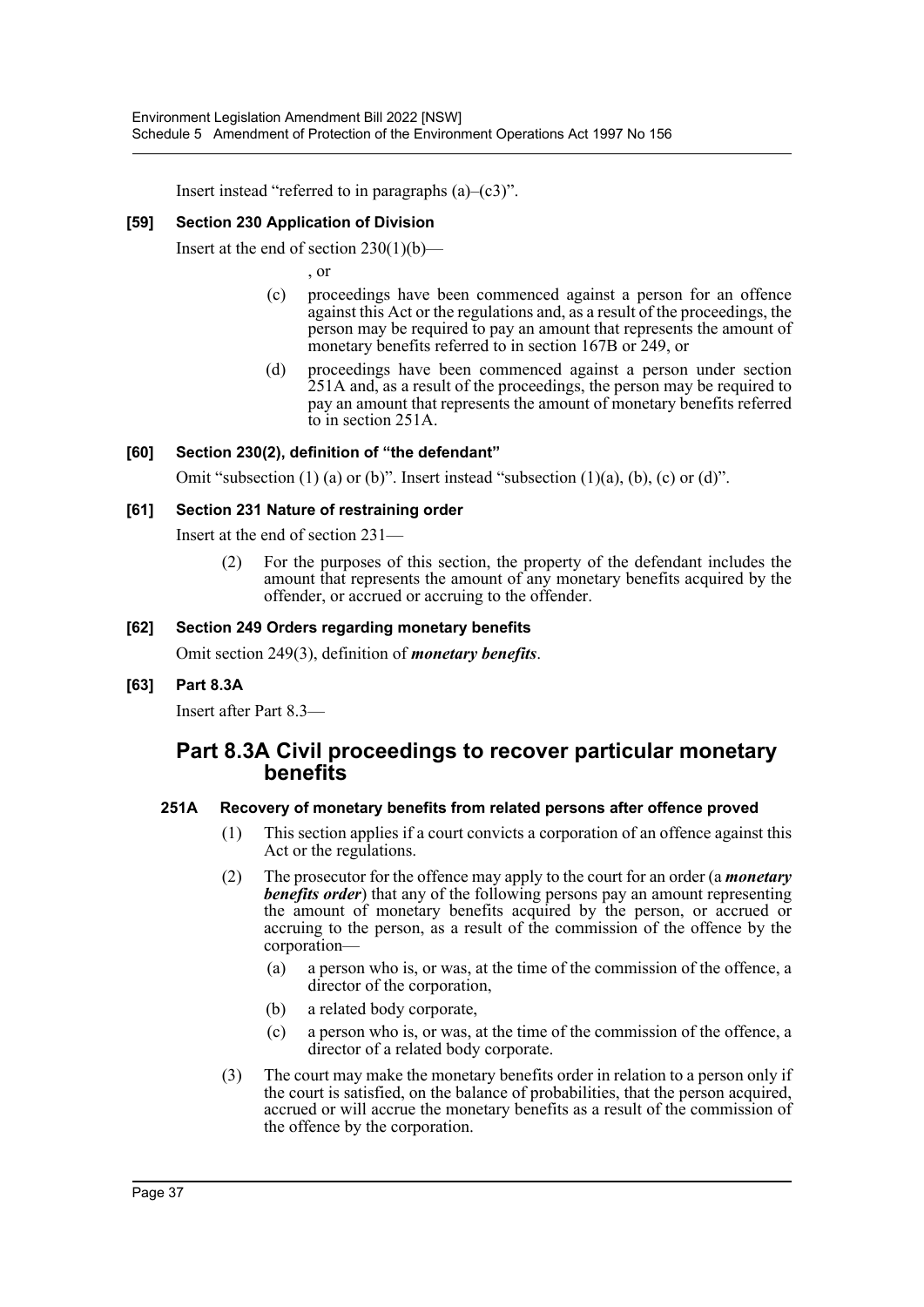- (4) The regulations may prescribe a protocol to be used in determining the amount that represents the monetary benefit acquired by the person or accrued or accruing to the person.
- (5) When making a monetary benefits order, the court may order that the person pay the amount—
	- (a) into the Environment Protection Authority Fund or another fund the court considers appropriate, or
	- (b) to an entity the court considers appropriate in the circumstances.
- (6) A monetary benefits order made by the court is enforceable as if it were an order made by the court in Class 4 proceedings under the *Land and Environment Court Act 1979*.
- (7) A reference in subsection (2) to a director of a corporation or related body corporate extends to a person involved in the management of the affairs of the corporation or related body corporate.
- (8) In this section—

*Environment Protection Authority Fund* means the Environment Protection Authority Fund established under the *Protection of the Environment Administration Act 1991*, section 34A.

*prosecutor*, for an offence, means the person who instituted the proceedings for the offence.

*the court* does not include the Local Court.

# **[64] Section 254 Definitions**

Omit "Chairperson" from section 254, definition of *designated officer*. Insert instead "CEO".

# **[65] Section 259 Proof of certain appointments not required**

Insert ", the CEO" after "the Chairperson" in section 259(a).

# **[66] Section 261 Certificate evidence of certain matters**

Omit "Chairperson" from section 261(1). Insert instead "CEO".

# **[67] Section 261(2)(u)**

Omit "the EPA or Chairperson" from section 261(2)(u).

Insert instead "the EPA, Chairperson or CEO".

# **[68] Section 262 Evidence of analysts**

Omit section 262(3). Insert instead—

- (3) A certificate of an analyst that a container containing a sample was received at a specified laboratory and that the container was sealed by an authorised officer or another person is admissible in proceedings under this Act as evidence—
	- (a) of the facts stated in the certificate, and
	- (b) that the sample was the same sample as the sample obtained by the authorised officer or other person, and
	- (c) that the sample had not been tampered with since the time the container was sealed by the authorised officer or other person.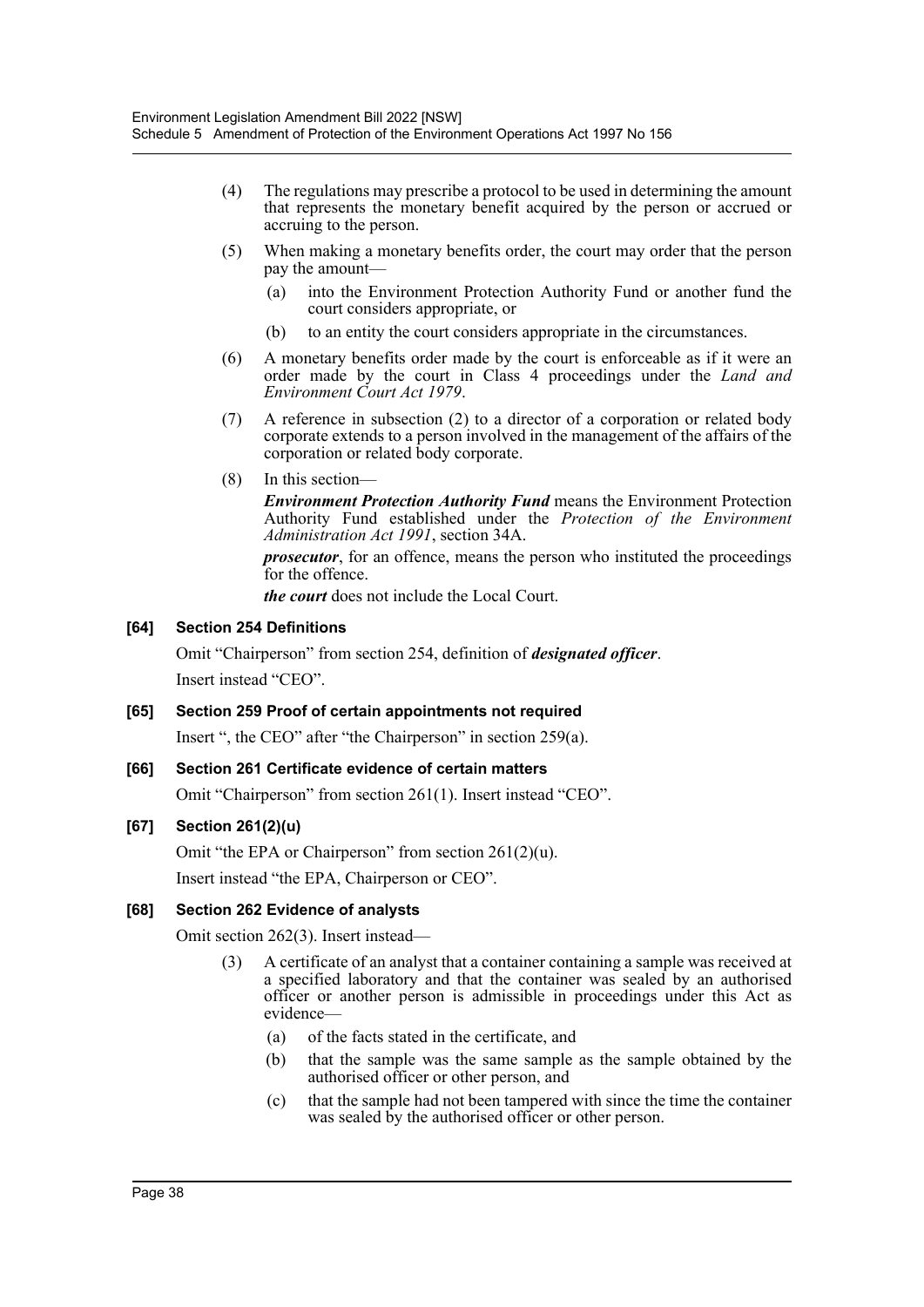# **[69] Section 281 Powers of police after entry by warrant**

Omit the penalty from section 281(3). Insert instead— Maximum penalty—

- (a) for an offence against paragraph  $(a)$ 
	- (i) for a corporation—\$20,000, or
	- (ii) for an individual—\$10,000, and
- (b) for an offence against paragraph (b)—
	- (i) for a corporation—\$40,000, or
	- (ii) for an individual—\$20,000 or imprisonment for 18 months, or both.

# **[70] Section 287 Appeals regarding licence applications and licences**

Omit "Section 93B" from the note to the section. Insert instead "Section 4.52".

# **[71] Section 299 Restriction on requiring financial assurance**

Insert after section 299(c)—

- (c1) the financial capacity of the holder or former holder of the licence or proposed holder of the licence, or
- **[72] Section 305 Liability of appropriate regulatory authority, State and others** Insert "the CEO," after "the EPA," in section 305(2).

# **[73] Part 9.4A**

Insert after Part 9.4—

# **Part 9.4A Restrictions and covenants on land**

# **307A Ongoing maintenance—restrictions and covenants**

- (1) This section applies to land on which is located premises to which—
	- (a) a licence or suspended licence applies, or
	- (b) a revoked or surrendered licence applied where—
		- (i) the revocation or surrender was subject to conditions, and
		- (ii) the conditions have not been satisfied or revoked.
- (2) The EPA may, under the *Conveyancing Act 1919*, section 88E—
	- (a) impose restrictions on the use of, or impose public positive covenants on the land for the purpose of enforcing a condition of—
		- (i) the licence, or
		- (ii) the suspension, revocation or surrender of the licence, and
	- (b) release or vary a restriction or covenant imposed under this section.
- (3) A restriction or covenant imposed under this section may require the owner of the land to do 1 or more of the following in relation to the land—
	- (a) to inform the EPA of a change in the ownership or occupancy of the land, to the extent that the person is aware of the change,
	- (b) to not carry out, and to not allow other persons to carry out, specified activities on the land,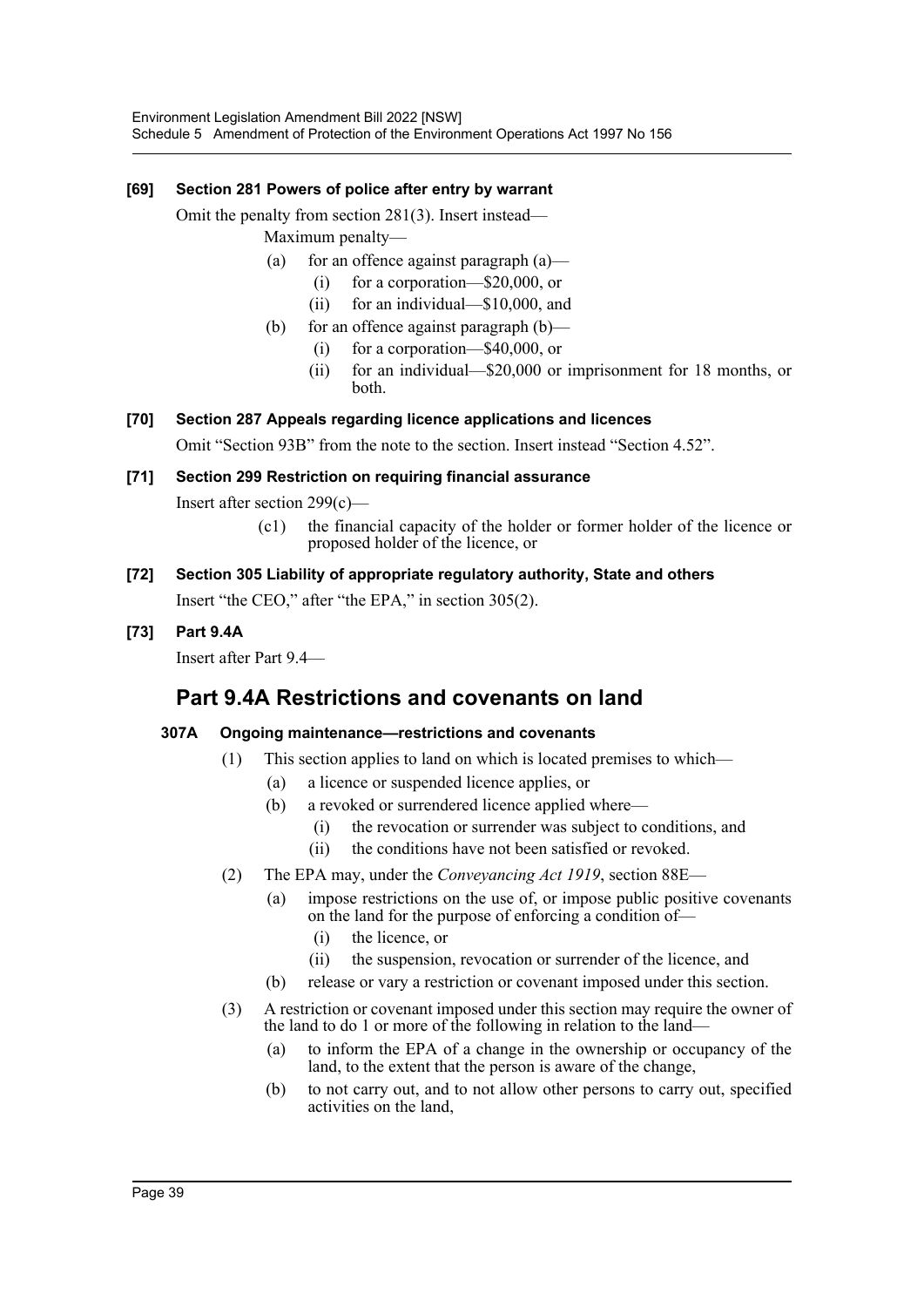- (c) to not use, and to not allow other persons to use, the land for specified purposes,
- (d) to otherwise do, or not do, a thing that may be required to be done, or that must not be done, under a condition of—
	- (i) the licence, or
	- (ii) the suspension, revocation or surrender of the licence.
- (4) Despite the *Conveyancing Act 1919*, section 88E—
	- (a) the memorandum or deed by which the restriction or covenant referred to in subsection (2) is imposed, released or varied—
		- (i) must be executed by the EPA and does not need to be executed by any other person, and
		- (ii) does not require the agreement of any other person, and
	- (b) where a restriction or covenant imposed under this section takes effect, the EPA may enforce the restriction or covenant against any of the following—
		- (i) an owner of the land,
		- (ii) a lessee of the land,
		- (iii) a mortgagee of the land.
- (5) The EPA may impose, vary or remove a restriction or covenant under this section whether or not the EPA is the appropriate regulatory authority.

#### **[74] Section 320A False representations as to EPA approval, use or recommendation and licences**

Omit the penalty from section 320A(1). Insert instead—

Maximum penalty—

- (a) for a corporation— $$1,000,000$ , or
- (b) for an individual—\$250,000 or imprisonment for 18 months, or both.

# **[75] Schedule 1 Scheduled activities**

Omit the matter relating to "electricity works (wind farms)" from clause 17, Table, Column 2.

Insert instead—

is the subject of an approval under the *Environmental Planning and Assessment Act 1979*, Division 5.2, or

is the subject of an approval granted under the *Environmental Planning and Assessment Act 1979*, Part 3A, when that Part was in force or continued in operation, or

is the subject of a development consent relating to State significant development granted by—

(a) the Minister under the *Environmental Planning and Assessment Act 1979*, Part 4, including by operation of that Act, former Schedule 6, clause 89 before the repeal of that clause, or

**Note—** This criteria covers—

- (a) development consent granted before 1 August 2005, being development consent granted before the commencement of the *Environmental Planning and Assessment Act 1979*, Part 3A, and
- (b) development consent granted after 1 October 2011, being development consent granted after the repeal of Part 3A.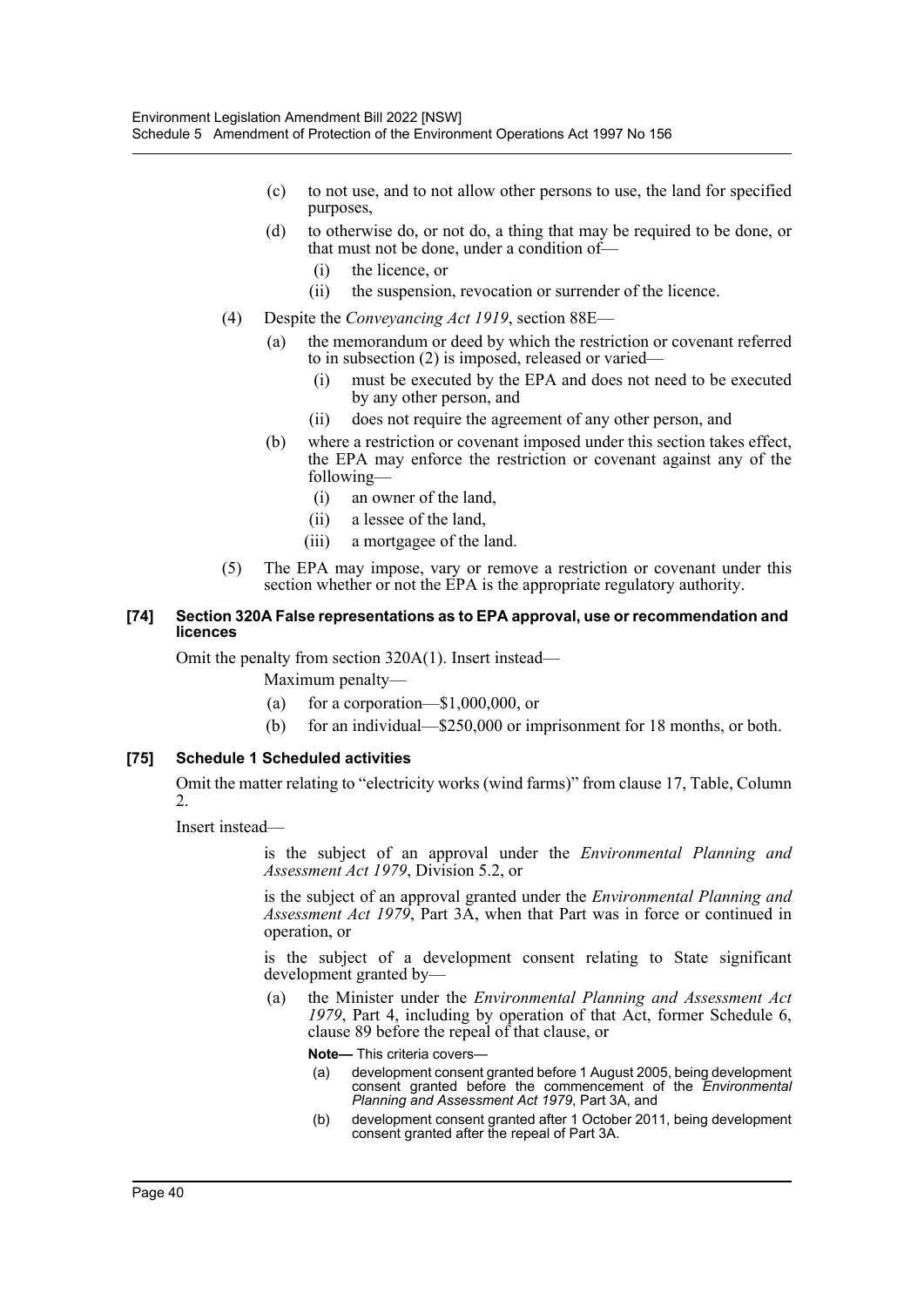(b) the Independent Planning Commission as a consent authority under the *State Environmental Planning Policy (State and Regional Development) 2011*, clause 8A, or

was being carried out immediately before 1 December 2012 with a capacity to generate more than 30 megawatts of electrical power

# **[76] Schedule 2 Regulation-making powers**

Insert after clause 10—

#### **10A National environment protection measures**

Giving effect to, and enforcing compliance with, a national environment protection measure made under the *National Environment Protection Council Act 1994* of the Commonwealth, section 14(1).

# **[77] Schedule 2A, clause 1, definition of "petroleum authority", paragraph (b1)**

Insert after clause 1, definition of *petroleum authority*, paragraph (b)—

(b1) an approval under the *Environmental Planning and Assessment Act 1979*, Division 5.2 to the extent that it authorises the carrying out of development for the purposes of petroleum activities, or

# **[78] Schedule 2A, clause 1, definition of "petroleum authority", paragraph (c)**

Omit "under Part 3A of the *Environmental Planning and Assessment Act 1979*".

Insert instead "under the *Environmental Planning and Assessment Act 1979*, Part 3A, when that Part was in force or continued in operation,".

# **[79] Schedule 2A Enforcement of gas and other petroleum legislation**

Omit "section 125 of the *Environmental Planning and Assessment Act 1979*" from clause 1, definition of *petroleum offence*, paragraph (b).

Insert instead "the *Environmental Planning and Assessment Act 1979*, including the regulations under that Act,".

# **[80] Schedule 5 Savings, transitional and other provisions**

Insert after Part 17—

# **Part 18 Provision consequent on enactment of Environment Legislation Amendment Act 2022**

# **48 Definition**

In this Part—

*amended*, in relation to a provision, means the provision as in force on and from the date this clause commences.

# **49 Extended powers to issue clean-up notices**

- (1) Amended section 91 extends to pollution incidents that occurred, or were occurring, before the date this clause commences.
- (2) A reference in section 91A(1) to a previous clean-up notice extends to a clean-up notice given before the date this clause commences.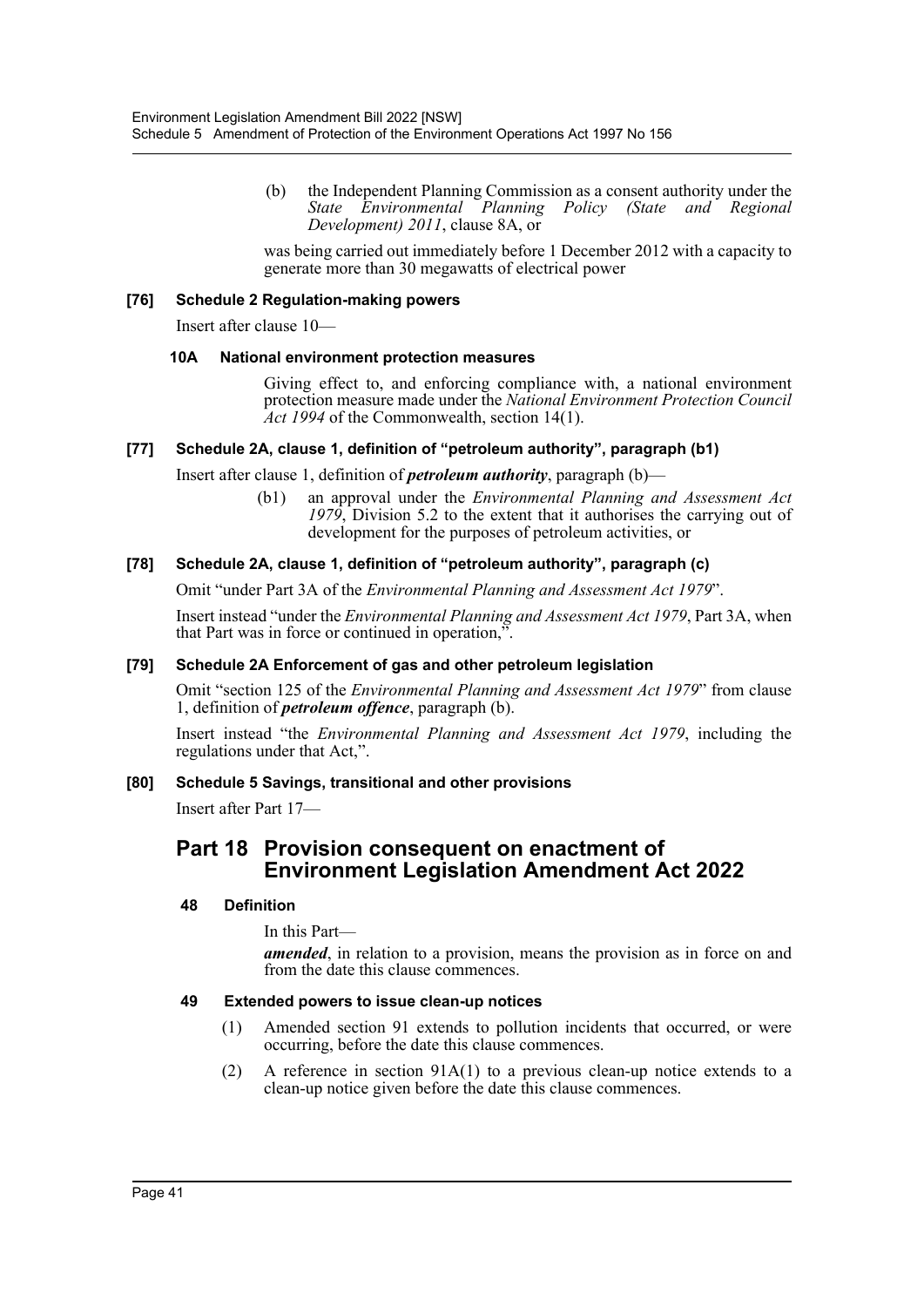# **50 Extended powers to issue prevention notices**

A reference in section 96A(1) to a previous prevention notice extends to a prevention notice given before the date this clause commences.

# **51 Extended powers to issue prohibition notices**

- (1) Amended section 101 extends to activities in relation to which the EPA has, before the date this clause commences, recommended to the Minister that notice be given under section 101.
- (2) A reference in section 101A(1) to a prohibition notice extends to a prohibition notice given before the date this clause commences.

# **52 Court orders in connection with offences**

Amended section 230 extends to proceedings commenced, but not finally determined, before the date this clause commences.

# **[81] Dictionary**

Omit the definition of *Chairperson*.

# **[82] Dictionary**

Insert in alphabetical order—

*CEO* means the Chief Executive Officer within the meaning of the *Protection of the Environment Administration Act 1991*.

*Chairperson* means the Chairperson within the meaning of the *Protection of the Environment Administration Act 1991*.

*monetary benefits* means monetary, financial or economic benefits.

*related body corporate* has the same meaning as in the *Corporations Act 2001* of the Commonwealth.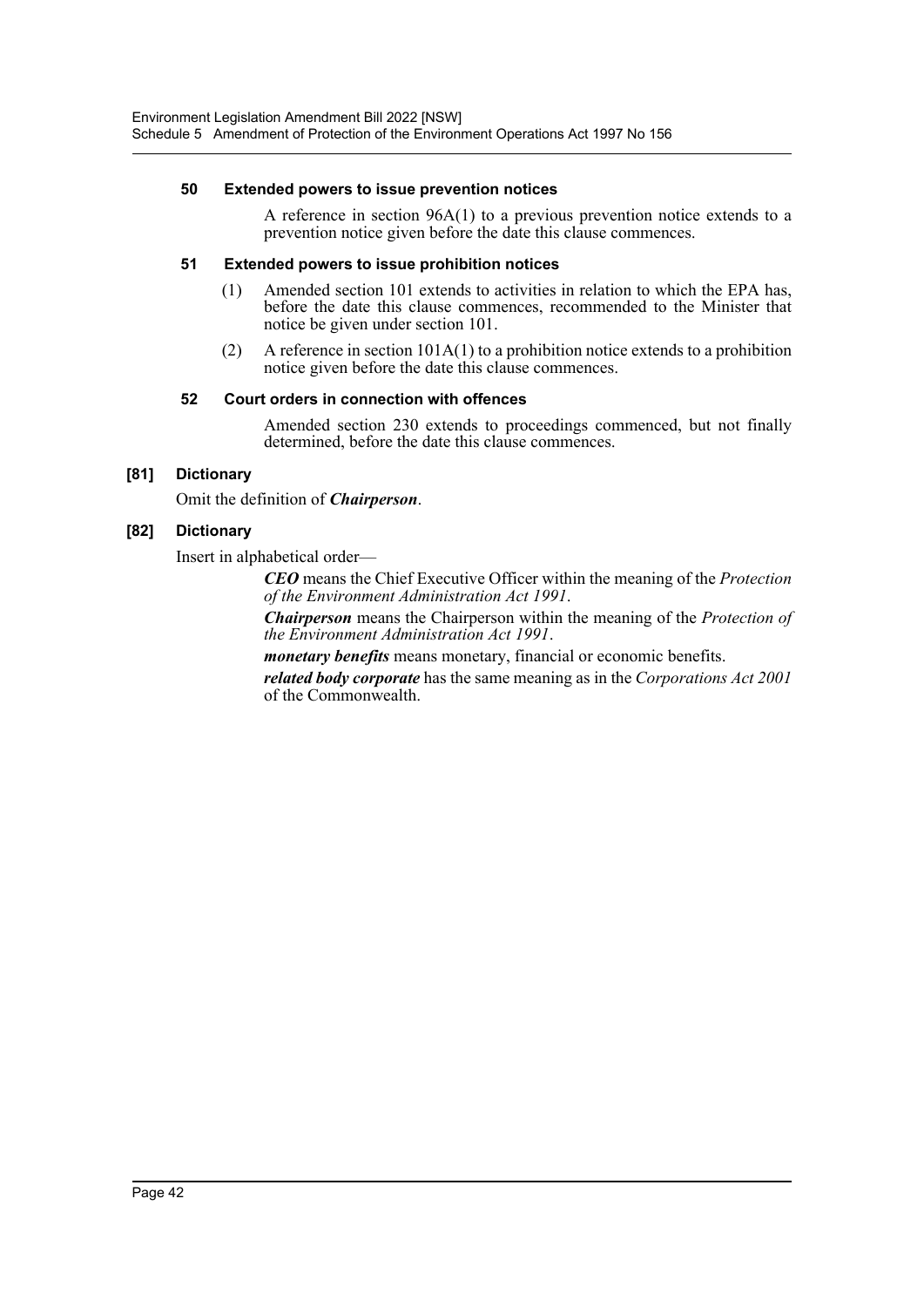# <span id="page-43-0"></span>**Schedule 6 Amendment of Protection of the Environment Operations (General) Regulation 2021**

# **[1] Schedule 6 Penalty notice offences**

Omit the matter relating to *Protection of the Environment Operations Act 1997*, section 91.

# **[2] Schedule 6**

Insert in appropriate order in the matter relating to the *Protection of the Environment Operations Act 1997*—

Section 91B 1, 2, 12, 13,

 $14^{1}$ penalty notice is issued by a

class 1

\$4,000 if the \$8,000 if the enforcement enforcement officer, or \$7,500 in any \$15,000 in other case penalty notice is issued by a class 1 officer, or any other case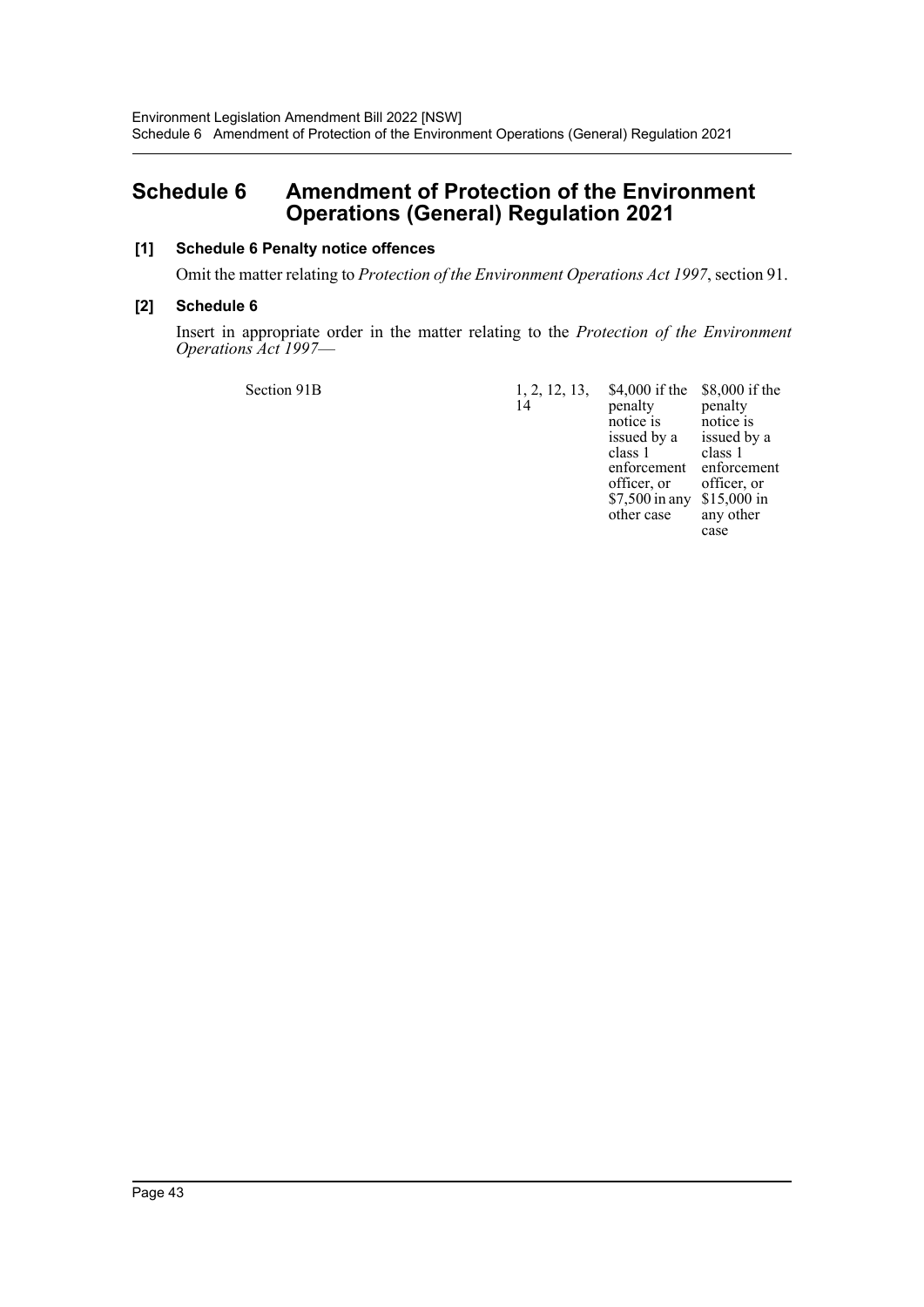# <span id="page-44-0"></span>**Schedule 7 Amendment of Radiation Control Act 1990 No 13**

# **[1] Section 4 Definitions**

Omit section 4(1), definition of *Chairperson of the Authority*.

# **[2] Section 4(1)**

Insert in alphabetical order—

*CEO of the Authority* means the CEO within the meaning of the *Protection of the Environment Administration Act 1991*.

*monetary benefits* means monetary, financial or economic benefits.

*related body corporate* has the same meaning as in the *Corporations Act 2001* of the Commonwealth.

# **[3] Section 5A Certain persons and public bodies may exercise certain functions of Authority**

Omit "Chairperson" wherever occurring in section 5A(2) and (3). Insert instead "CEO".

# **[4] Section 5A(2) and (2A)(a)**

Omit "the Department of Planning and Environment" wherever occurring. Insert instead "Regional NSW".

# **[5] Section 23A Orders regarding monetary benefits**

Omit section 23A(4), definition of *monetary benefits*.

# **[6] Section 25 Proceedings for offences**

Omit "Chairperson" from section 25(4). Insert instead "CEO".

# **[7] Section 27A**

Insert after section 27—

# **27A Recovery of monetary benefits from related persons after offence proved**

- (1) This section applies if a court convicts a corporation of an offence against this Act or regulations.
- (2) The prosecutor for the offence may apply to the court for an order (a *monetary benefits order*) that any of the following persons pay an amount representing the amount of monetary benefits acquired by the person, or accrued or accruing to the person, as a result of the commission of the offence by the corporation—
	- (a) a person who is, or was, at the time of the commission of the offence, a director of the corporation,
	- (b) a related body corporate,
	- (c) a person who is, or was, at the time of the commission of the offence, a director of a related body corporate.
- (3) The court may make a monetary benefits order in relation to a person only if the court is satisfied, on the balance of probabilities, that the person acquired, accrued or will accrue the monetary benefits as a result of the commission of the offence by the corporation.
- (4) When making a monetary benefits order, the court may order that the person pay the amount—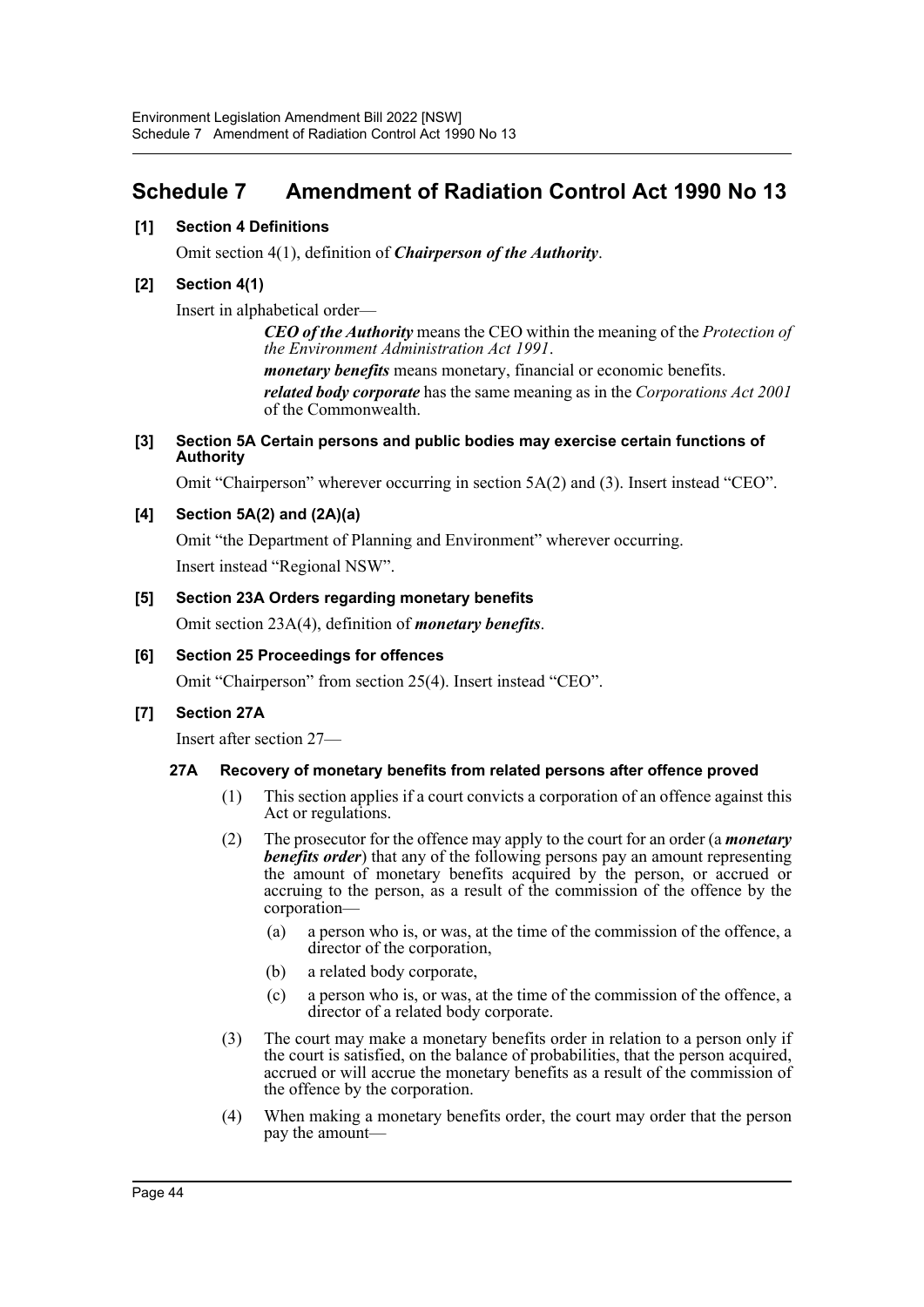- (a) into the Environment Protection Authority Fund or another fund the court considers appropriate, or
- (b) to an entity the court considers appropriate in the circumstances.
- (5) The regulations may prescribe a protocol to be used in determining the amount that represents the monetary benefit acquired by the person or accrued or accruing to the person.
- (6) A monetary benefits order made by the court is enforceable as if it were an order made by the court in Class 4 proceedings under the *Land and Environment Court Act 1979*.
- (7) A reference in subsection (2) to a director of a corporation or related body corporate extends to a person involved in the management of the affairs of the corporation or related body corporate.
- (8) In this section—

*Environment Protection Authority Fund* means the Environment Protection Authority Fund established under the *Protection of the Environment Administration Act 1991*, section 34A.

*prosecutor*, for an offence, means the person that instituted the proceedings for the offence.

*the court* does not include the Local Court.

# **[8] Section 28D Restriction on requiring financial assurance**

Insert after section 28D(c)—

(c1) the financial capacity of the holder or former holder of the licence or proposed holder of the licence, or

# **[9] Section 28J Liability of Authority, State and others**

Insert "the CEO of the Authority" after "Board of the Authority," in section 28J(2).

# **[10] Section 29 Radiation Advisory Council**

Omit "Chairperson of the Authority" in section 29(2)(a). Insert instead "CEO of the Authority".

# **[11] Section 33B**

Insert after section 33A—

# **33B Receiving monetary benefits**

- (1) Any of the following persons who receives, acquires or accrues a monetary benefit as a result of the commission by a corporation of a proved offence under this Act or the regulations (the *underlying offence*) is guilty of an offence—
	- (a) a person who is, or was, at the time of the commission of the offence, a director of the corporation,
	- (b) a related body corporate,
	- (c) a person who is, or was, at the time of the commission of the offence, a director of a related body corporate.

Maximum penalty—

(a) for a corporation—the maximum penalty that applies to a corporation for the underlying offence, or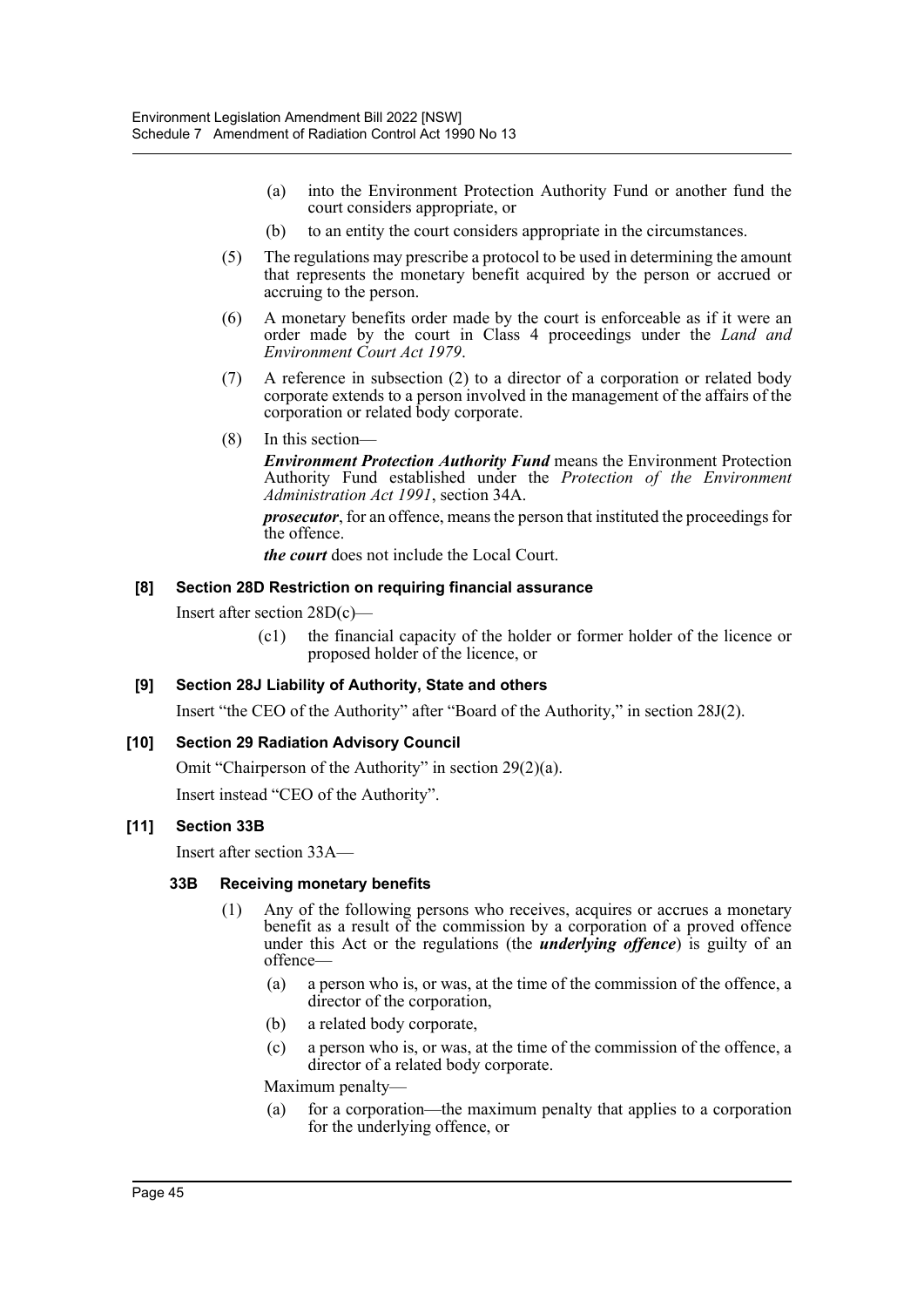- (b) for an individual—the maximum penalty that applies to an individual for the underlying offence.
- (2) Proceedings for an offence under this section may be commenced—
	- (a) after the date on which the underlying offence is alleged to have been committed, but
	- (b) despite section 25(5), no later than the later of the following—
		- (i) the date that is 12 months after the date on which a court finds the underlying offence proved,
		- (ii) the date by which the proceedings may be commenced under section  $25(5)$ .
- (3) Despite section 25(1), proceedings for an offence under this section may not be dealt with before the Local Court.
- (4) Without limiting subsection (1) or (2)(b)(i), a court finds an offence proved if—
	- (a) the court convicts the offender of the offence, or
	- (b) the court makes an order under the *Crimes (Sentencing Procedure) Act 1999*, section 10 against the offender in relation to the offence.
- (5) A reference in subsection (1) to a director of a corporation or related body corporate extends to a person involved in the management of the affairs of the corporation or related body corporate.

# **[12] Section 36 Evidentiary matters**

Omit "Chairperson" in section 36(2). Insert instead "CEO".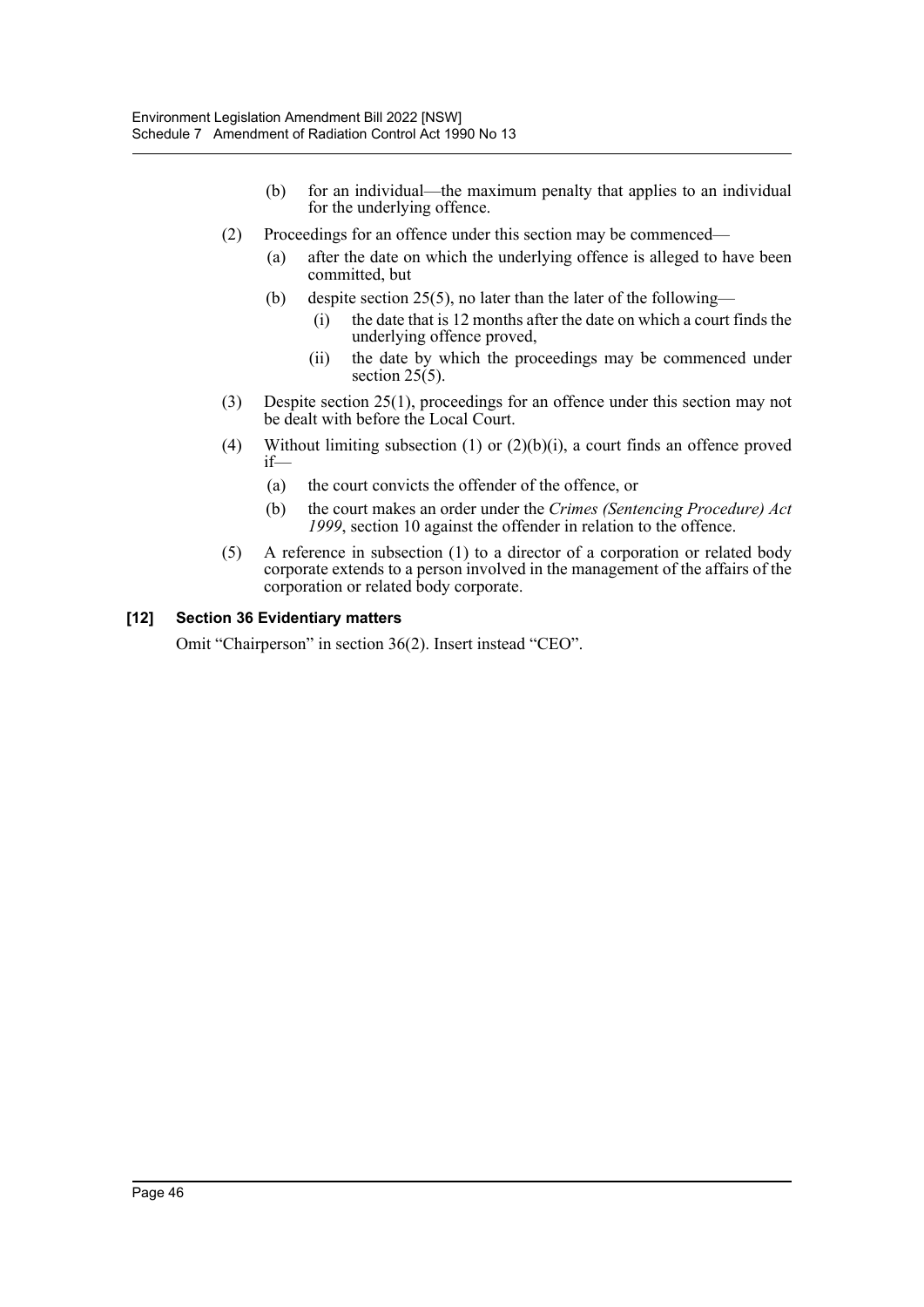# <span id="page-47-0"></span>**Schedule 8 Amendment of the Radiation Control Regulation 2013**

# **[1] Clause 3 Definitions**

Omit "Chairperson of the" from clause 3(1), definition of *approved*.

- **[2] Clause 28 Radiation management plan** Omit "Chairperson of the" from clause 28(1).
- **[3] Clause 29 Personal monitoring devices** Omit "Chairperson of the" from clause 29(3).
- **[4] Clause 31 Area monitoring devices** Omit "Chairperson of the" wherever occurring in clause 31(1) and (3).
- **[5] Clause 34 Disposal of regulated material** Omit "Chairperson of the" from clause 34(1).

# **[6] Clause 34(3)**

Omit the subclause. Insert instead—

- (3) The consent of the Authority may be—
	- (a) given generally or in a particular case, and
	- (b) subject to any conditions the Authority considers appropriate.
- **[7] Clause 38 Duty to report and investigate apparent radiation accidents** Omit "Chairperson of the" from clause 38(1).
- **[8] Clause 43 Appointment of radiation safety officers and committees** Omit "Chairperson of the" from clause 43(1).
- **[9] Clause 44 Loss or theft of regulated material** Omit "Chairperson of the" from clause 44(1).
- **[10] Clause 47, heading**

Omit "**Department of Planning and Environment**". Insert instead "**Regional NSW**".

**[11] Clause 47(1)** Omit "Chairperson". Insert instead "CEO".

# **[12] Clause 47(2)(a) and (3)(a)**

Omit "*Work Health and Safety (Mines) Act 2013*" wherever occurring. Insert instead "*Work Health and Safety (Mines and Petroleum Sites) Act 2013*".

# **[13] Clause 47(3) and (4)**

Omit "the Department of Planning and Environment" wherever occurring. Insert instead "Regional NSW".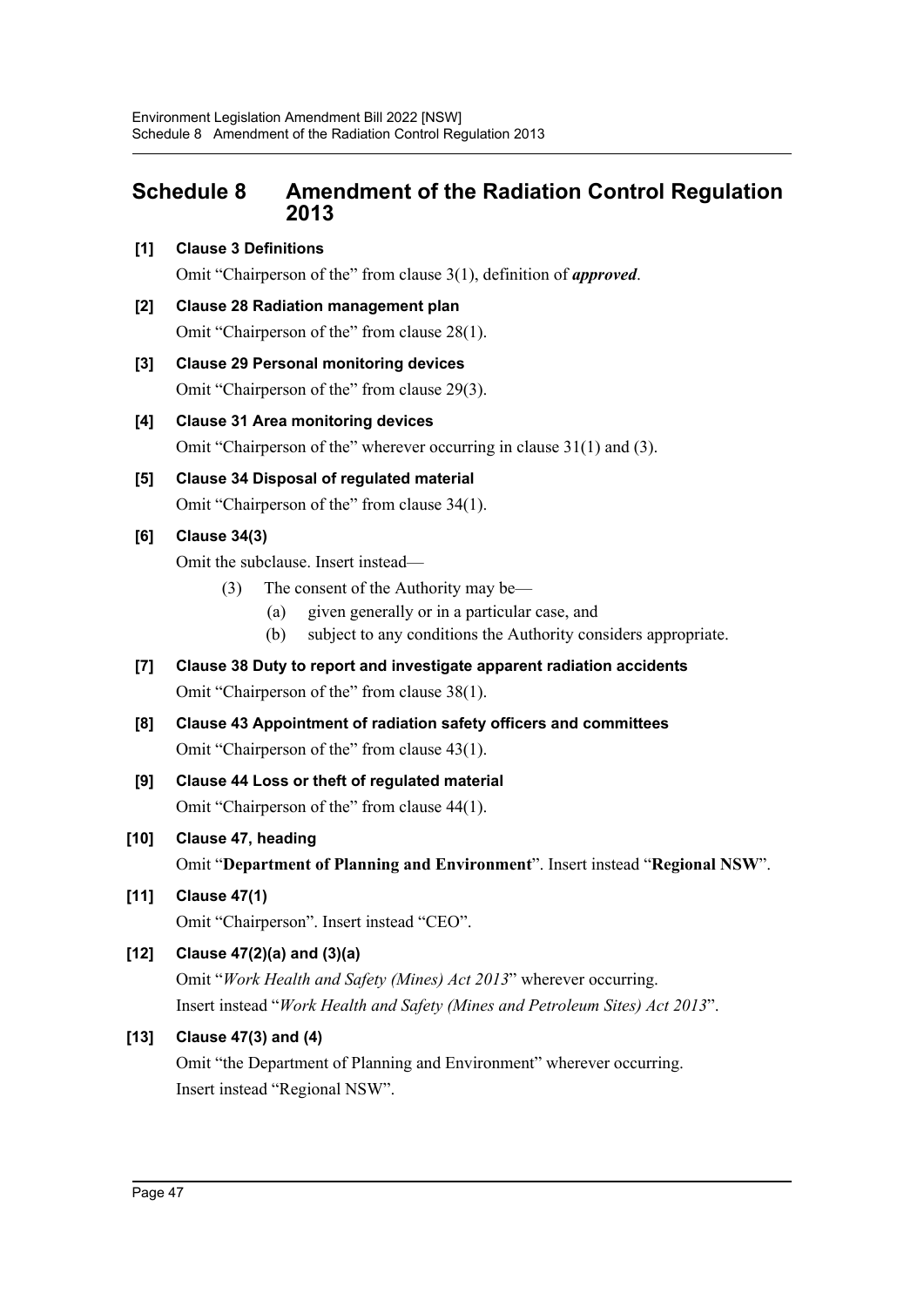# **[14] Clause 48 Actions by incorrect public body** Omit "Chairperson" from clause 48(1). Insert instead "CEO". **[15] Clause 50 Destruction or disposal of records** Omit "Chairperson of the" wherever occurring in clause 50(2)–(5). **[16] Clause 50(5)**

Omit "the Chairperson". Insert instead "the Authority".